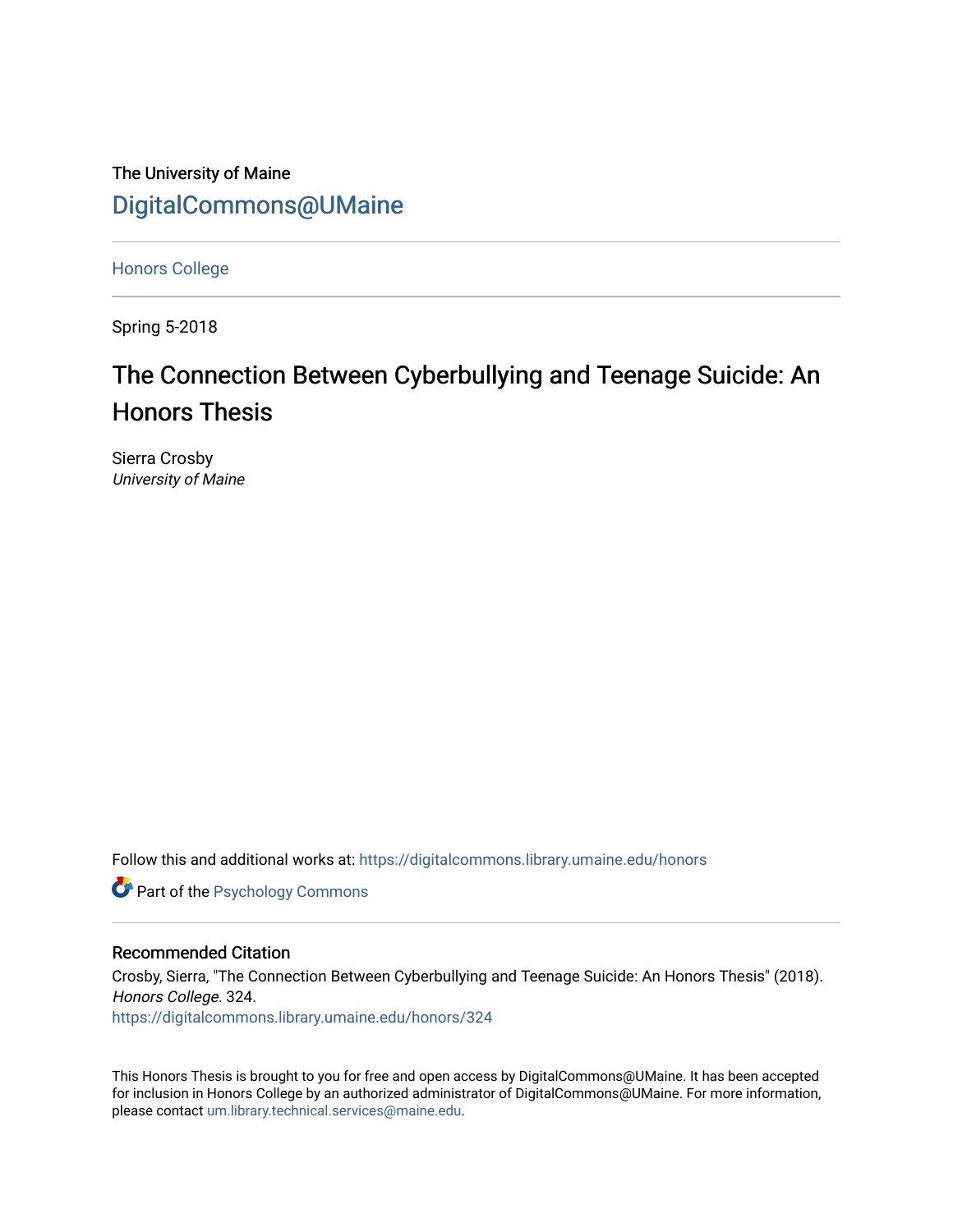# THE CONNECTION BETWEEN CYBERBULLYING AND TEENAGE SUICIDE:

# AN HONORS THESIS

by

Sierra Crosby

A Thesis Submitted in Partial Fulfillment of the Requirements for a Degree with Honors (Psychology)

Honors College

University of Maine

May 2018

Advisory Committee:

Cynthia Erdley, Professor of Psychology, Advisor Emily Haigh, Assistant Professor of Psychology Rebecca Schwartz-Mette, Assistant Professor of Psychology Patrick Downey, Adjunct Assistant Professor of Political Science Jennie Woodard, Adjunct Professor of Women's Studies, Honors College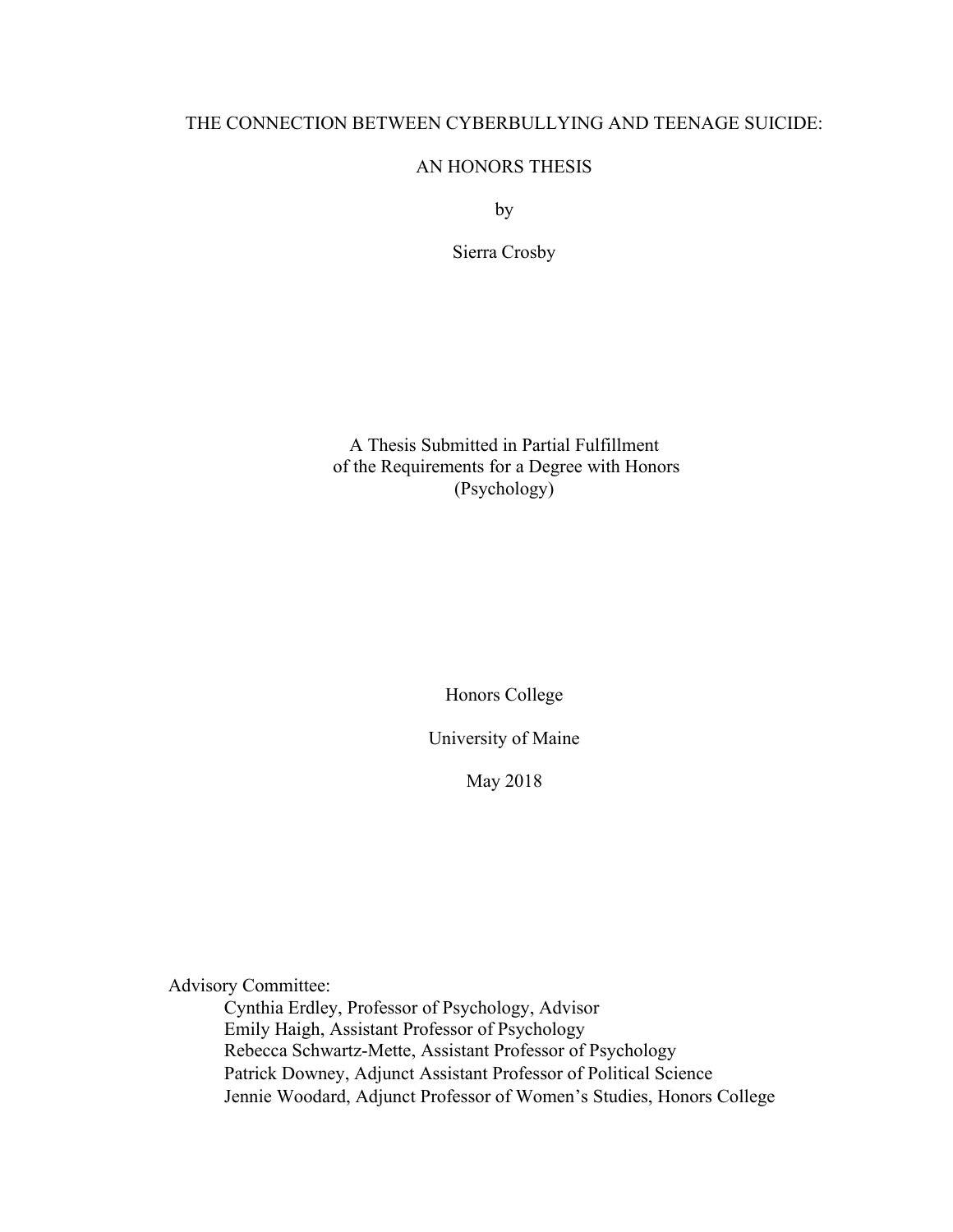© 2018 Sierra Crosby All Rights Reserved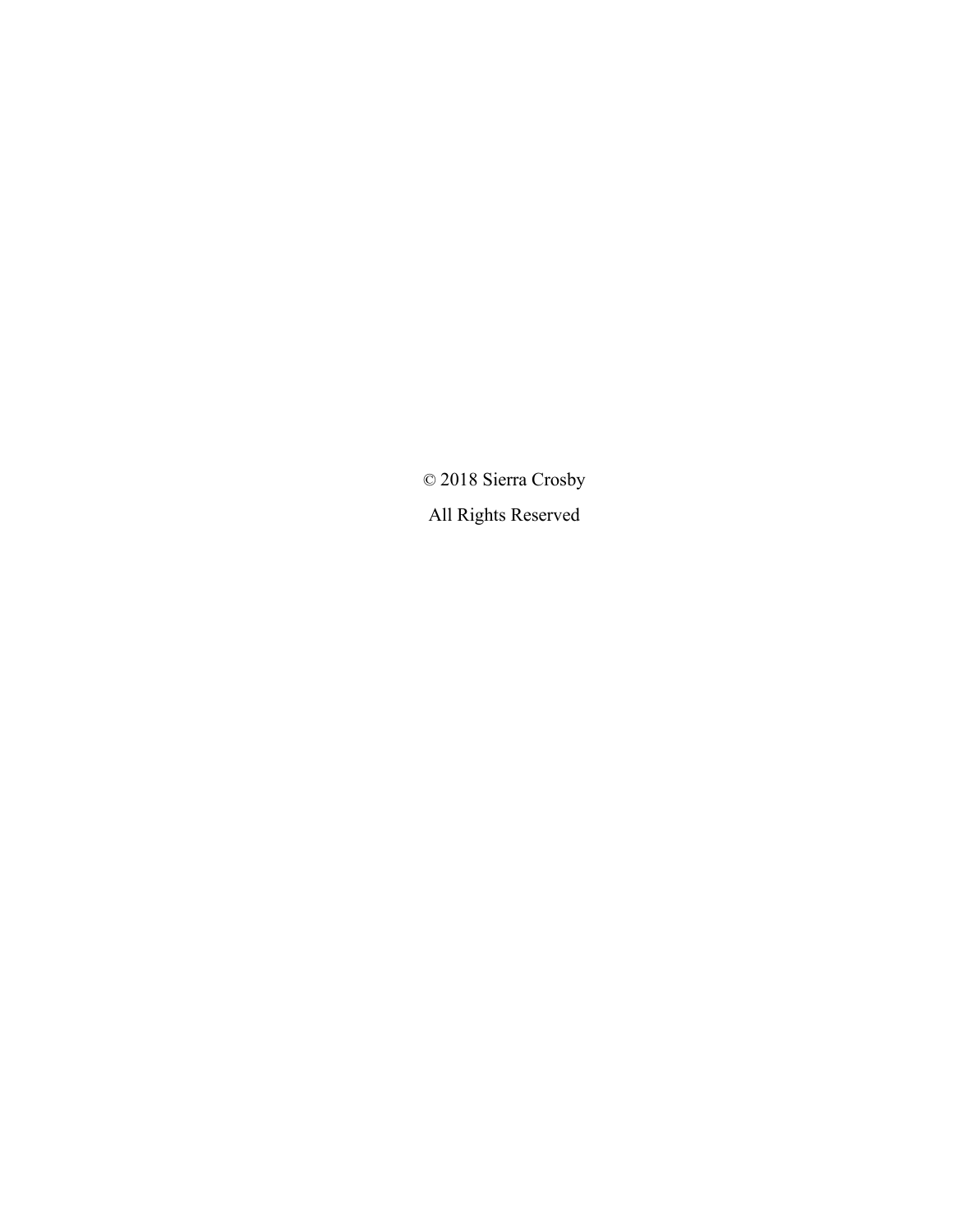### ABSTRACT

The act of bullying within school systems has existed for a very long time; so long that there are decades of research that investigate the negative psychological impacts of bullying. However, currently, bullying has taken on a cyber form thanks to the invention of the internet and all the social media apps that follow. Young adolescents are using social media apps like Facebook, Twitter, Tumblr, and Instagram to keep in constant contact with each other, but bullies have used this tool as another way to harass their victims and send cruel and threatening messages to their victims. Within the last fifteen years, cyberbullying has gained increased coverage in the news, especially when teenagers end their own lives following excessive bullying online and by text messages. In response, research has been conducted on cyberbullying and suicide, and legislation has been developed to regulate and establish consequences for cyberbullying. This thesis provides a systematic literature review of research that has been done on cyberbullying and suicide. It begins by defining cyberbullying and presenting some nationally publicized cases in which cyberbullying appeared to play a role in the victims' suicide. Next, characteristics of the bullies, as well as their motivations, are considered. Research on the relations between cyberbullying and suicide are then reviewed, with a discussion of limitations of these studies. Finally, a discussion of how the media have reported incidents of cyberbullying and suicide is provided, followed by a consideration of some of the school and legal policies concerning cyberbullying. With this thesis, I hope to bring more awareness of the issue of cyberbullying and inspire further scientific research as well as legal action and changes within schools.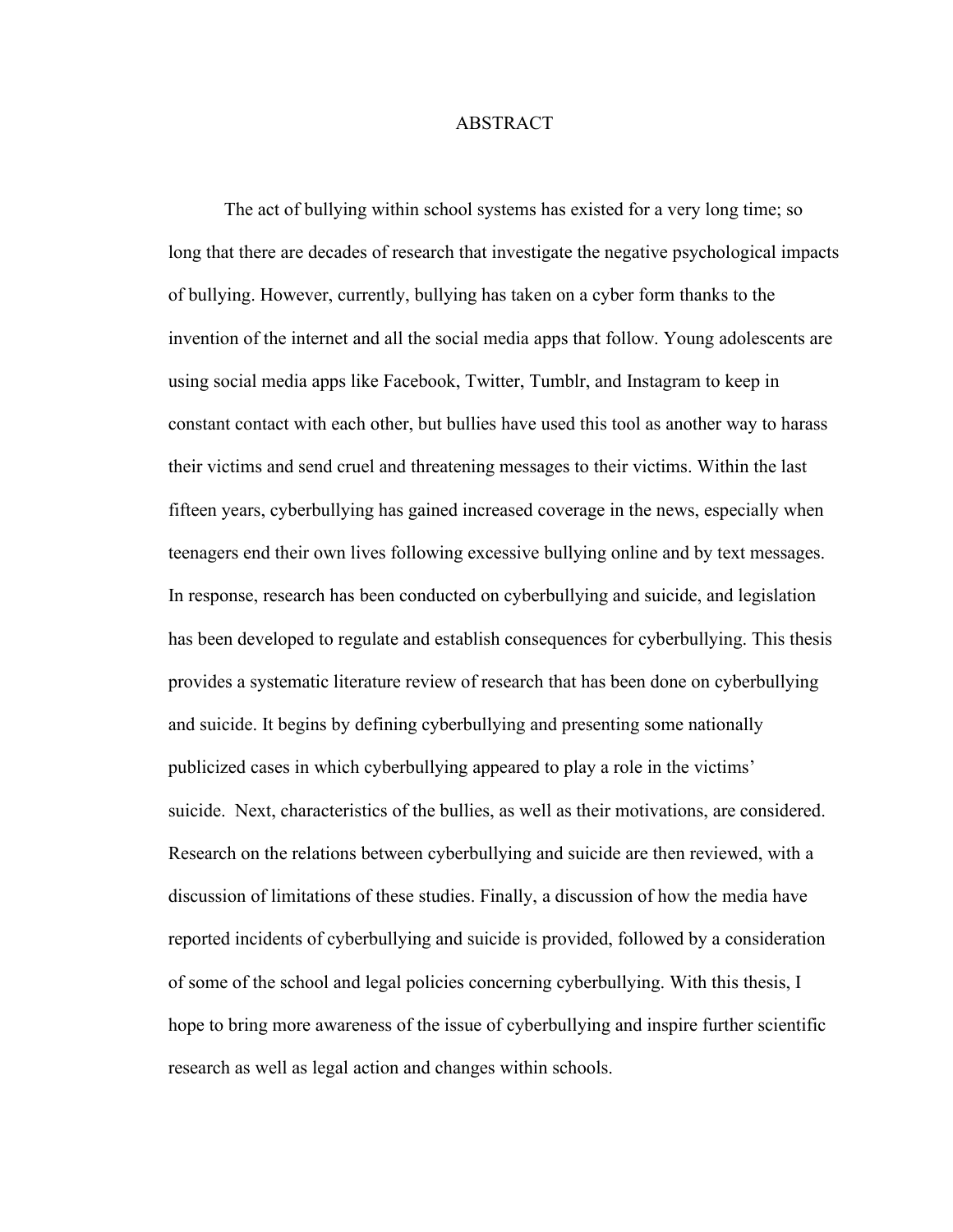# TABLE OF CONTENTS

| Introduction                                                              | 1  |
|---------------------------------------------------------------------------|----|
| What is Cyberbullying?                                                    | 1  |
| Patterns in Use of Technology Over Time                                   | 4  |
| Nationally Publicized Cases of Cyberbullying Associated with Suicide      | 9  |
| Ryan Halligan (2003)                                                      | 9  |
| Megan Meier (2006)                                                        | 10 |
| Tyler Clementi (2010)                                                     | 11 |
| Amanda Todd (2012)                                                        | 12 |
| Rebecca Sedwick (2013)                                                    | 13 |
| Analysis                                                                  | 14 |
| Characteristics of Cyberbullies                                           | 16 |
| Motivations of Cyberbullies                                               | 19 |
| Research on Cyberbullying/Suicide                                         | 21 |
| Cyberbullying and Depression                                              | 21 |
| Cyberbullying and Suicidal Thinking and Behavior                          | 23 |
| Factors that May Mediate the Association between Cyberbullying and        | 25 |
| Suicidal Thinking and Behavior                                            |    |
| The Role of the Media in Covering Cyberbullying                           | 25 |
| Limitations in the Research on Cyberbullying and Psychological Adjustment | 27 |
| Cyberbullying Legislation                                                 | 30 |
| Maine Legislation                                                         | 32 |
| <b>Examples of School Policies</b>                                        | 33 |
| Analysis and Reflection                                                   | 35 |
| Conclusion                                                                | 37 |
| Appendix A: Empirical Fact Sheet on Cyberbullying and Suicide             | 38 |
| <b>Advice for Parents</b>                                                 | 39 |
| References                                                                | 41 |
| Author's Bibliography                                                     | 45 |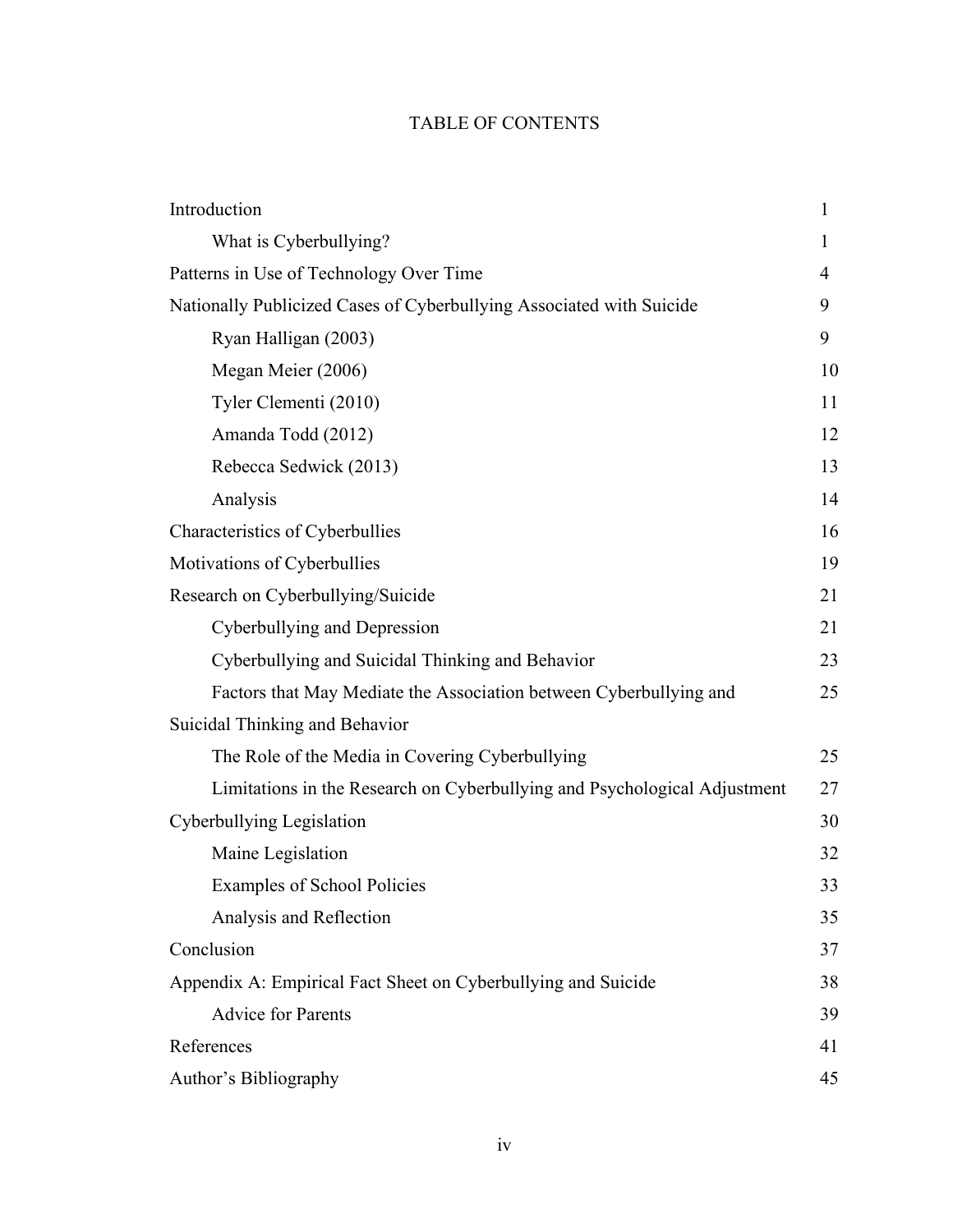# LIST OF FIGURES

| Figure 1. Social Media App Timeline                                                                                      | 5. |
|--------------------------------------------------------------------------------------------------------------------------|----|
| Figure 2. "Reach of leading social media and networking sites used by<br>teenagers in the United States as of June 2016" | 6  |
| Figure 3. "Percentage of U.S. population with a social media profile<br>from 2008 to 2017"                               | 7  |
| Figure 4. Lifetime Cyberbullying Victimization Rates                                                                     | 8  |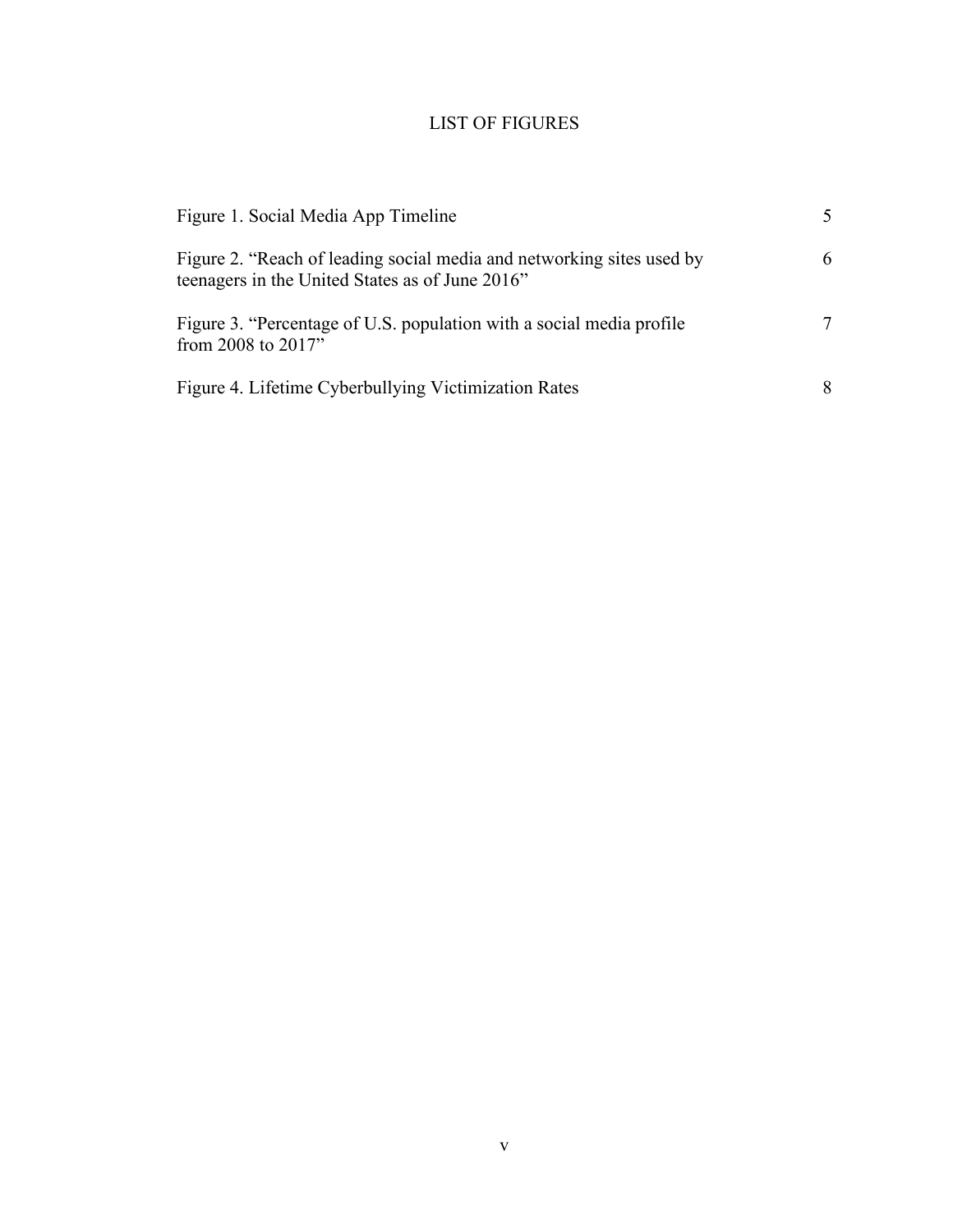#### INTRODUCTION

Human beings have always been social creatures who need to form bonds and relationships with other human beings to help establish security and a sense of identity. The emergence of electronic communication has provided yet another tool to support people connecting with one another quickly and easily. However, this platform may be used by humans not only to build each other up, but also to tear each other down. In the modern digital age, cyberbullying, which involves electronically posting messages and images that are meant to harm someone, is especially used to ostracize anyone perceived as vulnerable. Unfortunately, some people fail to realize the consequence of cyberbullying until something very serious happens, including suicidal behavior.

One of the aspects of psychology is to study how actions and emotions influence human beings. This thesis will not only define cyberbullying, but also compare the progression of computers, internet, and social media apps to the rise of cyberbullying that has become prominently featured in the media, especially when some victims of cyberbullying have ended their lives, apparently to escape this harassment. Furthermore, this thesis will examine the characteristics and motivations of cyberbullies and review research that has been conducted within the twenty-first century. In addition to the review of research on cyberbullying, this thesis considers legal issues related to cyberbullying and what remains to be done about this problem.

#### What Is Cyberbullying?

Cyberbullying is often defined as "willful and repeated harm inflicted through the use of computers, cell phones, and other electronic devices […it] involves sending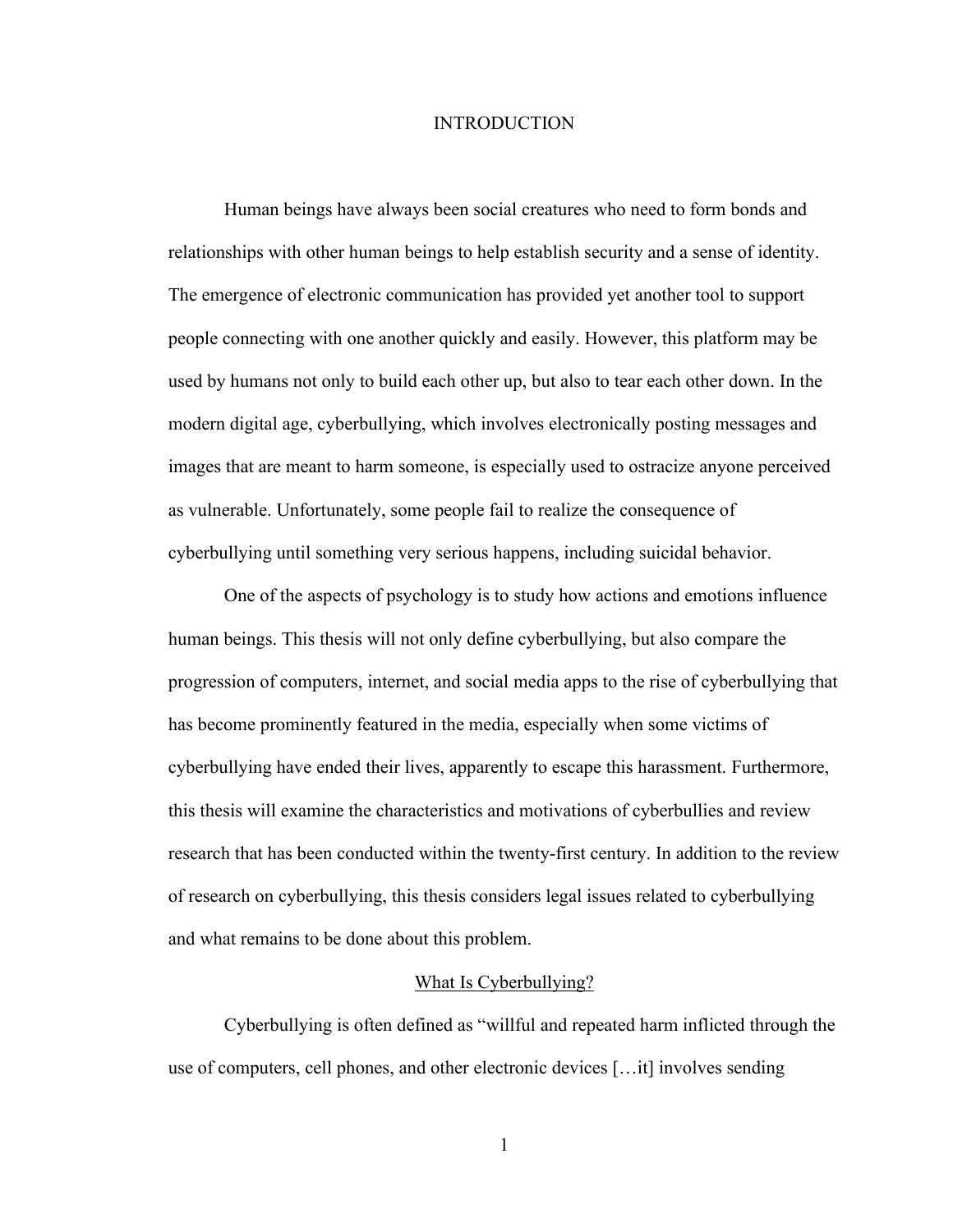harassing or threatening messages (via text message or email), posing derogatory comments about someone on a Web site (such as Facebook or MySpace), or physically threatening or intimidating someone in a variety of online settings" (Hinduja & Patchin, 2010, p. 208). Like traditional bullying, cyberbullying is repeated behavior that is meant to harm the victim. But unlike traditional bullying, the platform through which the harm is caused is by technology. Cyberbullying is rather new, given the invention and proliferation of computers, internet, cell phones, and social media apps within the last twenty years. Unlike traditional bullies where the victims see their aggressors in the school hallways, on the playground, or in the cafeteria, cyberbullies are typically anonymous. Within cyberbullying there are two types: Cyberthreats and Cyberstalking. Cyberthreats involve "information posted online that agitates a person or a group of people to inflict violence against a targeted victim" (Breguet, 2007, p. 8). In addition, these threats may pressure victims to harm themselves. The threats can be direct ("I'm going to kill you") and/or indirect ("What is the point of living? The world would be better off without you?"). Cyberstalking is the same thing as in-person stalking but it is done through online means. This involves repeatedly sending threatening emails to harass or scare the victim.

A common place for cyberbullying to take place is on online chat rooms. There are a few key terms when it comes to online bullying in chat rooms. "Flaming" is when cyberbullies send rude messages directed at their victim (Breguet, 2007). "Outing" is sharing someone's embarrassing secrets or images. What often occurs is that bullies will engage with the victim and gain that person's trust so that the victim will reveal private information and then the bully will turn around and share the private information for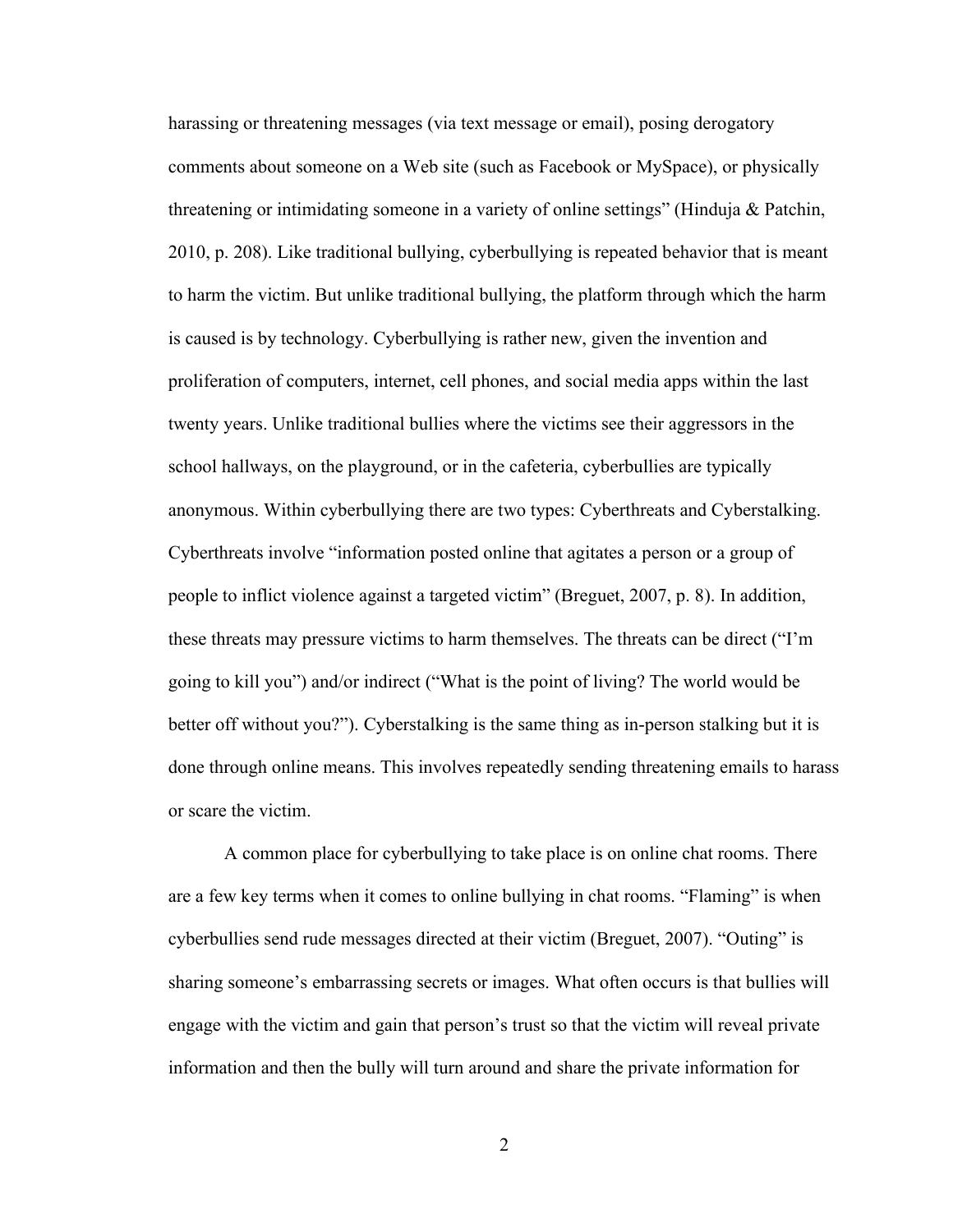everyone to see online. "Trolling" is when cyberbullies post deliberate false information in the hopes of getting innocent people to respond and contribute to harassing the targeted victim. Cyberbullying can occur through emailing as well such as hacking into the victim's email account, posing as that person, and getting the victim into trouble for sending inappropriate messages. Sometimes, cyberbullies know their victims and sometimes they will go after people they have never met in person.

Many people consider cyberbullying to be more harmful compared to traditional bullying because teenagers who experience bullying only on school grounds can escape and feel safer when they are back home (Hindjura & Patchin, 2010; Mirsky & Omar, 2015). However, since much of bullying these days occurs online, and teenagers rarely turn off their phones, they continue to be bullied within their own home (Breguet, 2007). It is harder to escape from cyberbullying, because it basically can be a 24-hour-a-day/7 days-a-week experience. In addition, victims may review the comments/pictures repeatedly, and essentially be re-victimized. Another issue is that the audience can be unlimited. A negative post can be shared, and shared again. So, there can be no end to the embarrassment and humiliation of the victim. This kind of harassment has only been made possible due to the invention and progression of technology.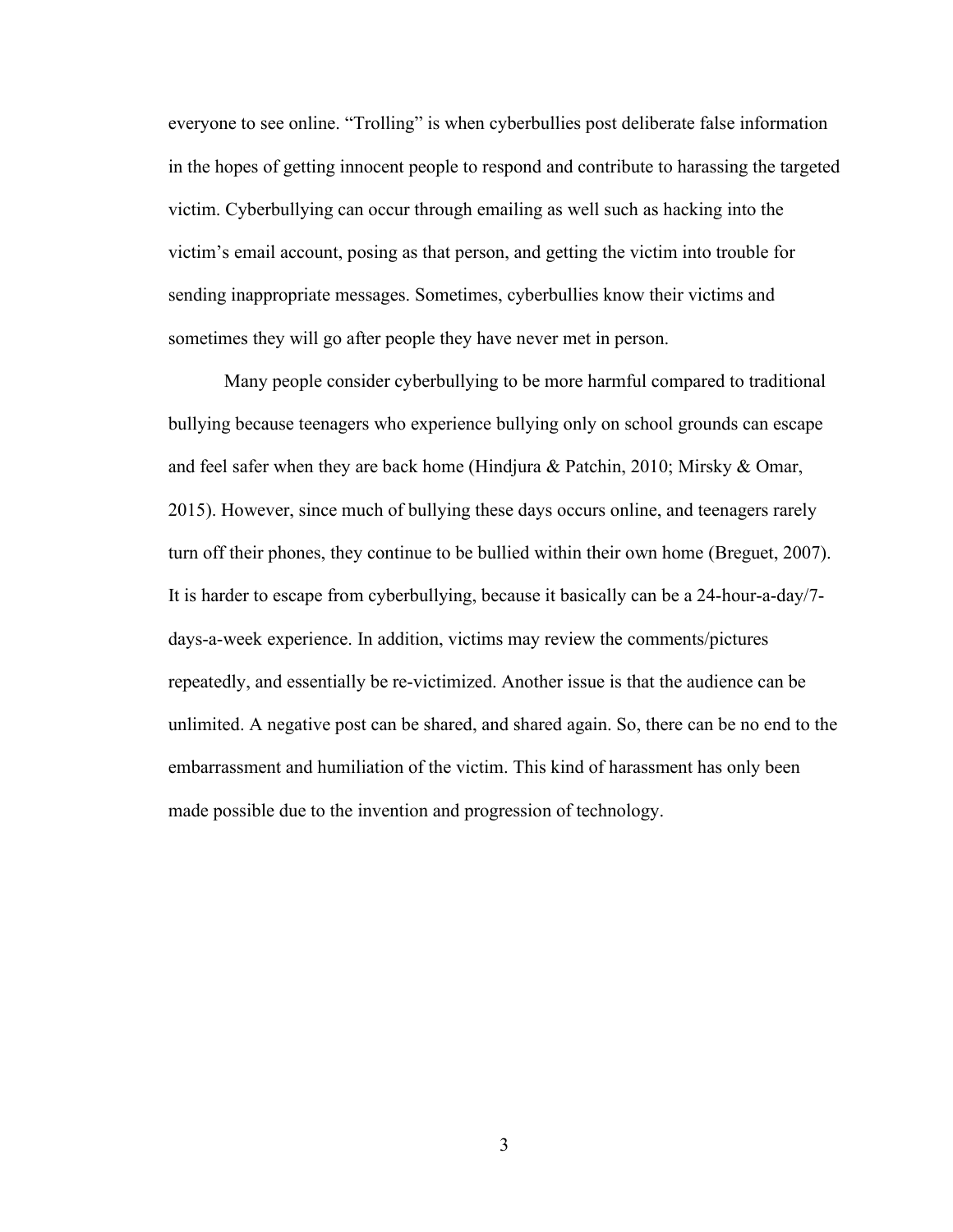#### PATTERNS IN USE OF TECHNOLOGY OVER TIME

Computers have been around for many decades. The very first computers were big enough to take whole rooms. At first, the computer was born out of necessity to solve a serious number crunching crisis, not for entertaining people or communicating with others (Zimmerman, 2017). The first computer was not invented until the 1940s. Over time, the technology of computers improved to the point where smaller computers were produced for average people to use. By the 1970s, many personal computers hit the market including the well-known Apple products by Steve Jobs that continue to be on the market to this day. In 1981, the first IBM personal computer, 'Acorn,' was introduced. It used the Microsoft's MS-DOS operating system, which had an Intel chip, two floppy disks and an optional color monitor. Big brand technology stores such as Sears & Roebuck and Computerland sold the machines, making a computer available through outside distributors for the first time. During this time, the term PC was popularized. Wi-Fi was not introduced until 1999, and at that point in time, access to electronic communication began to increase substantially.

Computers and the internet came before social media. The very first social media site was Six Degrees in 1997. It allowed users to upload a profile and make friends with other people online. The first blogging sites became popular in 1999 (Hendricks, 2013). Throughout the early twenty-first century, social media apps were constantly being developed and becoming popular rapidly as seen in Figure 1.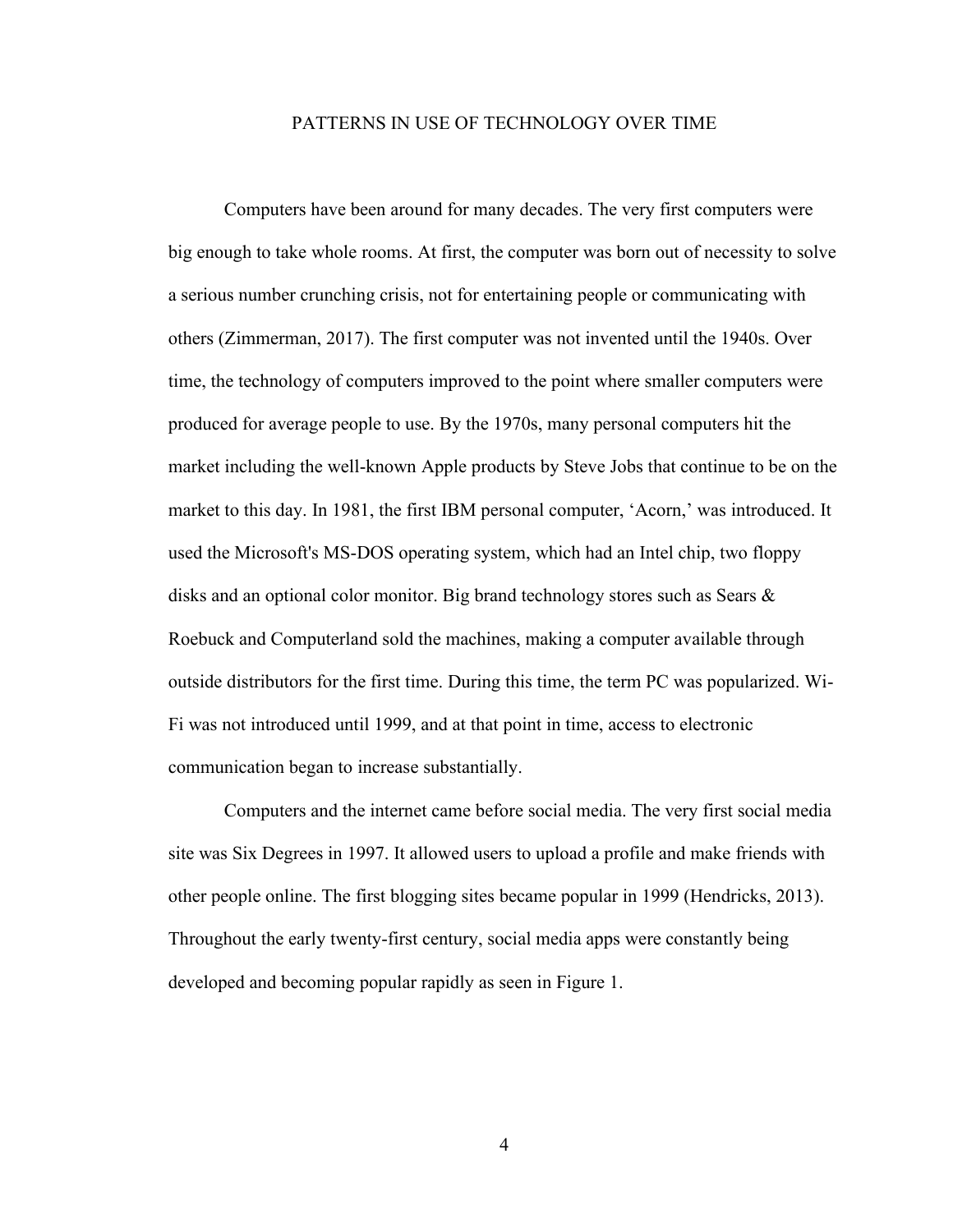

Figure 1. Social Media App Timeline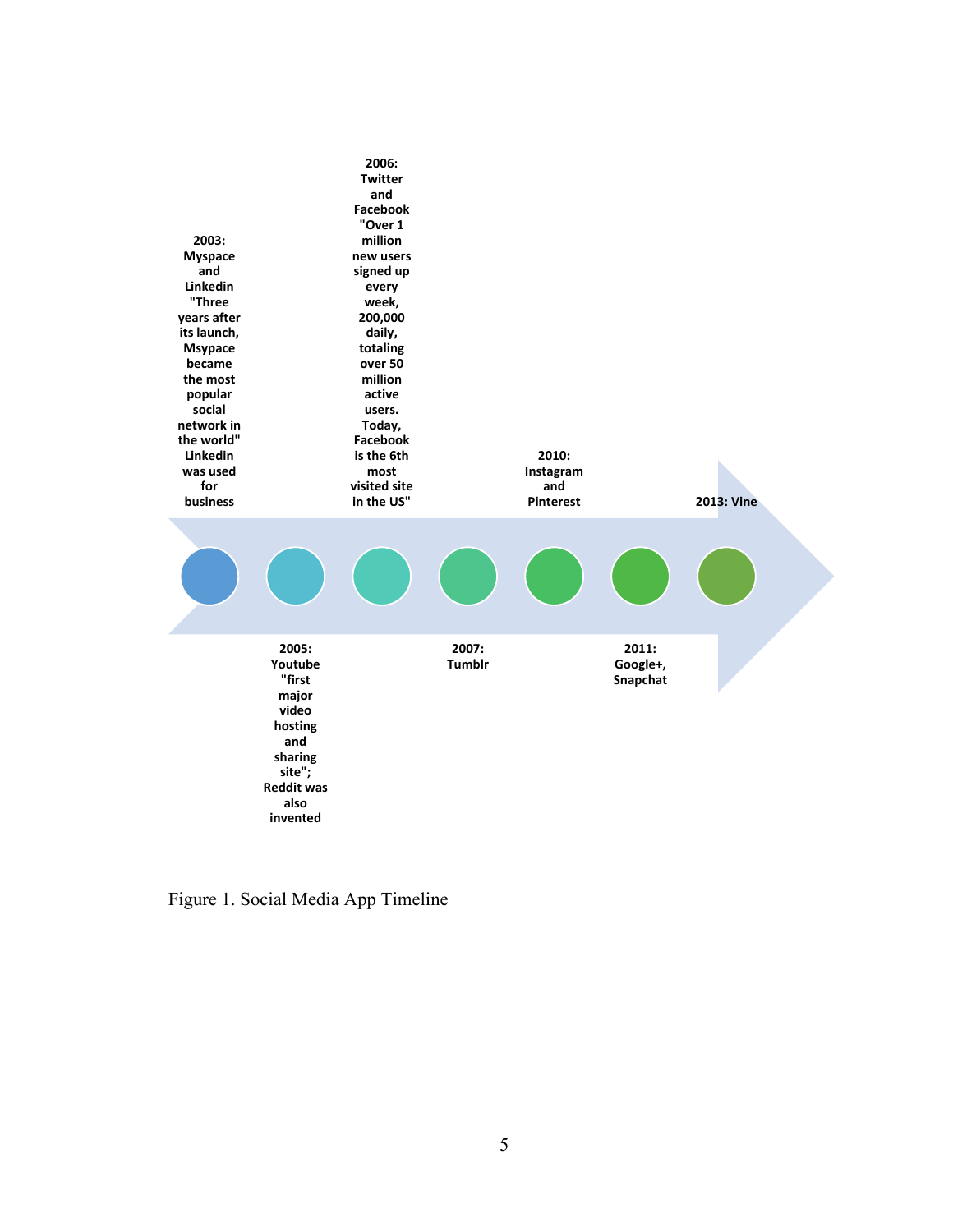Figure 2. "Reach of leading social media and networking sites used by teenagers in the United States as of June 2016" (Statista)



As shown in the bar graph above, in the year 2016, all kinds of social media sites were highly used by teens in the U.S., where almost everyone has access to computer and networking technology. According to this chart, 91% of American teenagers use YouTube and they still use a form of email (Gmail). Snapchat (66%), Instagram (65%), and Facebook (61%) are also popular among American teens.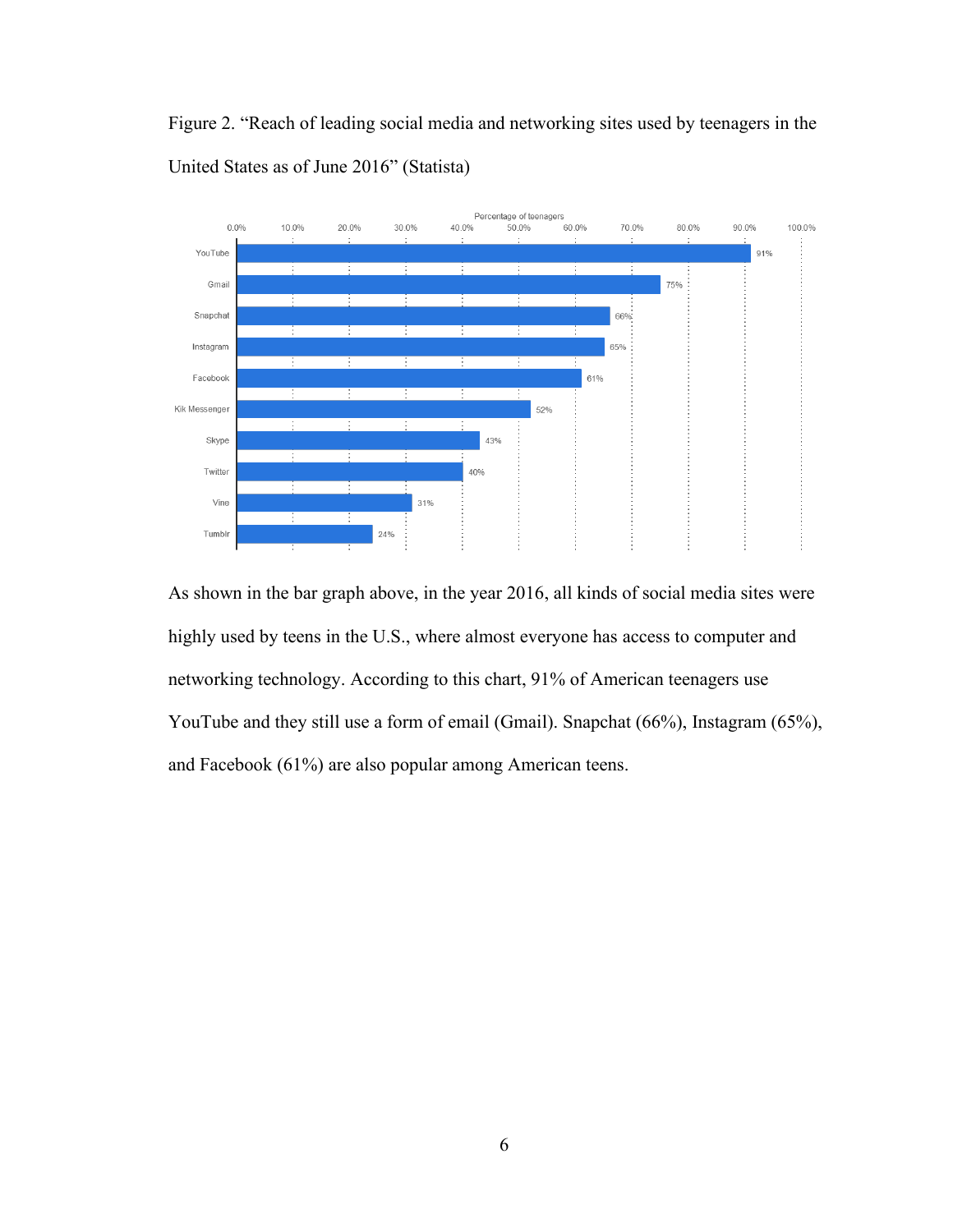

Figure 3. "Percentage of U.S. population with a social media profile from 2008 to 2017"

Over time within the twenty first century (see Figure 3), the percentage of social media users has increased as more social media apps were created. Cyberbullying has also been on the rise at the same time as seen in Figure 4.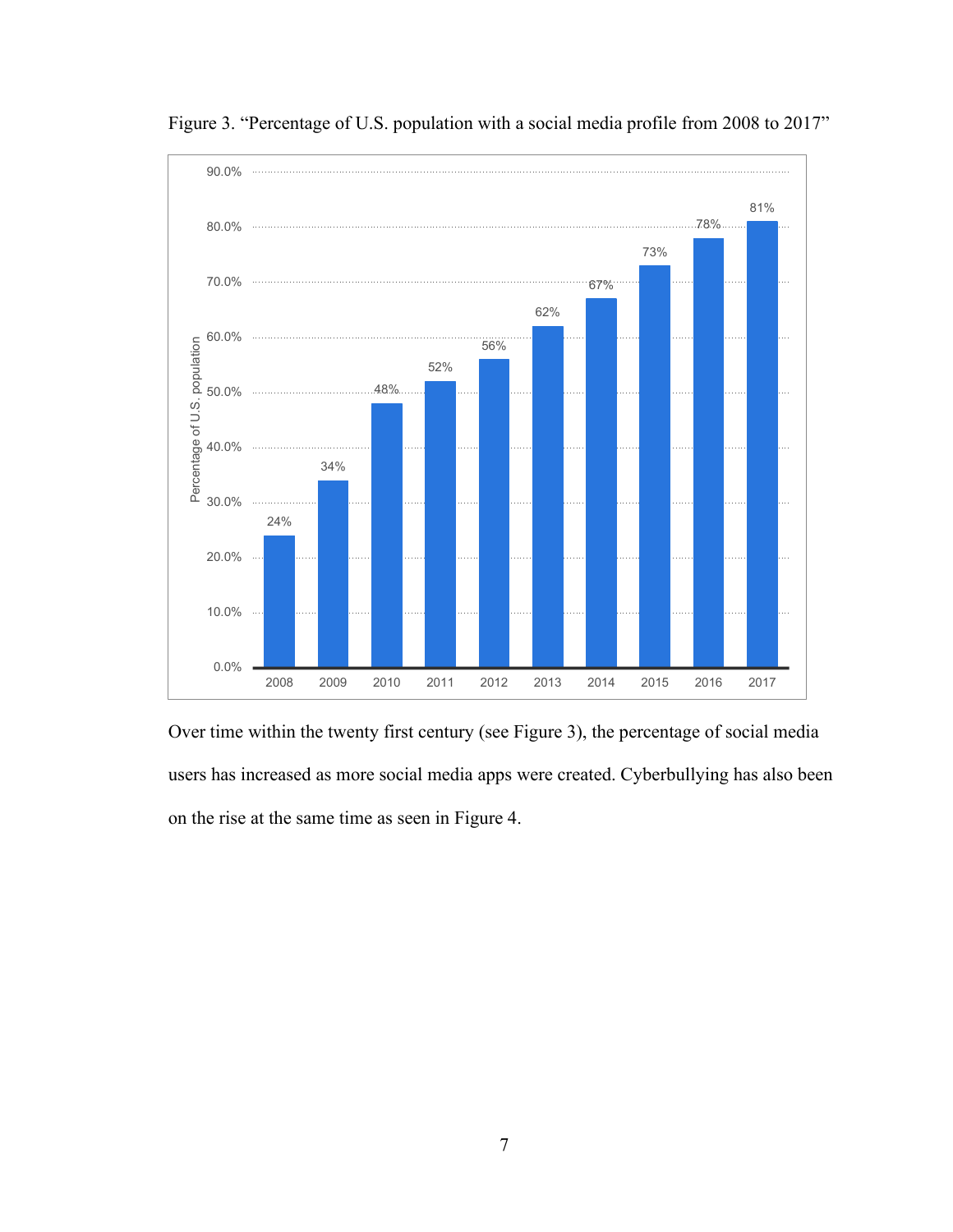

Figure 4. Lifetime Cyberbullying Victimization Rates

Based on the available data, it appears that cyberbullying has slightly increased over time, similar to the increase in use of social media. While there is a connection, the technology itself is not the problem. The technology provides the tools. The person who uses the technology determines whether it is beneficial or harmful.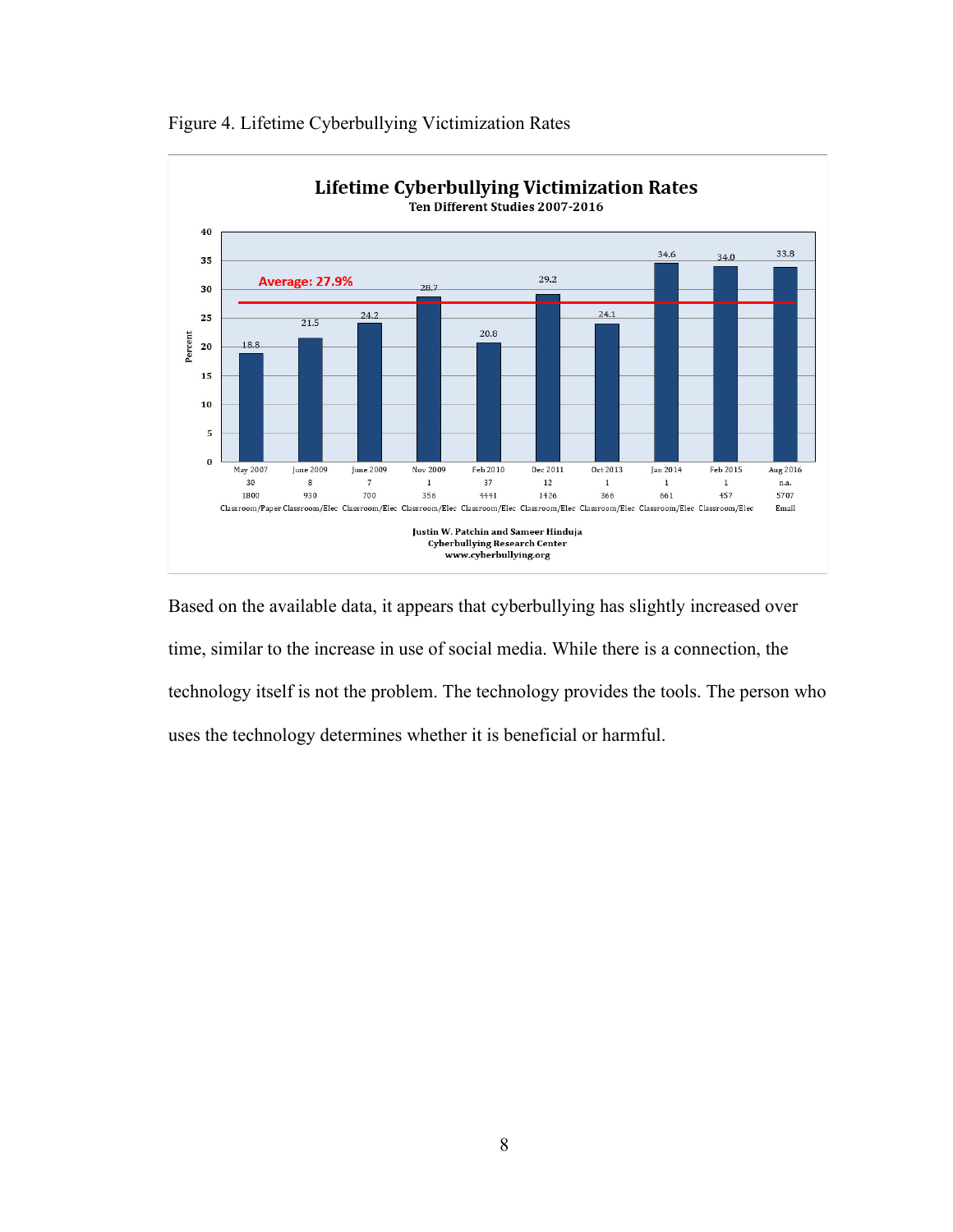# NATIONALLY PUBLICISED CASES OF CYBERBULLYING ASSOCIATED WITH SUICIDE.

In recent years, there have been numerous cases within the adolescent population in which it appears that cyberbullying contributed to suicide. Many more suicide attempts occur than completed suicides. While there are many incidents of cyberbullicide, only a handful have garnered national media attention, such as these next six cases, which appear to illustrate certain patterns and commonalities.

### Ryan Halligan (2003)

Ryan was thirteen years old and described as an intelligent boy who was sweet and fragile. He was constantly bullied in school and online because of his learning disability and was taunted online for being "gay," although he really was not. One time when Ryan fought off a bully, he became friends with one of his bullies. Then the bully used Ryan's trust to hear about his struggles with learning and exploited their conversations by spreading lies about how Ryan was gay (NoBullying). Another major online bullying incident was this: "Ryan Patrick Halligan had deliberately saved transcripts of online exchanges in which Ashley, a popular girl whom Ryan had a crush on, pretended to like him. Later at school, she told him that he was a "loser." According to several reports, she had once been his friend and defended him when the bullying first started; when she became more popular in middle school, she left him behind. He found out she only pretended to like him for the purpose of gaining personal information about him. She copied and pasted their private exchanges into other IMs among his schoolmates to embarrass and humiliate him. […] After the girl had called him a loser, Ryan Patrick Halligan said, 'It's girls like you who make me want to kill myself'"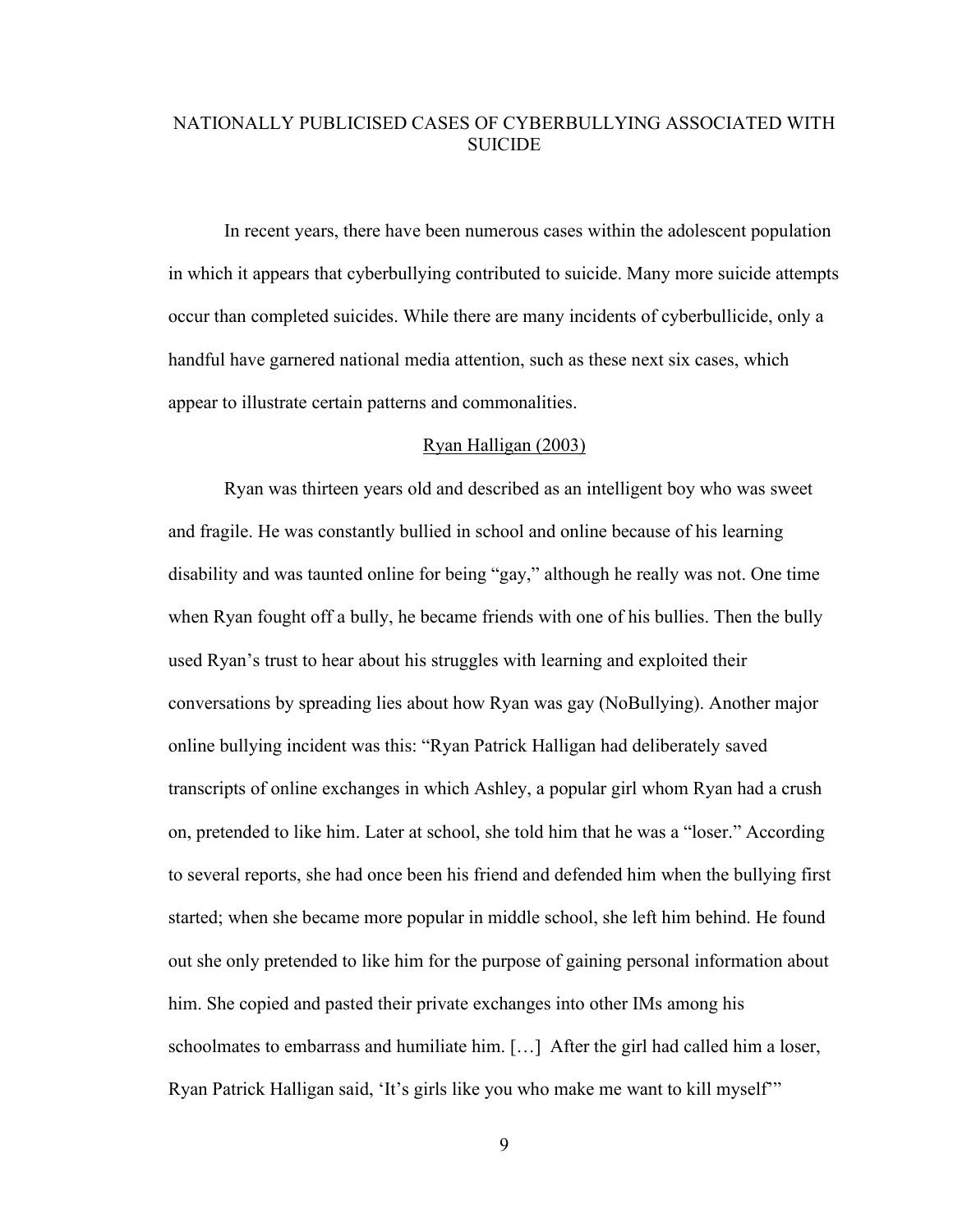(NoBullying). Instead of coming to his parents or the school for help he looked up ways on how to kill himself. On October 7, 2003, Ryan hung himself. No criminal charges were filed, although Ryan's father spoke to Ryan's bullies in person.

#### Megan Meier (2006)

The case of Megan Meier was one of the earliest instances of cyberbullying being associated with suicide. At the time that Megan committed suicide at age 13 in 2006, the Internet already existed for quite some time, but social media platforms were relatively new. At that time, MySpace was popular and it was that social media site that Megan used. She suffered from attention deficit disorder, depression, and weight issues. On MySpace she received a friend request from a teenage boy named "Josh Evans" who told her she was pretty, and she was smitten. They had communicated for months before the relationship took a turn for the worse. "Josh Evans" told Megan that he heard from people that she was not nice to her own friends, so he did not want to be friends with her anymore. The next day he sent hateful messages to her and started posting them publicly on Megan's MySpace page. There were others who had joined the hate party as well (NoBullying). The hateful messages continued for months.

Megan's parents were active parents who had access to her account and closely monitored her whenever she was online. When they saw the hateful messages on MySpace, Megan's mother Tina told her to log off MySpace, but she never did and instead continued to read the hurtful messages. The last message sent to Megan by "Josh Evans" was "Everybody in O'Fallon knows how you are. You are a bad person and everybody hates you. Have a shitty rest of your life. The world would be a better place without you" (NoBullying). On October 17, 2006, Megan hung herself in the closet, and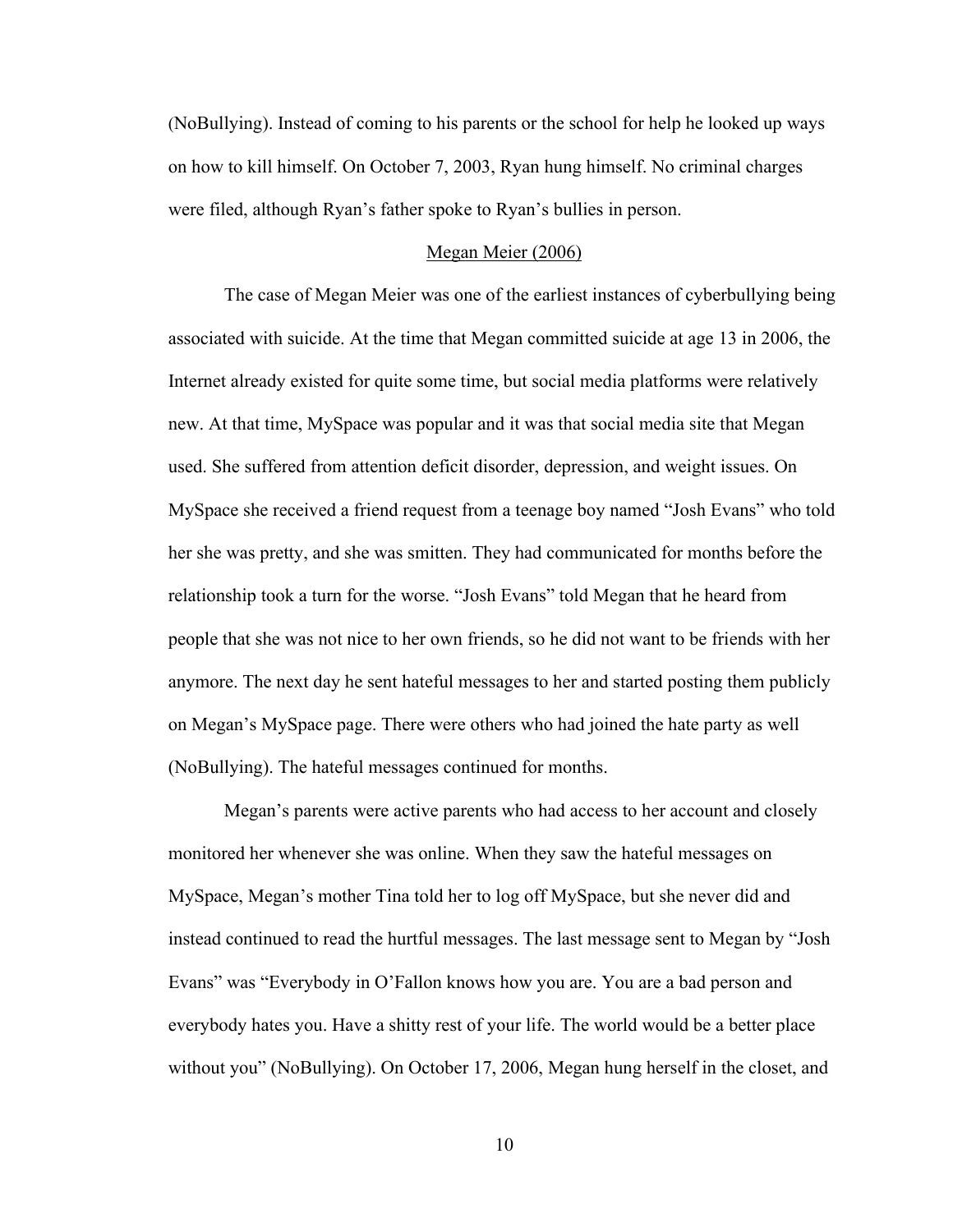she died the next day. When her parents tried contacting "Josh Evans", the account had been deleted.

The interesting twist of the story was that Megan's parents were informed by a neighbor that Josh Evans never existed. It was a fake account allegedly created by Lori Drew, the mother of Sarah, Megan's ex-friend and Ashley Grills, a former employee of Lori Drew. They created the account to obtain information on Megan (Zetter, 2008). All three were aware of the existence of the fake account and participated in the messages, but Grills said that "it was her idea, not Drew's to create a fake MySpace account to befriend Megan" (Zetter, 2008) to exploit information from her. Since there were no laws against cyberbullying at the time, Drew was only charged with "one count of conspiracy and three counts of unauthorized computer access for allegedly violating the MySpace terms of service to inflict psychological harm on Megan" (Zetter, 2008). In the end, no criminal charges were filed and everyone accused was acquitted.

#### Tyler Clementi (2010)

Tyler was only eighteen and had just started his first year of college when he decided to end his life by jumping off a bridge and drowned in the Hudson River on September 22, 2010. He was a shy loner who was gay. He was not very sociable compared to his roommate Dharun Ravi. They never talked much. One day, Tyler asked Ravi if he could have the room to himself because he was having a male friend over. Ravi went across the hall to Molly Wei's room and saw what was happening through a streaming video from his webcam. The video was of Tyler and his friend kissing. Ravi immediately tweeted about it to his friends and it spread all over campus and beyond.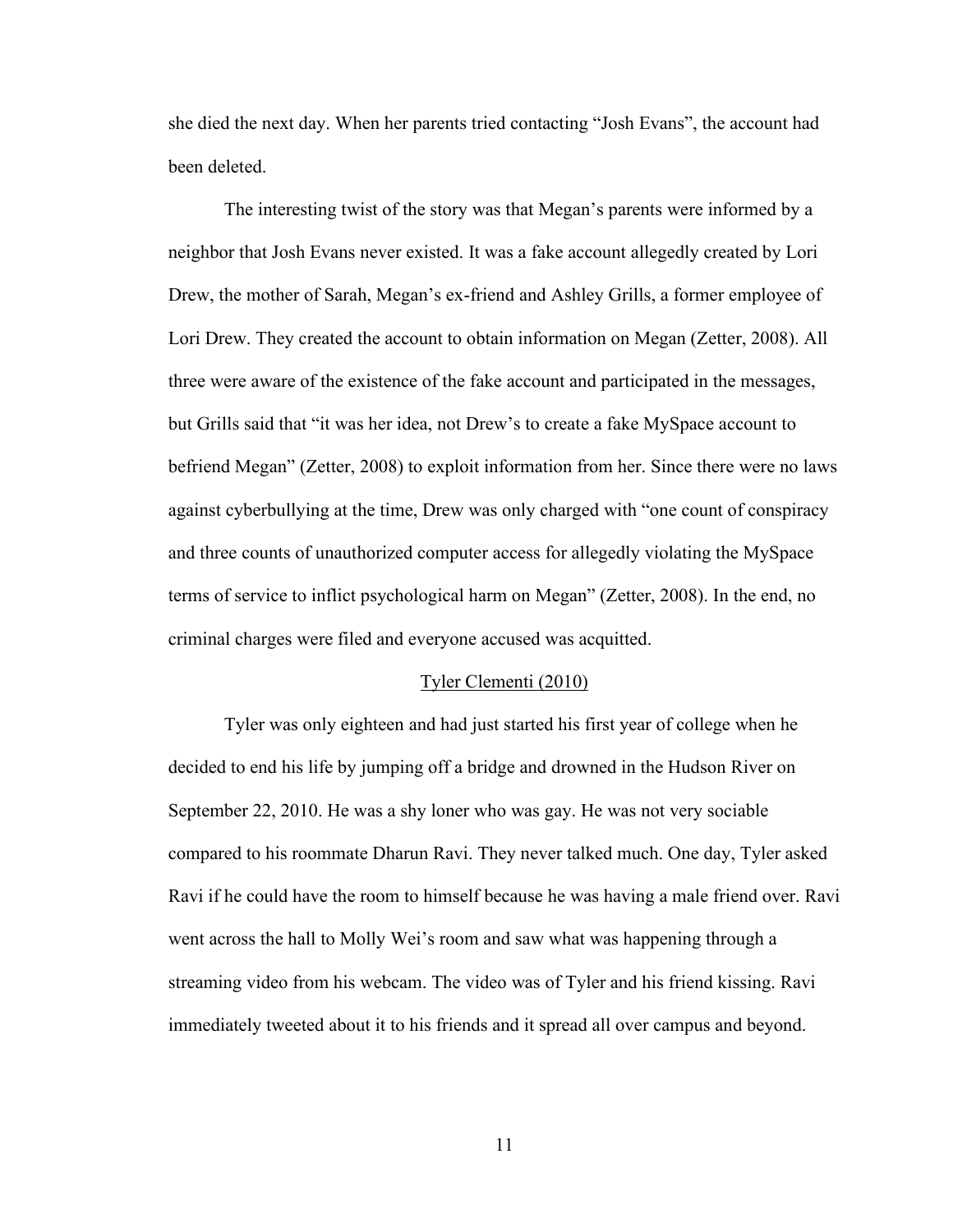Ravi invaded Tyler's privacy by recording his intimate homosexual encounter and sharing it with the entire campus. Not long after this, Tyler decided to end his life.

Ravi and Wei were arrested but then Wei's charges were dropped after she agreed to testify against Ravi. He was the one who had to appear in court. He was convicted of bias intimidation, witness tampering, invasion of privacy, and hindering arrest (NoBullying). Since this was classified as a hate crime, he could have served ten years in prison, but his judge gave him a different sentence, which ended up being prison for 30 days along with three years of probation. He also got 300 hours of community service and had to pay a \$10,000 fine (Bazelon, 2012). There is debate over whether his punishment wasn't harsh enough or if there should even have been a punishment for this incident. Ravi gave a couple of interviews answering the question "What were you thinking?" and his response was he got too caught up in his own ego and what he thought was funny (Bazelon, 2012).

#### Amanda Todd (2012)

On October 10, 2012, fifteen-year-old Amanda Todd hung herself in her home after years of online and traditional bullying. It was the online bullying that started it all. Her daily struggle was not known until she posted a video on YouTube, telling her story through a series of flashcards. She was from British Columbia, and her story received international attention. On the video she posted, Amanda explained how she was contacted by a stranger on Facebook, who flattered her and convinced her to flash her breasts on her webcam. When she did, the stranger posted her naked picture everywhere online. The result was that "Her reputation was ruined, she had no friends, she was beaten up by some classmates, she tried drinking bleach but was saved at the last minute.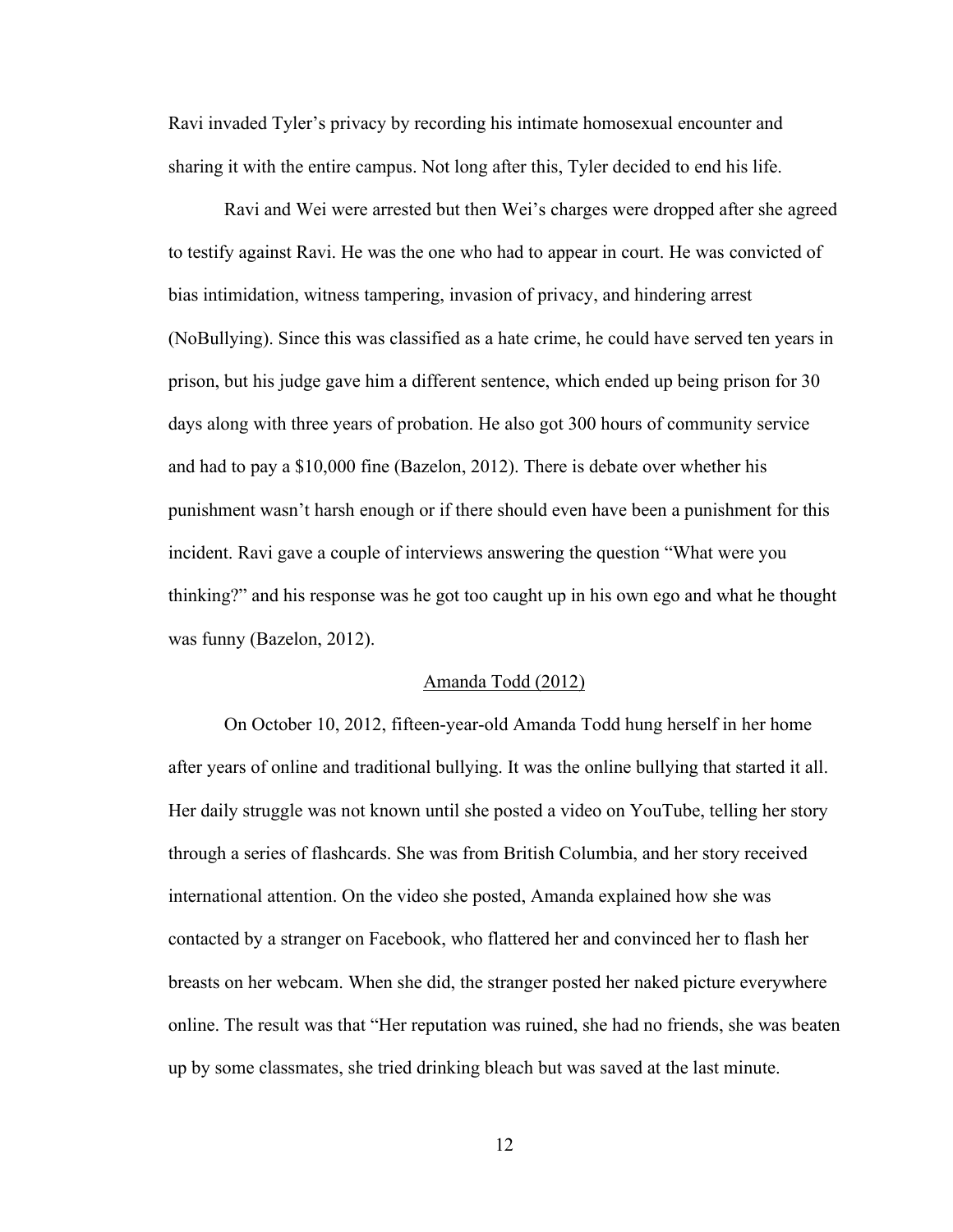Months later, Amanda Todd took her own life" (NoBullying). Even though she switched schools several times, she experienced a lot of cyberbullying. Because of what happened to her, she suffered from depression and used drugs, alcohol, and self-harm to dull the pain she suffered due to being cyberbullied (NoBullying). After her death, her video got more than 17 million views and people continued to post negative comments about her. Shockingly, the hate campaign continued after Amanda Todd died. People ridiculed her suicide and made fun of the entire story, saying she deserved what had happened to her (NoBullying).

There were no arrests made until the year of 2014, when the authorities arrested a thirty-five-year-old man from the Netherlands. Through IP addresses, they found him. It was a breakthrough in the Amanda Todd case. The guy they arrested was charged with child pornography, internet luring, criminal harassment, and extortion (BBC, 2014). According to Dutch authorities, Amanda Todd was not his only victim. He was suspected to have gone after many underage age girls online, and he seduced them to perform sexual acts for him and then later use it as blackmail against them (BBC, 2014).

#### Rebecca Sedwick (2013)

Rebecca Sedwick was only twelve years old when she took her own life by jumping off an abandoned concrete plant building on September 8, 2013. On the surface, she appeared to be a well-adjusted girl. However, she was suffering from cutting herself and depression and most people did not have a clue on how severe the bullying was until they investigated her social media profiles after her death. Rebecca was bullied by a large group of bullies but only a fourteen-year-old and twelve-year-old girl were charged with aggravated stalking. The fourteen-year-old girl made a Facebook post that said, "Yes IK I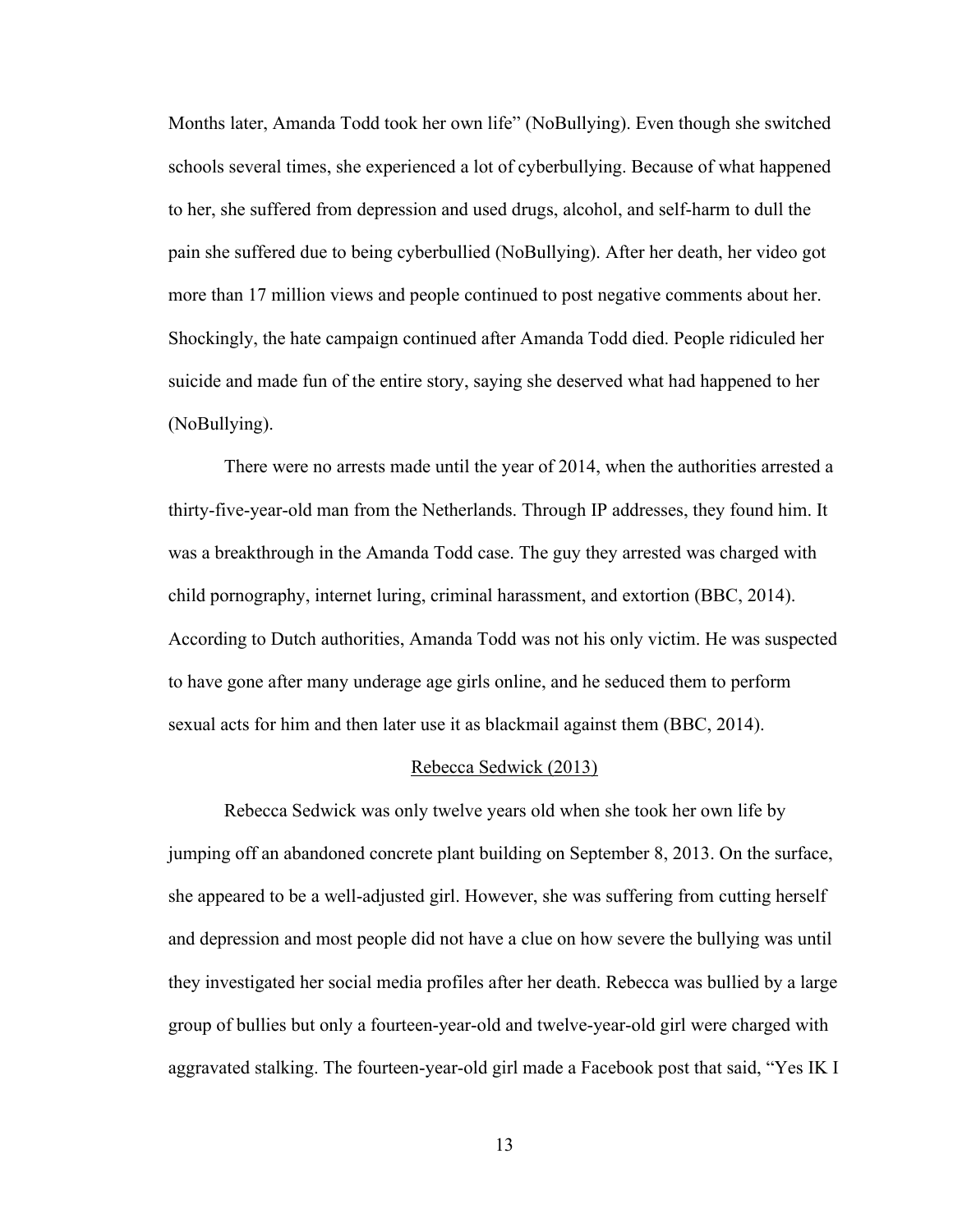bullied REBECCA and she killed herself but IDGAF" (CNN, 2013). The reason for the bullying? Apparently, "the girl was upset that Rebecca had once dated her current boyfriend and began bullying and harassing her more than a year ago when they were both students at a Florida middle school" (CNN, 2013). After the two girls were charged, a month later the charges were dropped due to lack of evidence of stalking and bullying. When the case file was reexamined by the director for Embrace Civility in the Digital Age, she concluded "the Sedwick case is yet another example of law enforcement and the media being quick to make a judgment that bullying caused a suicide when other factors might have been at work" (CNN, 2014). Any evidence of bullying that existed on the social media pages was deleted sometime after Rebecca committed suicide.

# Analysis

Here are these people who have never met in real life and yet had shared similar experiences and chose the same end. All of them had families who loved them and cared for them. These victims were going through emotional and/or mental problems, some their whole lives and some because of the online harassment. For the earliest cases like Megan Meier and Ryan Halligan, it was unlikely that criminal charges would have been filed because there were no laws against cyberbullying at that time. It was cases like these that inspired legislation against cyberbullying, which resulted in some of the later cases having criminal charges filed. Today, cyberbullying is taken more seriously than in 2003 or 2006. As for the cyberbullies themselves, there was a range. If one were to pool all the cyberbullying cases, the most common cyberbullies are teenagers. However, grownups can be cyberbullies too, who either do not think or care about the possible consequences of their actions or sexual predators going after adolescent or prepubescent girls, as in the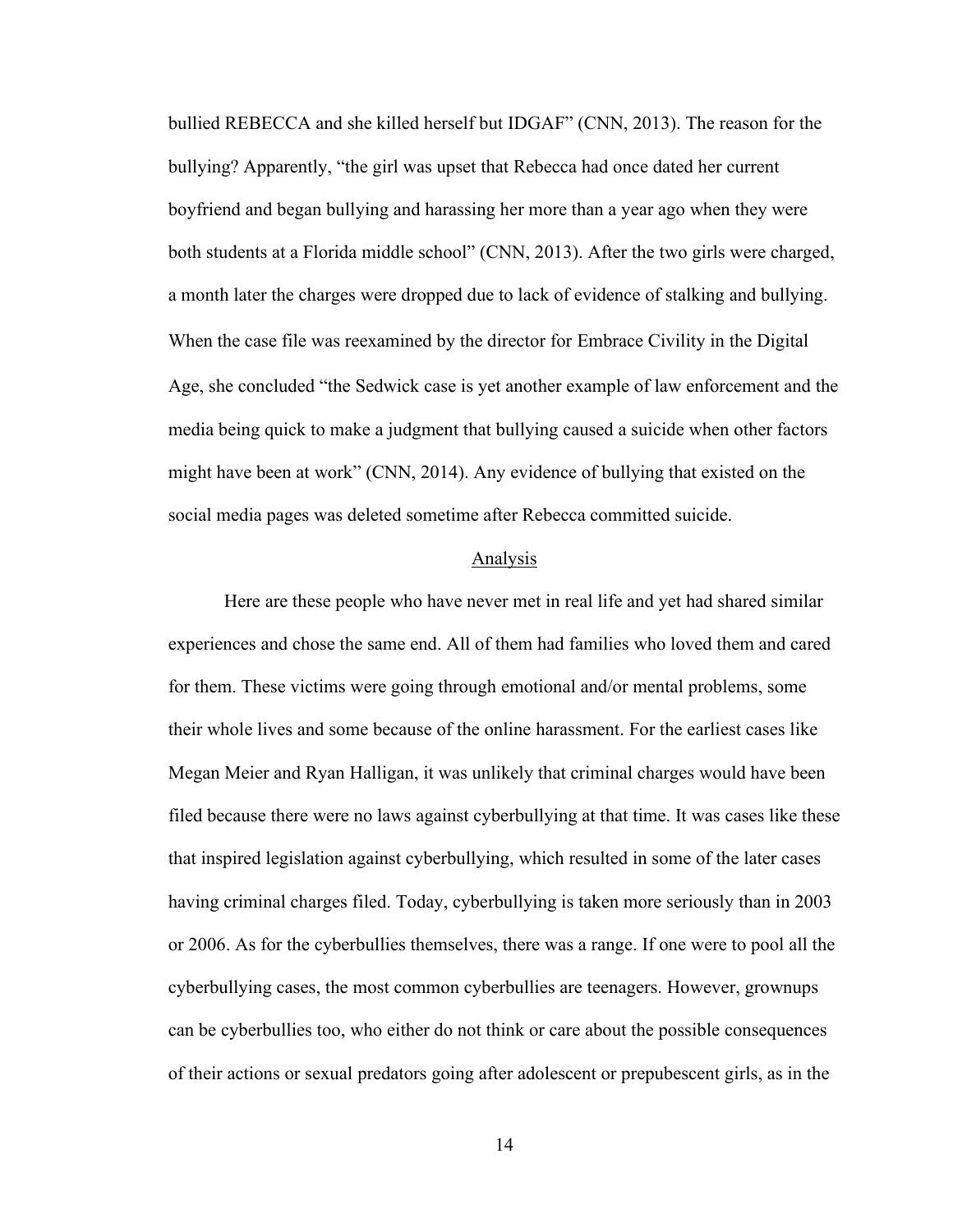Amanda Todd case. Some have done these horrible acts to bring deliberate harm to the victim and some have done them out of lack of understanding of how hurtful words can be.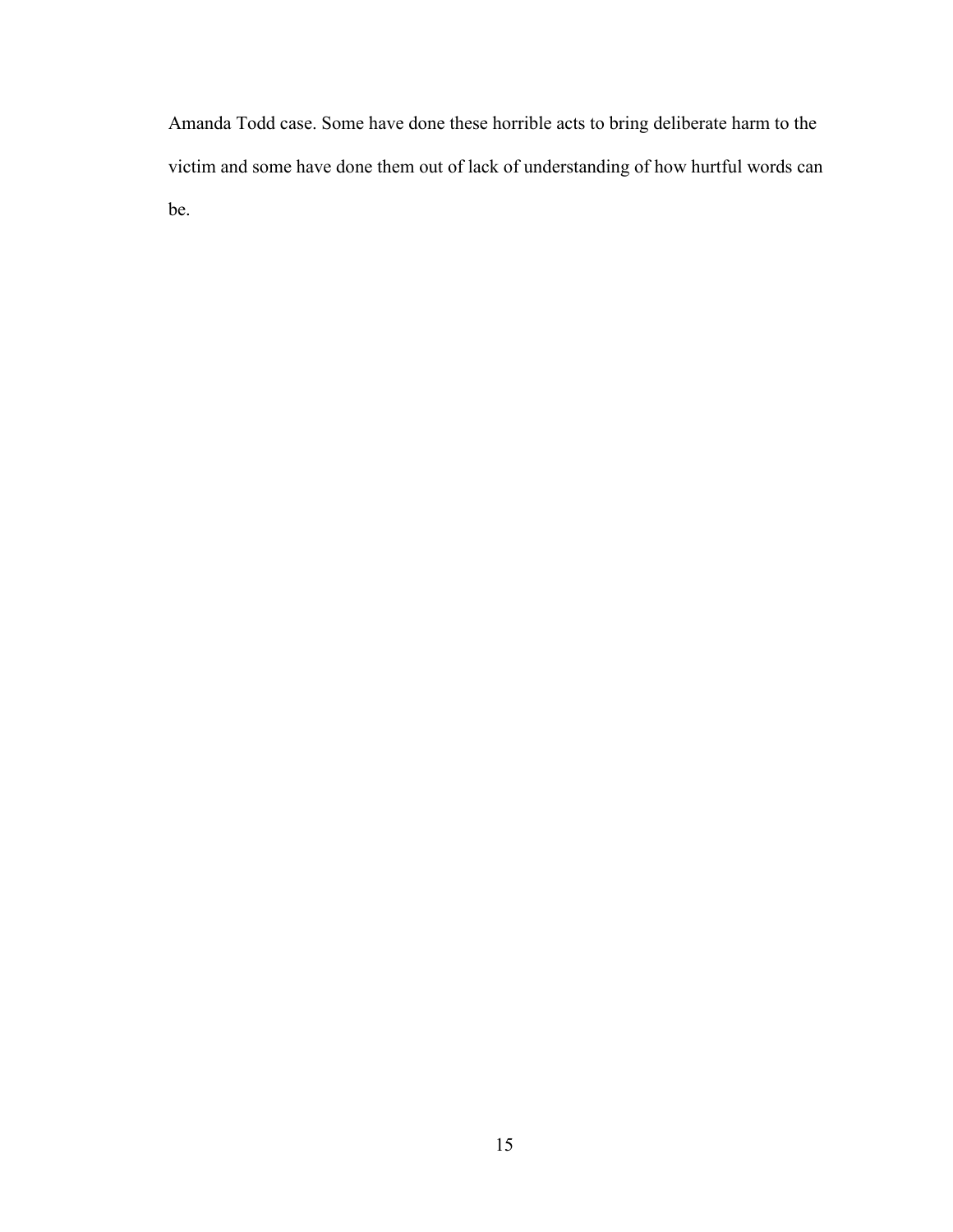### CHARACTERISTICS OF CYBERBULLIES

Anyone can be a cyberbully no matter what age, gender, race, or class, although most are pre-teens and teenagers. Even though both males and females can be cyberbullies, some studies have consistently shown that females are more likely than males to be cyberbullies (e.g., Gorzig & Olafsson, 2013; Zezulka & Seigfried-Spellar, 2016). However, there are still mixed results on who cyberbullies the most. For example, Li (2006) reported that males were more likely than females to be cyberbullies. Other studies (e.g., Hinduja & Patchin, 2008; Slonje & Smith, 2008; Ybarra & Mitchell, 2004) have reported no gender differences in cyberbullying behavior. In general, females tend to thrive on strong social relationships, so female bullies typically use relational aggression, spreading rumors and malicious gossip about their target to hurt their victim. It is easier these days to spread vicious rumors by internet and text messages where everyone from the school and outside of school can see them.

In a recent study, Wong and colleagues (Wong, Cheung, Chirsty, & Xiao, 2018) investigated whether gender mattered in the act of cyberbullying someone. Through their survey study of university students that were recruited by posters, they found that there were statistically significant gender differences in cyberbullying perpetration and cyberbullying victimization, but no difference in perceived online self-control and disinhibition (Wong et al., 2018). They found that male students were more likely to engage in cyberbullying perpetration (i.e. sending threatening messages, videos, and/or images, spreading rumors and gossip) as well as be victims compared to the female university students. However, the female university students were still greatly influenced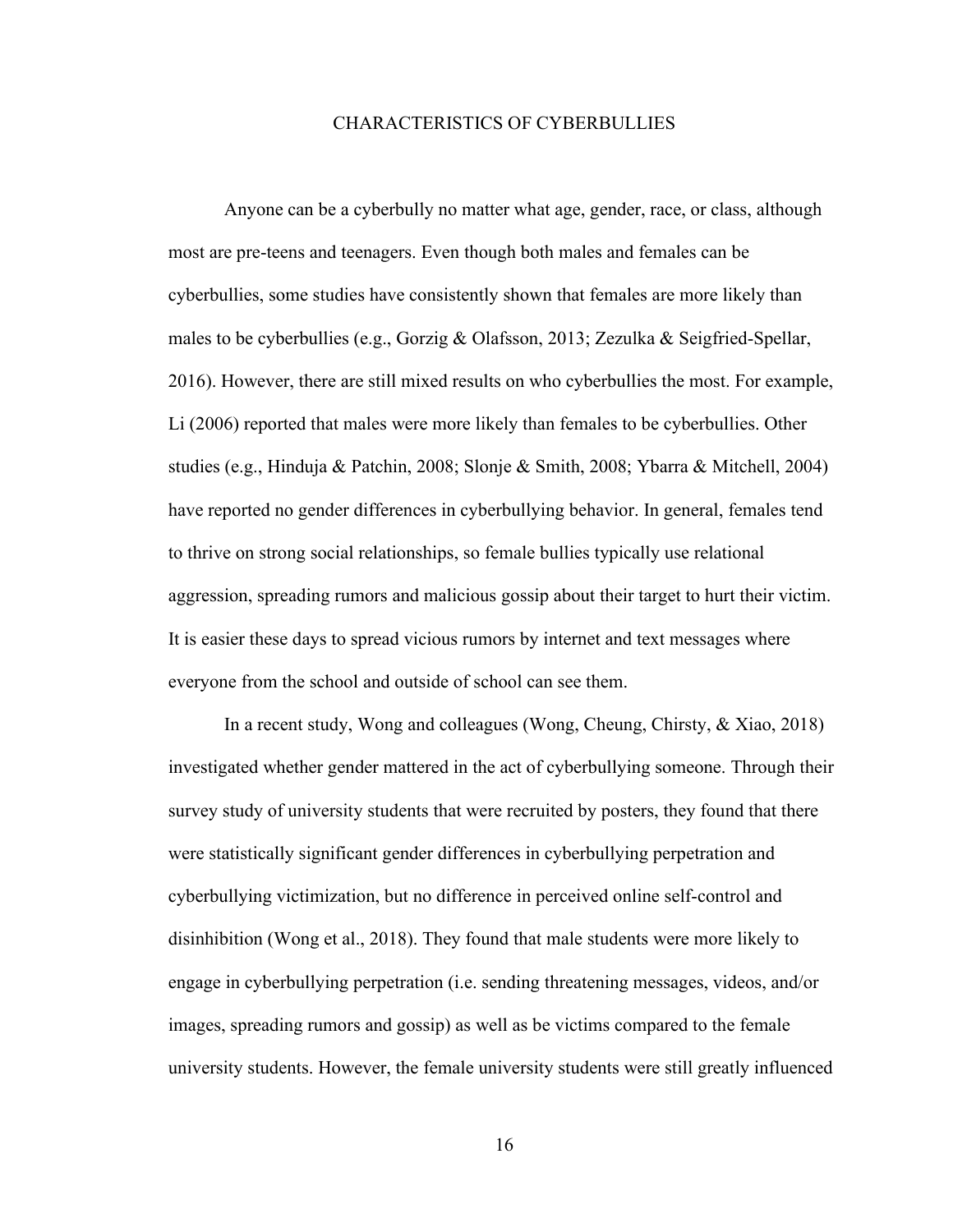by the perception of online disinhibition, which is the feeling of lacking restraint when online in comparison to communicating with others in person.

Aside from gender demographics of cyberbully perpetrators, there are a few common characteristics of cyberbullies that several studies have found: aggression, low self-esteem, low inhibition, and a need for power. There are studies (e.g., Gorzig  $\&$ Olafsson, 2013; Law et al., 2012; Zezulka & Seigfried-Spellar, 2016) that show that the characteristics of traditional bullies and cyberbullies overlap; aggression being one of the qualities. However, there are slight key differences in the characteristics: "[…] bullying others through electronic means provides the perpetrator with the possibility of staying anonymous, which may increase their power differential over the victim as well as decrease the perception of possible retaliation. Furthermore, the belief that they will not be detected may decrease the bully's inhibition, while possible feelings of remorse will be reduced due to the lack of feedback from the victims' emotional responses" (Gorzig  $\&$ Olafsson, 2013, p. 11). Bullies like to be in control; thus, there is a power dynamic involved between a bully and victim where the bully can overpower the victim. Cyberbullies thrive on the anonymity of the cyber world and how they can access their victims twenty-four/seven. In one of the studies that explored the characteristics of cyberbullies, Gorzig and Olafsson (2013) found that those who spent more time engaging in risky online behaviors and had high beliefs in their internet abilities and online persona were more likely to bully online.

In another study, Zezulka and Seigfried-Spellar (2016) examined the characteristics of cyberbullies and internet trolls. They found that those who have engaged in more cyberbullying behavior displayed low internal moral values, low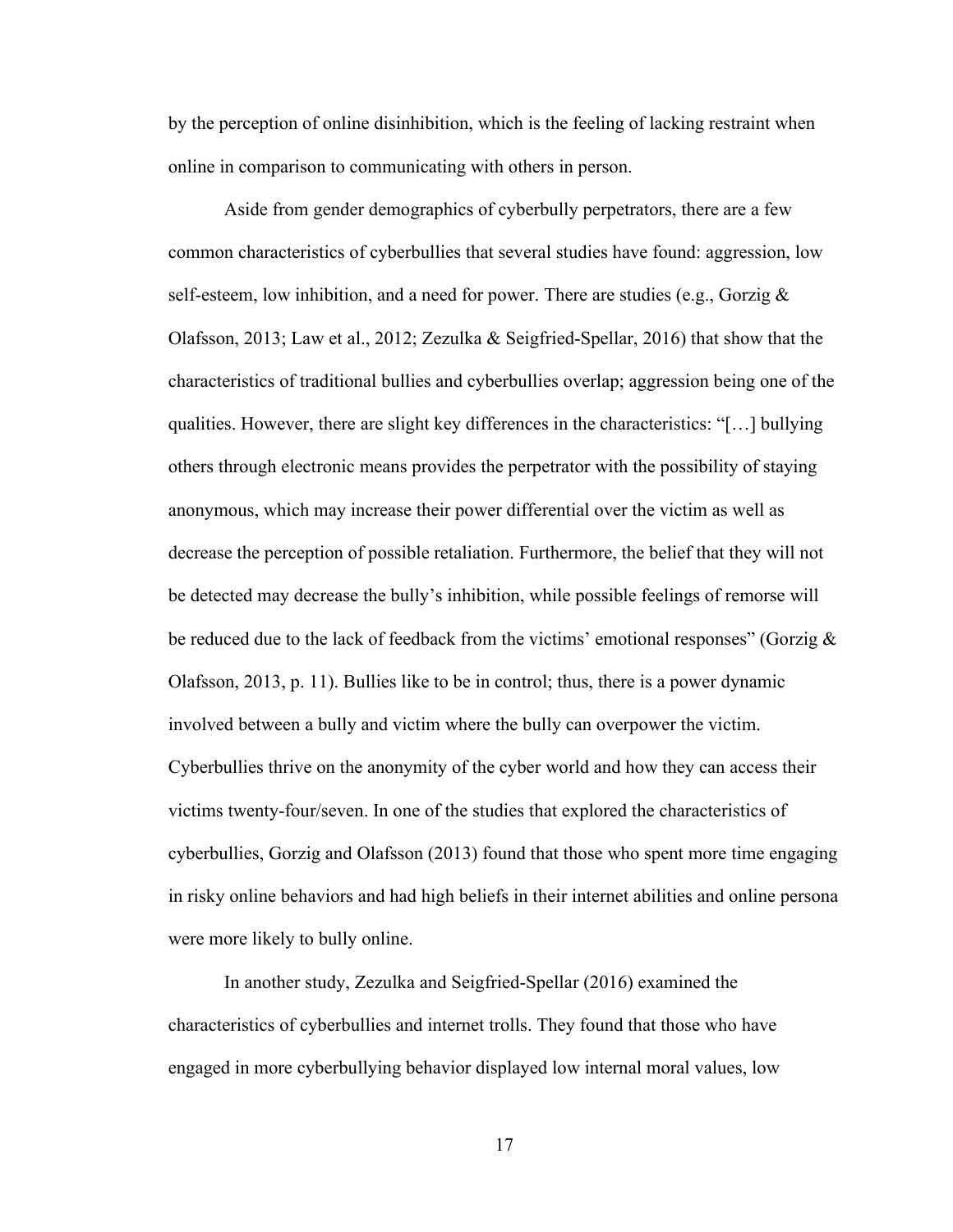agreeableness, and high neuroticism. Engaging in cyberbullying behavior was also correlated with low consciousness and low self-esteem (Zezulka & Seigfried-Spellar, 2016). Although there is still much research that needs to be done on the gender aspect of who cyberbullies the most, given that the existing research has mixed results, consistent characteristics of cyberbullies include high aggression, low morals, lack of self-control, and a high sense of power.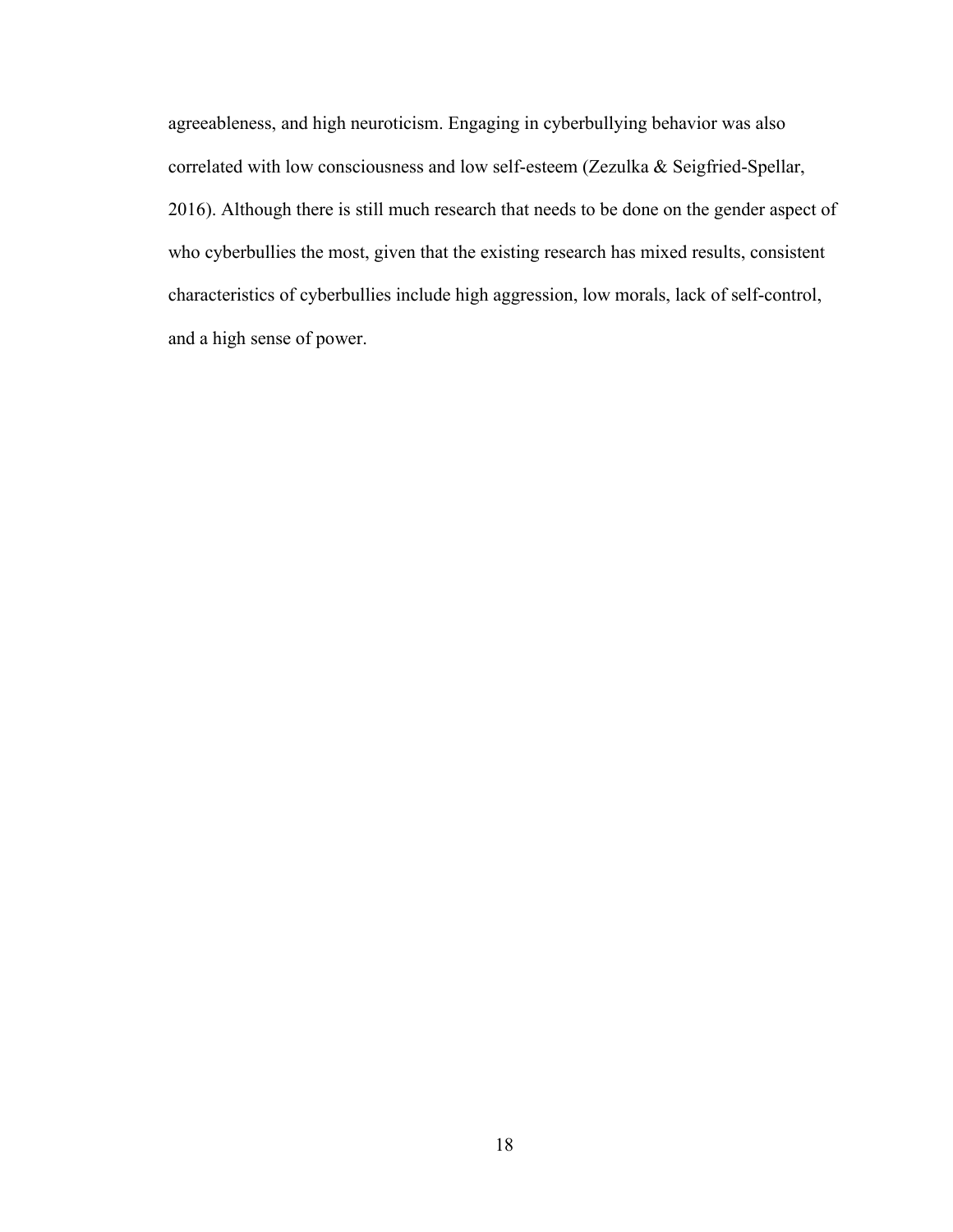### MOTIVATIONS OF CYBERBULLIES

Researchers have investigated not only the characteristics of cyberbullies but also their motivations for hurting vulnerable people. The stories that have been heavily covered in the news cause many people to wonder why anyone would resort to cyberbullying to hurt someone. Many of the news cases that made the headlines do shed light into various reasons why, but researchers have taken an empirical approach to investigate the motives. One study (Law et al., 2012) investigated the motivations of cyberbullies, more specifically on proactive and reactive online aggression. Proactive aggression is when one uses aggression to obtain a goal or resource, whereas reactive aggression is when someone reacts to a provocation; a retaliation. Law and colleagues administered surveys and interviews to see which kind of online aggression teenagers used the most. According to the results, teenagers were prone to use both proactive and reactive aggression: "Specifically, adolescents differentiated themselves as individuals who participated in specific forms of online aggression (i.e. sending mean messages, developing hostile websites, or posting embarrassing pictures), rather than as individuals who played a particular role in online aggression (i.e. bully, victim, perpetrator). One explanation is that in an online venue, victims can feel much more comfortable and capable of retaliating to aggressive acts. For example, if an individual said something mean to another online, and the initial ''target'' responded aggressively in return, both individuals have essentially engaged in aggressive behavior and have also been the victim of such behavior" (Law et al., 2012, p. 669).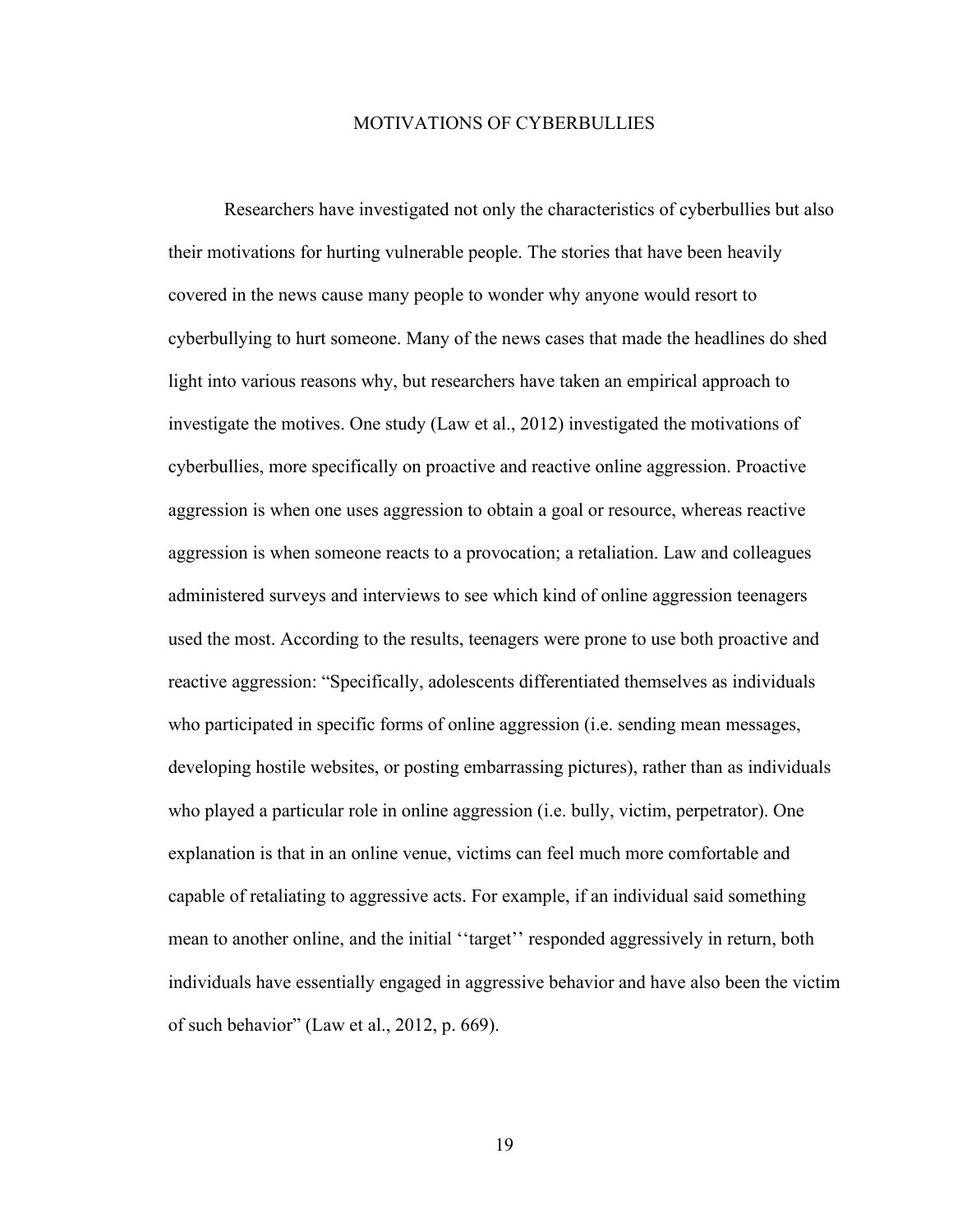In addition, Varjas and colleagues (2013) conducted an exploratory study using interviews and surveys to investigate high school students' perceptions of why people cyberbully others. What was found was that there were two kinds of motivations: internal and external. Internal motivations for cyberbullying mostly included redirecting feelings, revenge, making themselves feel better, jealousy, boredom, and seeking approval, whereas external motivations mostly consisted of targeting victims that had a characteristic that made them appear "different" or vulnerable, thinking there would be no consequences, and not wanting to be confrontational since they might be afraid of facing the person in real life (Varjas et al., 2013).

This feeds into the vicious cycle of online aggression where there are students who have a goal to hurt someone either for fun or to encourage others to join in the harassment and then other students retaliate because they feel hurt and feel the need to defend themselves. For example, with Megan Meier, her ex-friend wanted to get back at her so the fake boy account was created, though actually by the friend's mother. The motive of the main bully in Rebecca Sedwick's case involved jealousy and revenge. In Tyler Clementi's case, Ravi invaded Clementi's privacy and made that social media post because he thought it was funny. He never realized the consequences until it was too late; nobody did. Despite how many stories make the headlines, the only way to understand how much of an impact cyberbullying has on people is to investigate this issue scientifically.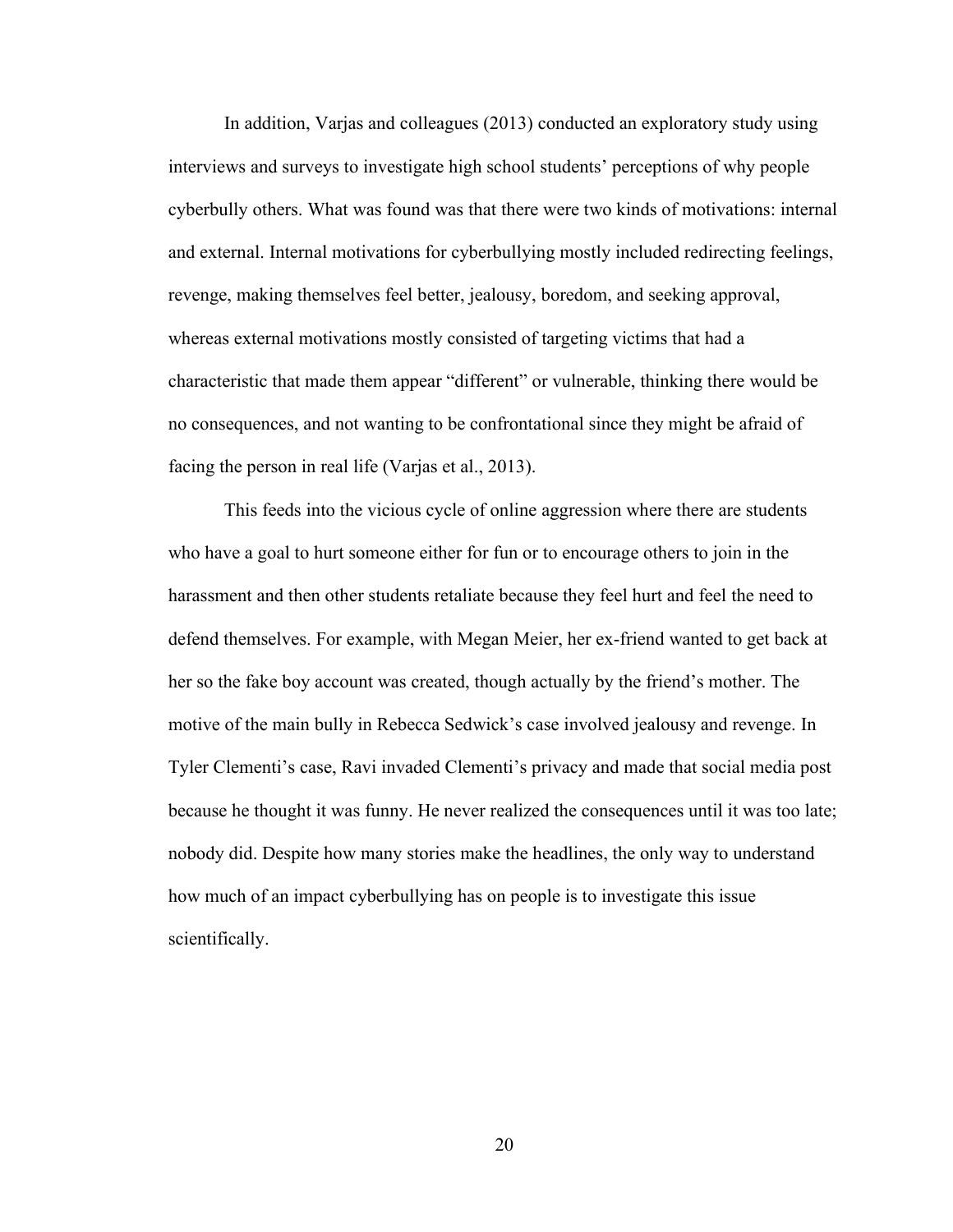### RESEARCH ON THE RELATION OF CYBERBULLYING AND SUICIDE

Due to the greater awareness of cyberbullying, researchers have been increasingly interested in investigating the effects of cyberbullying. Within the past twenty years, numerous scientific articles on cyberbullying have been published. Many studies have focused on the psychological impacts of cyberbullying, including the very concerning observations of connections between cyberbullying and suicidal ideation. Suicidal ideation is when people think about killing themselves and how to do it. When researchers examine the psychological effects of cyberbullying, not only suicide but also other factors such as depression, anxiety, and stress are investigated. The mediating factors between cyberbullying and suicidal thinking have been studied as well. Furthermore, researchers have investigated how the connection between cyberbullying and suicide is covered in the media and in research articles. This section will analyze and discuss the main topics that have been researched within cyberbullying.

#### Cyberbullying and Depression

When a cyberbully attacks his/her victim, the intentional harm is perpetrated to cause the victim to feel sad, ashamed, and worthless. With their self-esteem diminishing, their victims often feel depressed. There have been studies that have established an association between traditional bullying and depression; however, only recently have people considered that cyberbullying may be related to teenage depression in this social media age. Even though many of the articles tended to focus on the association between cyberbullying and suicide ideation, there are a few studies that have considered depression (and other kinds of psychological stress) because of cyberbullying. What has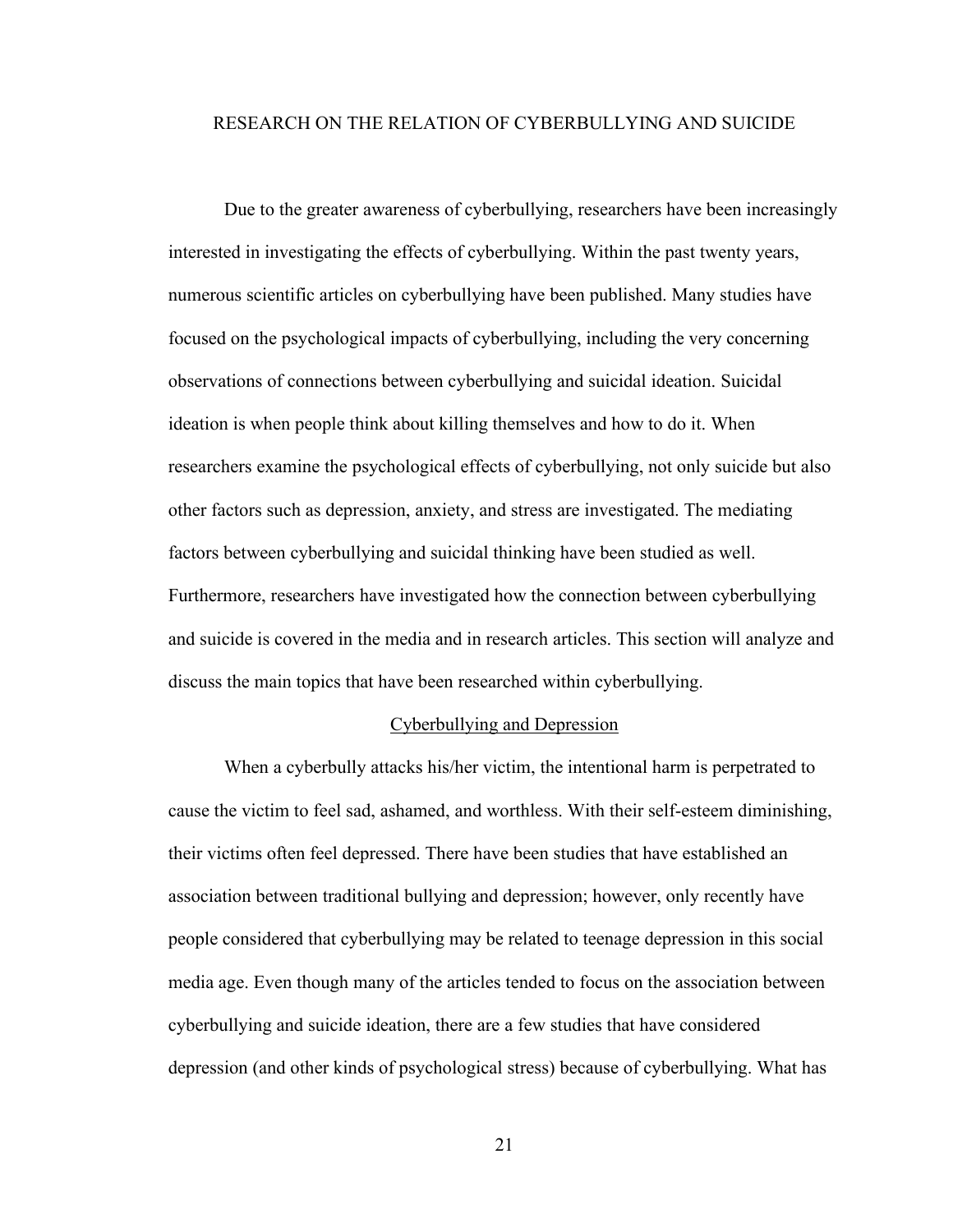been established through these studies so far is that bullying through online means leads to depression, anxiety, stress, vulnerability, and feelings of helplessness. During adolescence, victims of cyberbullying suffer more long term sociological and psychological problems than victims of traditional bullying. Sociological problems mostly include having trouble making friends and forming positive relationships with other people. Some victims carry those same symptoms of sociological, psychological, and mental issues into adulthood (Mirsky  $&$  Omar, 2015). Adolescence is a crucial time in a person's life where the individual develops self-esteem and a sense of identity. That can be compromised when adolescents are bombarded with negative text messages and comments online directed at them around the clock. Cyberbullying victims are more likely to experience physiological symptoms such as frequent headaches, recurrent abdominal pain, and difficulty sleeping. They are also more apt to experience symptoms of anxiety, depression, and suicidal ideation compared with peers who were not victimized (Selkie et al., 2016).

When it comes to measuring the rate of depression amongst cyberbully victims, researchers have considered certain demographics that can influence who is more likely to report being cyberbullied or experiencing psychological stress. These demographics include age, gender, ethnicity and SES. One study found that after experiencing cyberbullying, females reported having more psychological distress (35.3%) compared to the males (17.1%) (Sampasa-Kanyinga & Hamilton, 2015). The fact that females tend to feel the effects of cyberbullying and depression greater than males is supported by another study by Bauman et al. (2013): "For females, cyber victimization was strongly related to depression, which in turn was associated with suicide attempts. Females are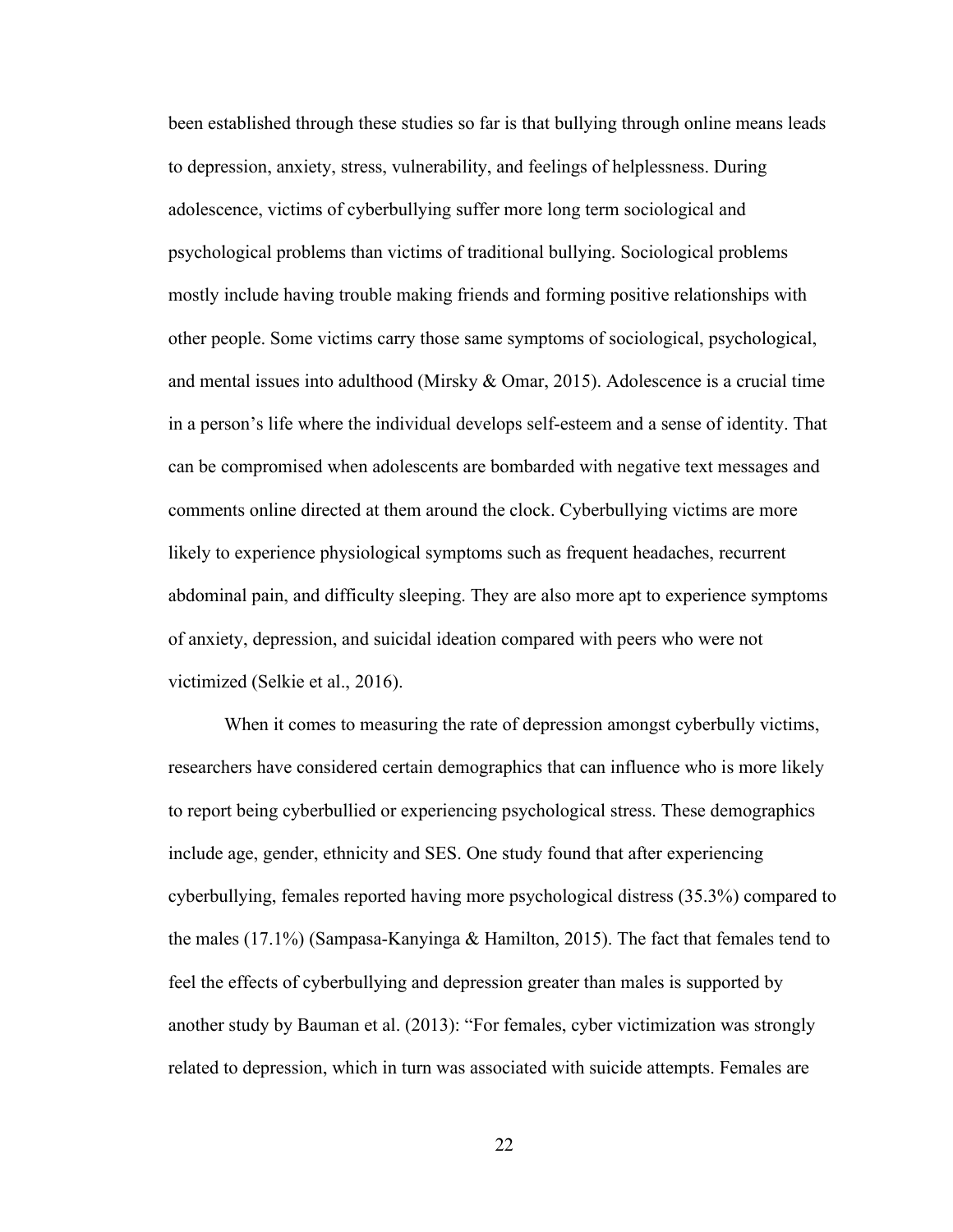more prone to internalizing negative experiences, and males to externalizing (Rosenfeld, 2000). Females also scored higher on measures of the imaginary audience that is considered an expression of adolescent egocentrism" (Bauman et al., 2013, p.346). Even though females were more likely to report depression, this could at least partially be explained by the fact that society discourages males from talking about their emotional problems.

#### Cyberbullying and Suicidal Thinking and Behavior

Suicide is a very serious problem that many adolescents face. Teenagers often go through many hardships that may diminish their self-worth and make them believe that they don't deserve to live. In the United States, suicide is the second leading cause of death among adolescents as of 2016. While homicide deaths among teens have decreased from 10.4 deaths per 100,000 to 6.6 deaths per 100,000, suicide deaths have increased from 8.0 deaths per 100,000 to 8.7 deaths per 100,000 (Vanorman & Jarosz, 2016) Moreover, depression is strongly correlated with an increased risk for suicidal thinking and behavior (Mirsky & Omar, 2015). Because of major cases like those of Amanda Todd, Tyler Clementi, and Megan Meier, who committed suicide after being bullied online, many people are starting to think that cyberbullying might cause suicide, but it is not that simple.

Of course, to say that cyberbullying *causes* suicide among teens is grossly incorrect. Recently, however, evidence had been obtained that supports the relation between the two. The link between traditional bullying and suicidal ideation was established previously in research, but only within the twenty-first century have scientists began to research the relation of suicide to cyberbullying. One study that surveyed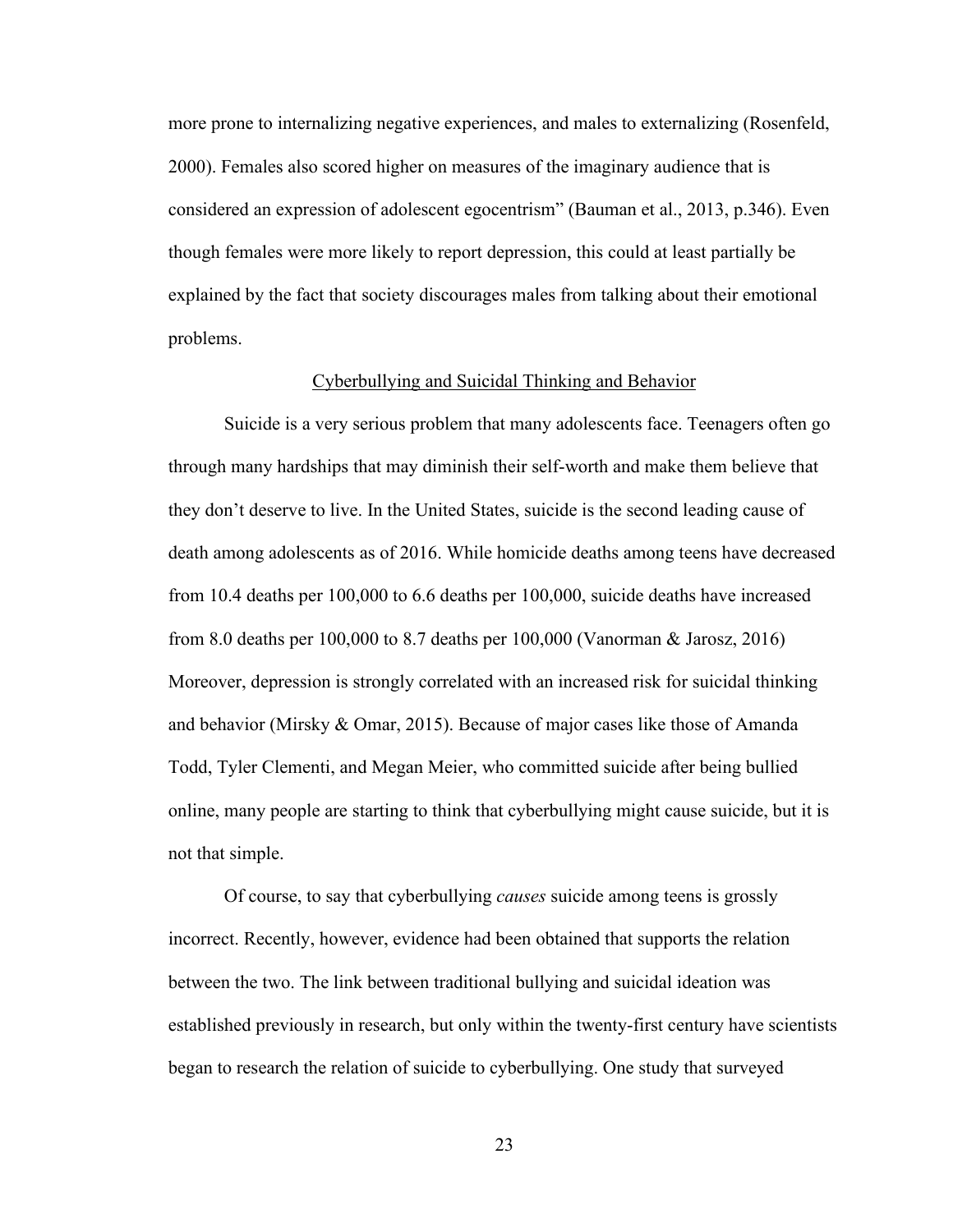students about whether they were ever cyberbullied and whether they had suicidal ideation and/or attempts found that 19.7% of females and 20.9% of male respondents were seriously thinking about attempting suicide, while 17% of females and 20.2% of male respondents attempted suicide. Cyberbullying prevalence rates ranged from 9.1% to 23.1% for offending, and victimization rates ranged from 5.7% to 18.3% (Hinduja  $\&$ Patchin, 2010). In another study done in 2014, it was found that school bullying and cyberbullying is 27.4% prevalent and those who report either one are at higher risk for reporting two straight weeks of sadness, suicidal ideation and attempts, and trying to get treatment for their suicidal tendencies (Messias, Kindrick & Castro, 2014).

Aside from examining how cyberbullying and suicide are related to each other, there are a few studies that have explored the relation between depression and suiciderelated outcomes to the increase in social media use and screen time. A study done in 2018 by Twenge and colleagues found that teenagers who spent more time on social media apps, especially on their cell phones, had an increase in mental health problems including depression and suicidal ideation compared to those who spent time on nonscreen activities (Twenge et al., 2018). Another study that examined the relation between increase in screen time and psychological problems had a similar finding where they examined adolescents' well-being from 1991-2016, specifically focusing on the time when smartphones first came out in 2007. What was observed through surveys was that after the introduction of smartphones, there was a significant decrease in psychological well-being among  $8<sup>th</sup>$ ,  $10<sup>th</sup>$ , and  $12<sup>th</sup>$  graders (Twenge et al., 2017). As stated previously, technology itself is not the problem with today's youth; however, technology still plays a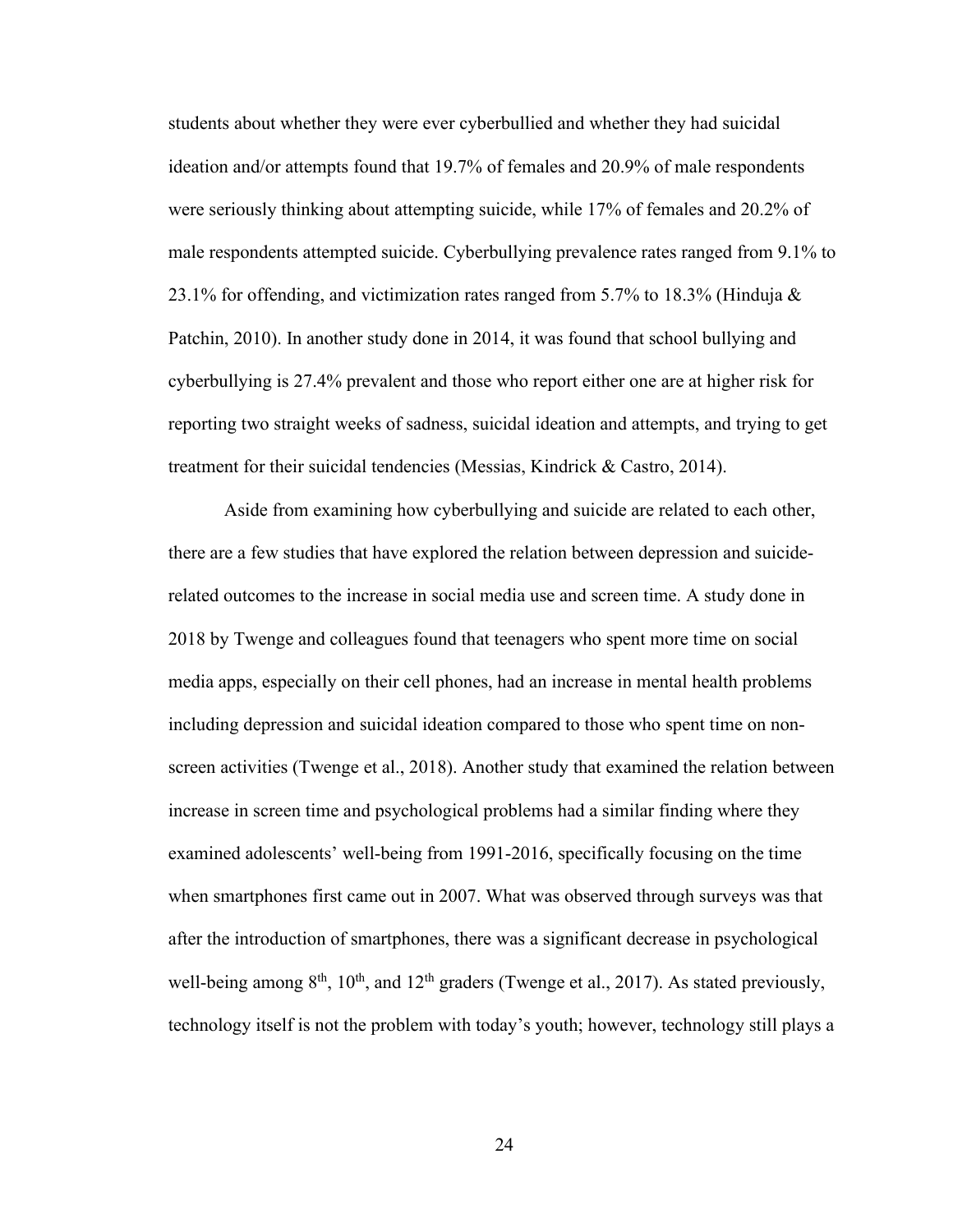part in why and how teenagers are experiencing an increased risk for psychological problems.

# Factors that May Mediate the Association between Cyberbullying and Suicidal Thinking and Behavior

To say that cyberbullying alone is associated with the risk of suicidal thinking and behavior is too simple. Cyberbullying on its own is not the only factor that can influence suicidal thinking and behavior. As several studies have shown, there can be other factors that can mediate the association between cyberbullying and suicide. In one study, it was found that depression was a mediator between cyberbullying and suicidal behavior, the rates depending on gender (Bauman et al., 2013). Many studies have shown that females are more likely to report having depression and feeling suicidal compared to males. In a study done in 2015, cyberbullying was measured as a mediating factor between the use of social media sites, psychological stress and suicidal ideation, and the results showed that using social media sites is associated with increased risk of being a victim of cyberbullying and with having mental health problems. However, the extent to which cyberbullying victimization serves as a mediator for mental health issues varies (Sampasa-Kanyinga & Hamilton, 2015).

#### The Role of the Media in Covering Cyberbullying

Aside from survey studies done on cyberbullying and suicide, researchers have conducted peer-literature review studies examining how the subject was covered in the news and mass media. Even though there is no feedback from the students themselves, these kinds of articles offer insight into the modern social media problem. It is important to see how the mass populace has reacted to something as serious as death by impromptu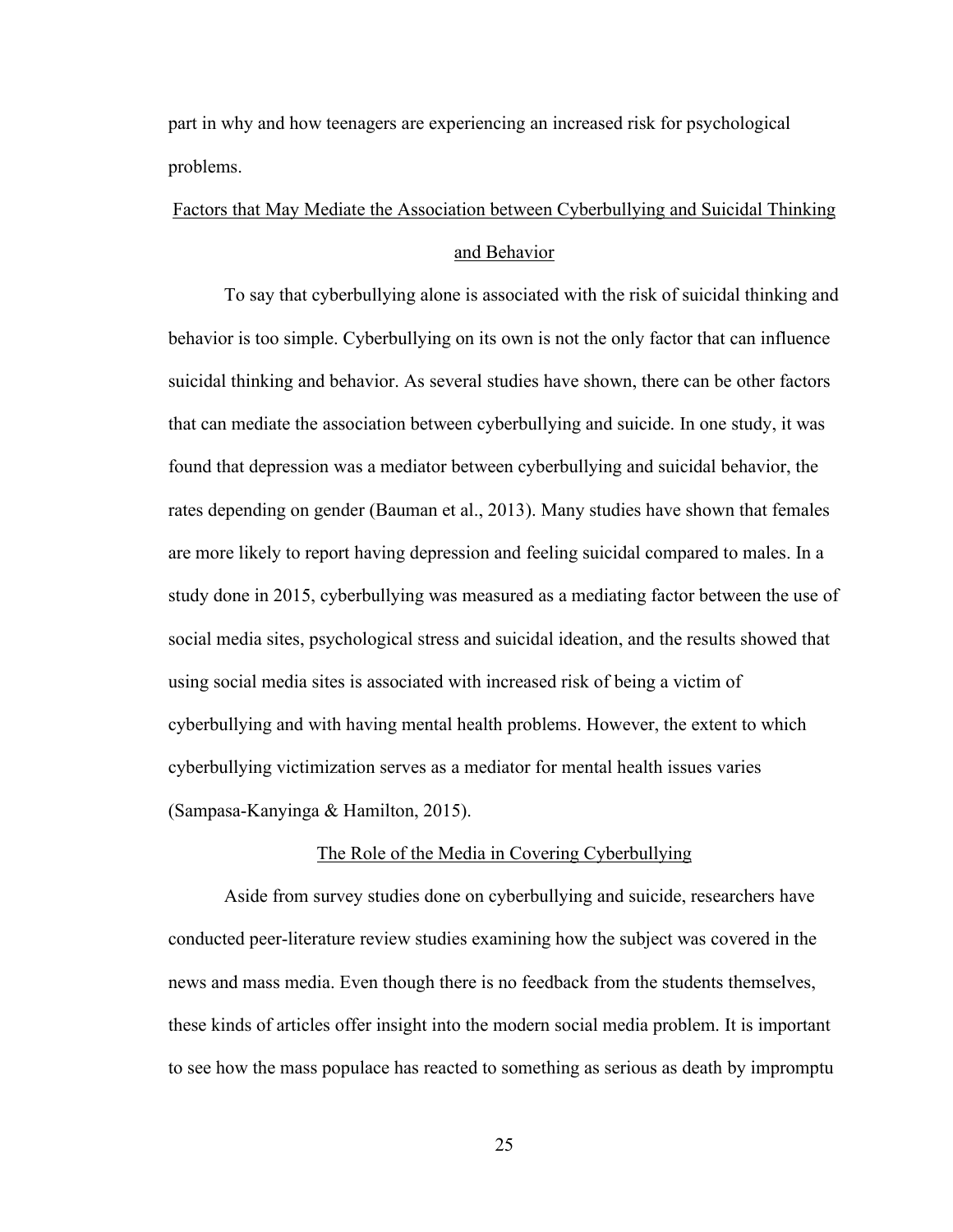cyberbullying. One study examined how suicide was being represented in the cyberbullying/suicide cases that were featured prominently in the news. The major themes that were discovered by examining these news articles were "(a) *attribution of blame for suicide* as a causal chain, from victim action to bullying online and offline suicide; (b) *attribution of blame for bullying* shifting among targets, but setting primarily on schools, (c) the sense that *cyberbullying is bullying amplified*; and (d) publicized suicides function as *cautionary tales* or alarms that prompt action" (Young et al., 2017, p. 1087). Many news stories appeared to place the blame on someone or something, whether it be the bullies themselves, the school institutions, the technology, or the parents.

Another study has also examined how news stories both in print and on television haves reported cyberbullying and suicide, where they talked about news stories attributing blame as well. Their first hypothesis was that TV stories were more likely to be provoked by individual cyberbullying incidents than print stories and the hypothesis was supported: 59.2% of TV stories were episodic and only 22.3% of print stories were. (Milosevic, 2015). When it came to placing responsibility on the technology itself, the study found that 9.1% of stories by print were more likely to blame technological devices for the cyberbullying compared to 5.1% of stories presented on TV. Interestingly, 32% of TV stories and 20% of print stories blamed the parents. The issue of placing blame on the school institutions was almost equally covered by the print  $(21.1\%)$  and television  $(20\%)$ (Milosevic, 2015).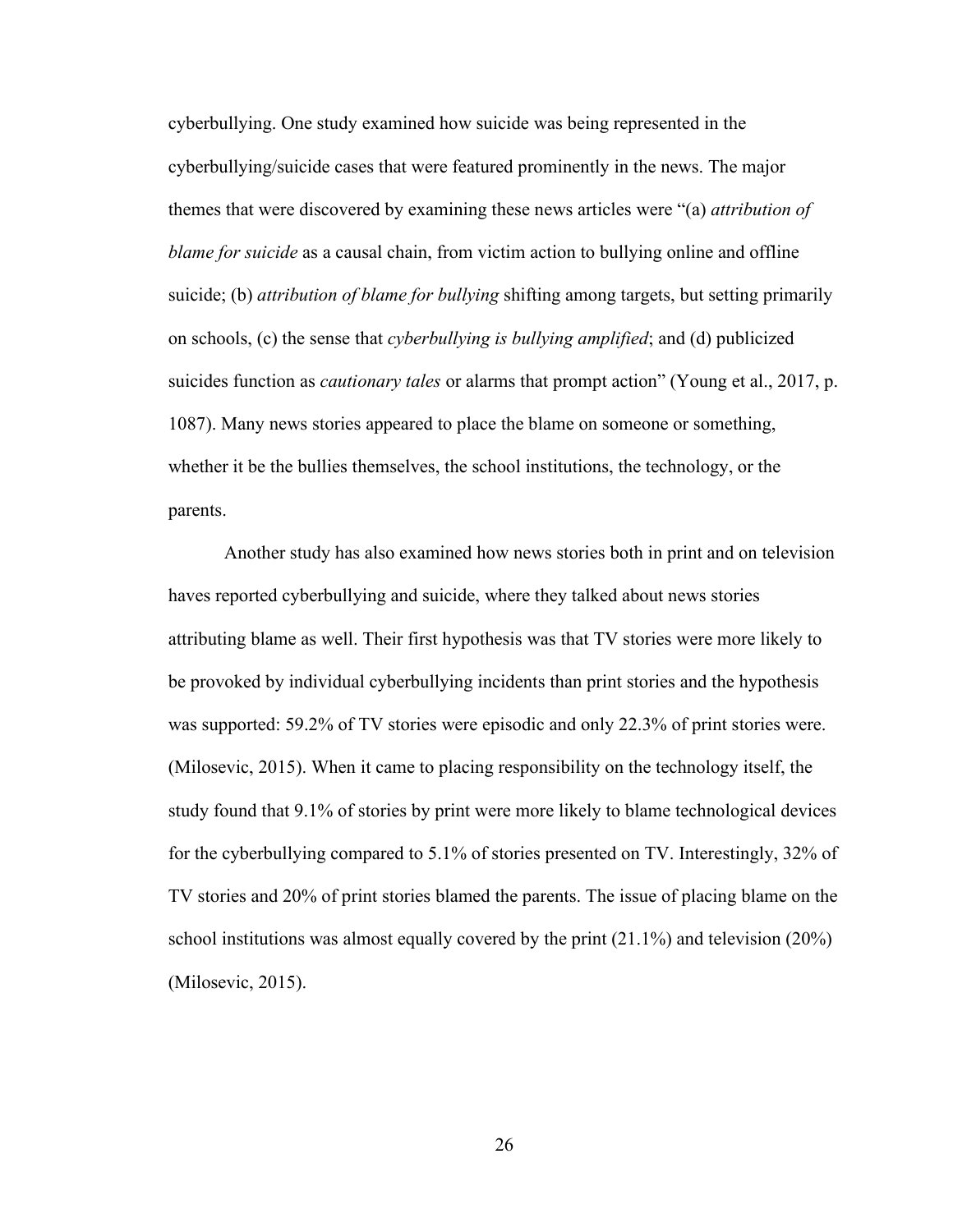#### Limitations in the Research on Cyberbullying and Psychological Adjustment

Although research on the associations of traditional bullying with negative outcomes has been conducted for several decades, research on the relations of cyberbullying to negative outcomes is more limited and has been conducted only within the past decade. Nevertheless, cyberbullying has clearly been shown to be a serious problem and has garnered the attention of parents, schools, teenagers, courtrooms, and psychological researchers. Much has been gained and accomplished in the research field. However, the research on cyberbullying is limited by many factors. One example involves the research methods used to collect data. All the research that has been done on cyberbullying and suicide is by surveys and peer literature reviews. Even though much information can be gained by these methods, there are still limitations. For instance, there can be biased responses in surveys, despite surveys often being anonymous. It is a common problem in research studies, since many human beings have biases, despite the encouragement to be as honest as possible in survey studies. It may be that students under-report being perpetrators or victims of cyberbullying because they are embarrassed, feel guilty, or worry about having their electronics taken away from them.

Another limitation is the demographics of gender and race. As it was stated in the characteristics section, which gender cyberbullies the most is met with mixed results. Also, there needs to be more focus on racial demographics in future research. It could show systematic racism continuing to exist by cyber means within schools. Since there has only been ten years of research on cyberbullying and the effects of it, there is still much groundwork to be covered in terms of the populations' demographics.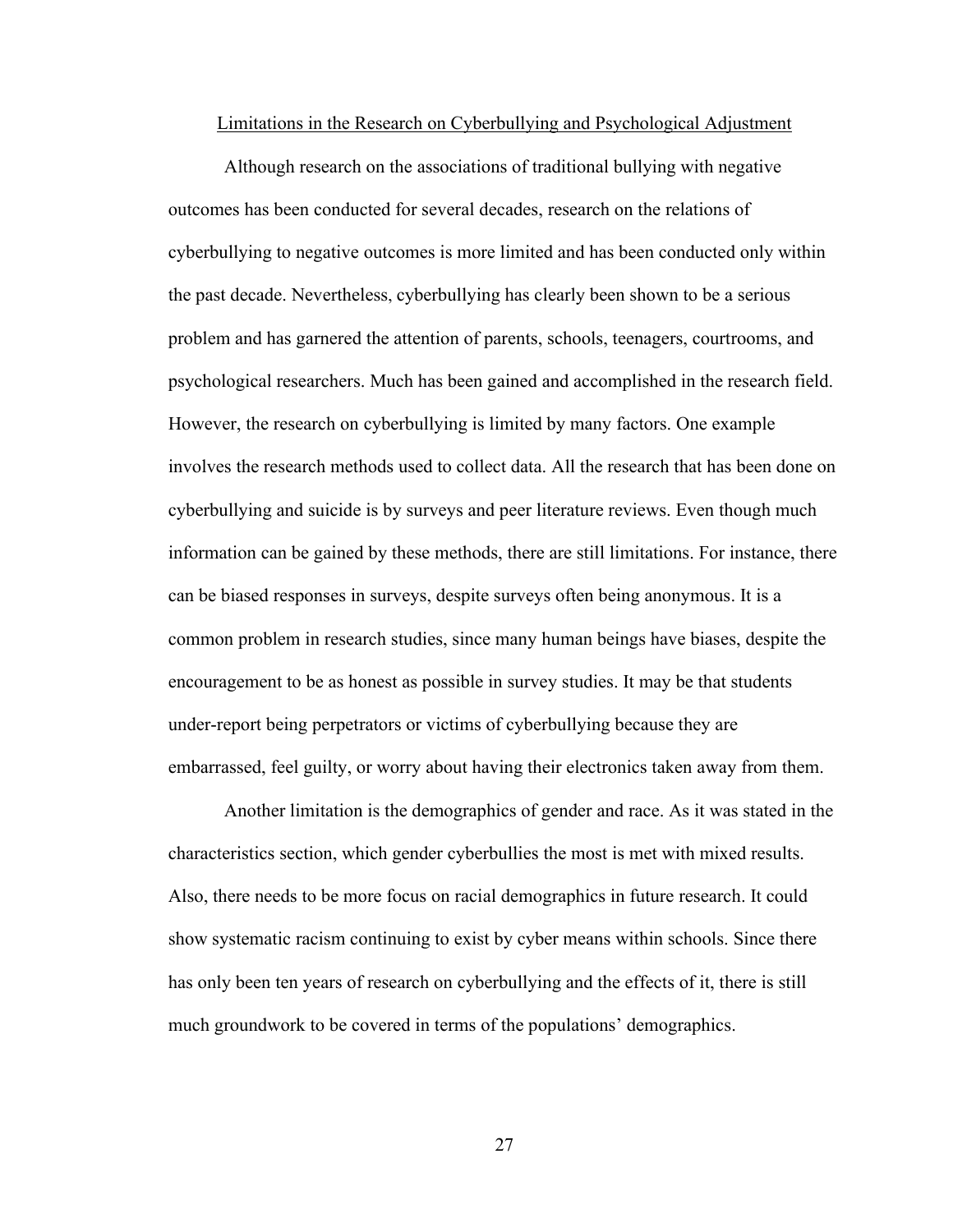Furthermore, surveys only help with establishing a correlation between cyberbullying and suicide, and do not allow researchers to draw conclusions about causation. However, obviously, using an experimental method to determine whether cyberbullying causes suicide would be completely unethical. It would go against ethical standards to randomly select high school students, separate them into two groups, have Group 1 be the Control Group and Group 2 be cyberbullied over a period to determine whether they experience increased psychological trauma.

Another problem with this research is the inconsistence of definitions that contribute to variation in prevalence rates. Even though statistics can be reliable, no study will report the same prevalence rates of cyberbullying as one peer-review literature study has shown (Selkie et al., 2016). Since there is a variance in how cyberbullying is defined, it is not surprising that the estimated prevalence rates of cyberbullying perpetration and victimization vary around the world (Selkie et al., 2016). There is a slight disagreement over how cyberbullying should be officially defined because it is hard to say if cyberbullying is excessively aggressive compared to traditional bullying due to the lack of vocal tone and facial expressions that are important in socio-emotional skills (Selkie et al., 2016). Yet, despite a lack of social cues, studies and suicide news stories demonstrate how hurtful words alone can be. Aggression can be expressed in many ways whether it be by fists, by mouth, or in this case by keyboard.

Despite all the research articles that were analyzed above, not one longitudinal study was found. There needs to be more research on adolescent cognitive and emotional functioning as they experience cyberbullying for extended times. The possible next step for cyberbullying research is to take a random sample of middle school and high school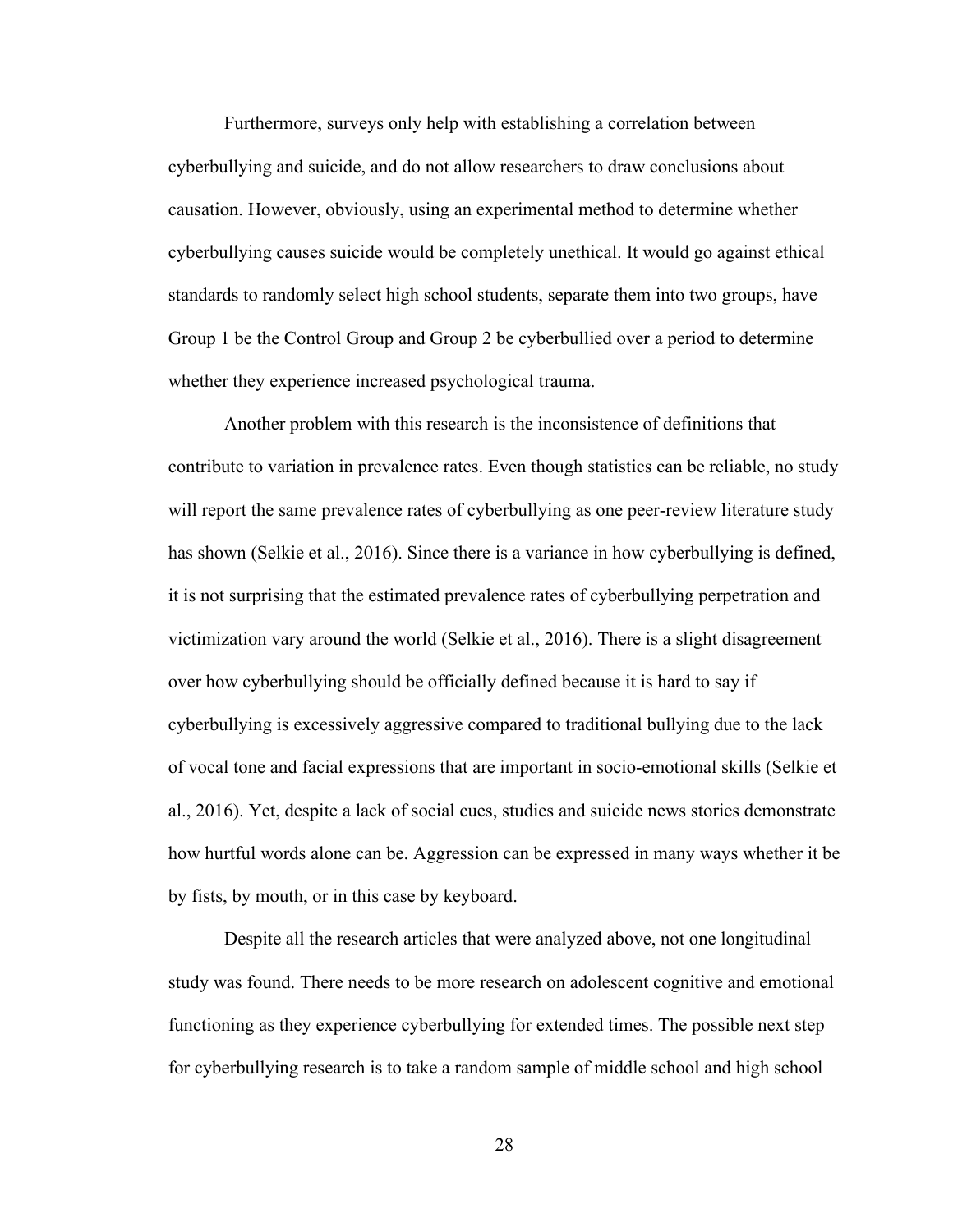students and have them do cyberbullying victimization and mental health surveys over the course of several years; not just within a few days, a month, or even a few months. Because of the scientific research and the widely-publicized stories in the news regarding possible links between cyberbullying and suicide, changes are being made, both in school policies and within the legal system.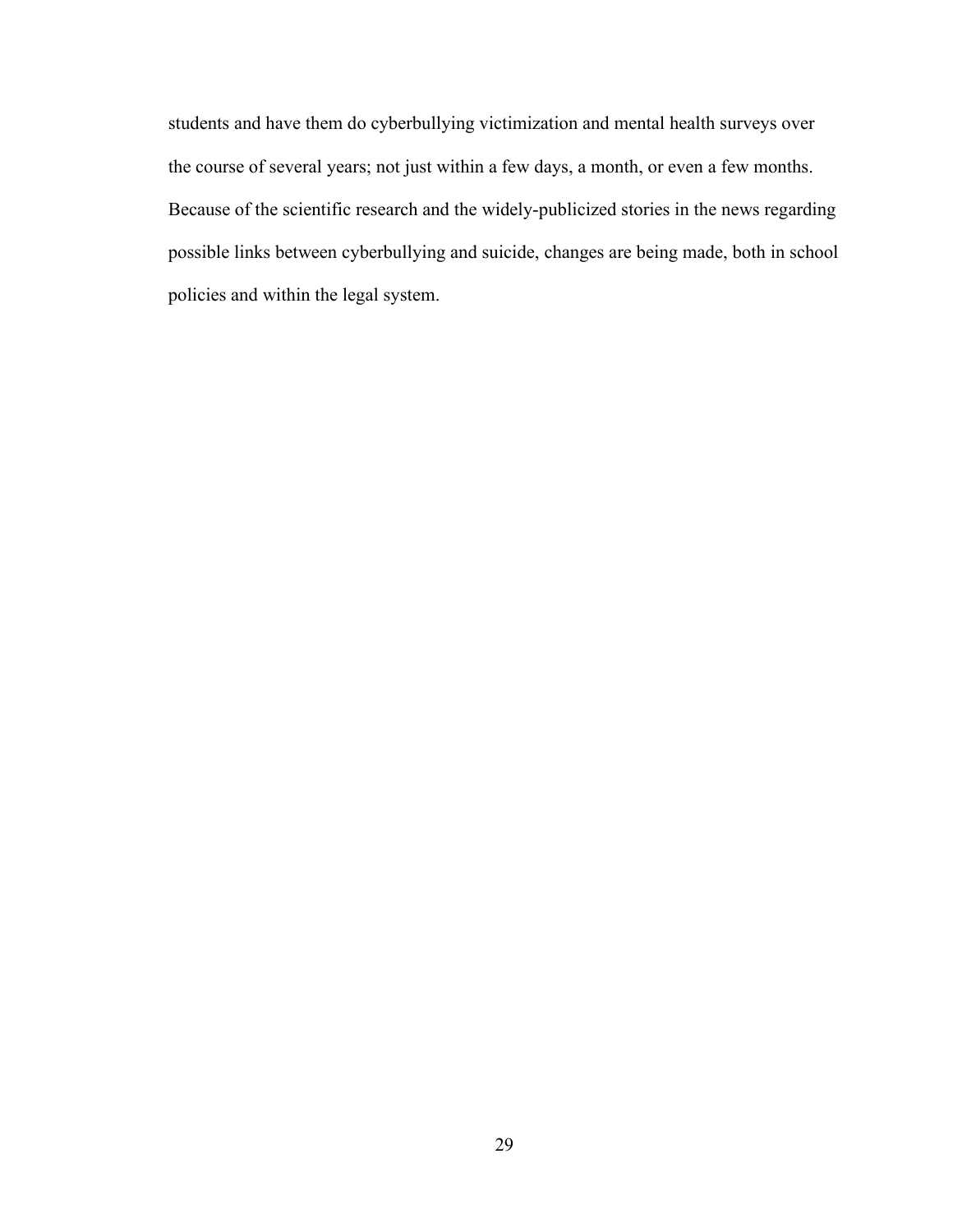### CYBERBULLYING LEGISLATION AND SCHOOL POLICIES

An important question to ask, especially when a cyberbullying incident ends in a suicide, is whether any legal action can be taken. That answer is complicated and seems to depend on the location and the time the cyberbullying/suicide incidents took place. For example, with the suicides of Meghan Meier in 2006 and Ryan Halligan in 2003, no one was charged with the crime of cyberbullying. There were no specific laws that said cyberbullying was illegal, as cyberbullying was relatively new at the time. And, even when laws regarding cyberbullying are in place, they can be difficult to enforce. For example, the charges against Rebecca Sedwick's bullies were dropped in 2013 due to insufficient evidence. Legal action varies by school and/or state. In the U.S., laws against bullying itself were not established until the 1990s. During that time, researchers began to study bullying and its psychological effects. As of today, no federal policy exists against bullying. However, there are federal laws regarding harassment, especially under the civil rights and anti-discrimination laws that exist to protect certain groups of individuals who have experienced harassment and discrimination. These groups include religious minorities, women, LGBT individuals, ethnic and racial minorities, and these are the groups that are more likely to be the victims of bullying. Schools are obligated by law to address bullying, and this is enforced by the Department of Justice and the Department of Education.

When schools fail to respond to the harassment of students appropriately, they are violating many civil rights laws that are enforced by the Department of Justice and Education. These laws include: Title IV and Title VI of the Civil Rights Act of 1964,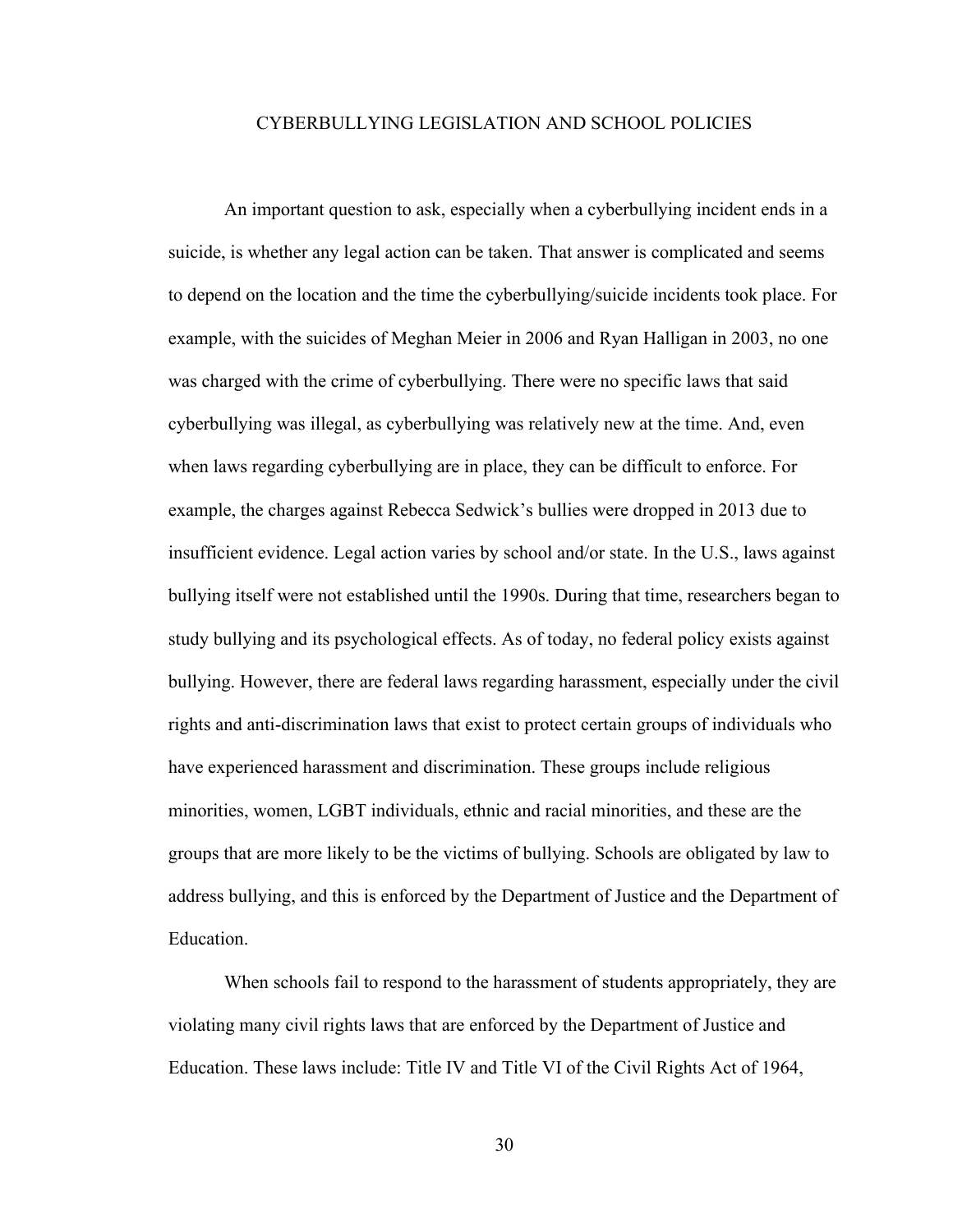Title IX of the Education Amendments of 1972, Section 504 of the Rehabilitation Act of 1973, Titles II and III of the Americans with Disabilities Act, Individuals with Disabilities Education Act (IDEA). Title IV and Title VI of the Civil Rights Act of 1964 forbids discrimination based on race, color, and national origin in programs that receive federal financial assistance. Title IX of the Education Amendments of 1972 is a law that prohibits discrimination based on sex in any education program that is federally funded, and the objective of this law is to avoid using federal money to support sex discrimination. Section 504 of the Rehabilitation Act of 1973 forbids discrimination against people with disabilities in federally funded education programs. This set the stage for the Americans with Disabilities Act and it protects children and adults. Titles II and III of the Americans with Disabilities Act, were revised in 2010 and these titles focus on accommodations for people with disabilities such as effective ways of communication, building ramps and elevators to make going into buildings easier, and providing service dogs. The Individuals with Disabilities Education Act (IDEA) became a law in 1990. The goal of this law is to provide children with disabilities the same educational opportunities as children with no disabilities. This law also provides assistance tailored to what the individual disabled child needs.

Every state handles bullying and now cyberbullying differently. Criminal and school sanctions, school policy, and off-campus policies in each state vary. In criminal sanctions, there are states that have many criminal laws that might apply to bullying behaviors, depending on how severe the act that is. For example, assault statutes might apply if one person is physically hurting another. In addition, all states have laws against harassment and stalking (Cyberbullying). Bullying laws allow schools to punish their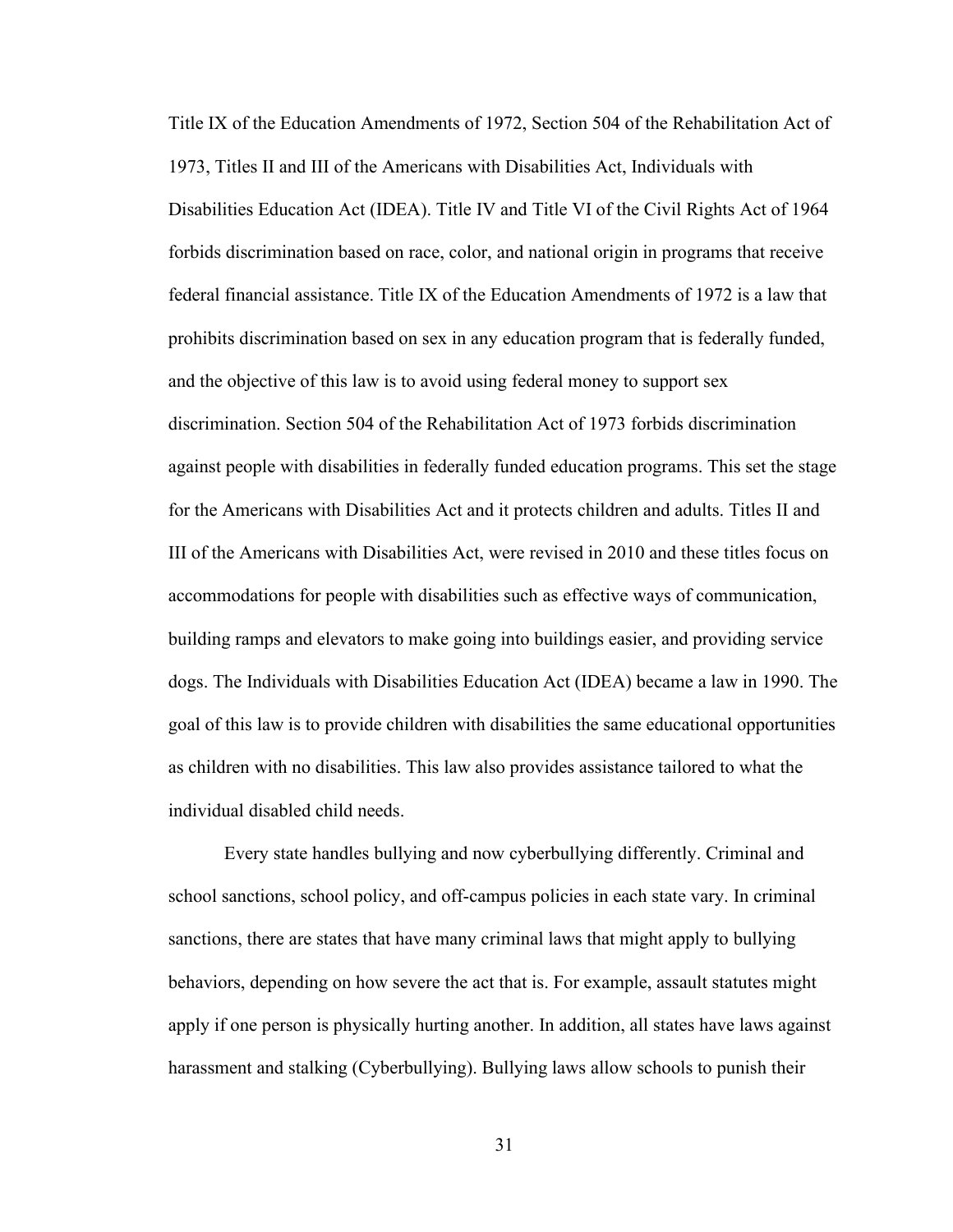students appropriately when bullying happens (cyberbullying included). When it comes to school policy, "every state except Montana, the bullying law mandates schools to have a formal policy to help with identification of the behavior and discuss the possible formal and/or informal disciplinary responses that can follow" (Cyberbullying). Off-Campus is when "federal case law allows schools to discipline students for off-campus behavior that results in a substantial disruption of the learning environment at school"

(Cyberbullying).

### Maine Legislation

In Maine, there are no criminal sanctions for cyberbullying specifically. However, according to a news article that was published by the Bangor Daily News in 2013, there has been a push for harsher penalties with cyberbullying. Many people in Maine recognize the severity of cyberbullying and how the anonymity of technology allows bullies to avoid feeling the consequences of their actions (Mattens & Robbins, 2013). Also, because of a few bullying/suicide incidents that have happened in this state, Mainers have been pushing for cyberbullying to be considered a serious crime by the judicial system: "Maine's LD 1233, 'An Act Regarding Cyberbullying,' would make cyberbullying a Class E crime that could lead to a fine of up to \$1,000 and up to 6 months of jail time" (Mattens & Robbins, 2013). For repeat offenders, it would be a "Class C crime with a fine of up to \$5,000 and up to five years of jail time" (Mattens & Robbins, 2013).

Even though there currently are no criminal statutes associated with cyberbullying, all schools in Maine have school policies and sanctions against cyberbullying. In 2012, a law was passed called "An Act to Prohibit Cyberbullying." This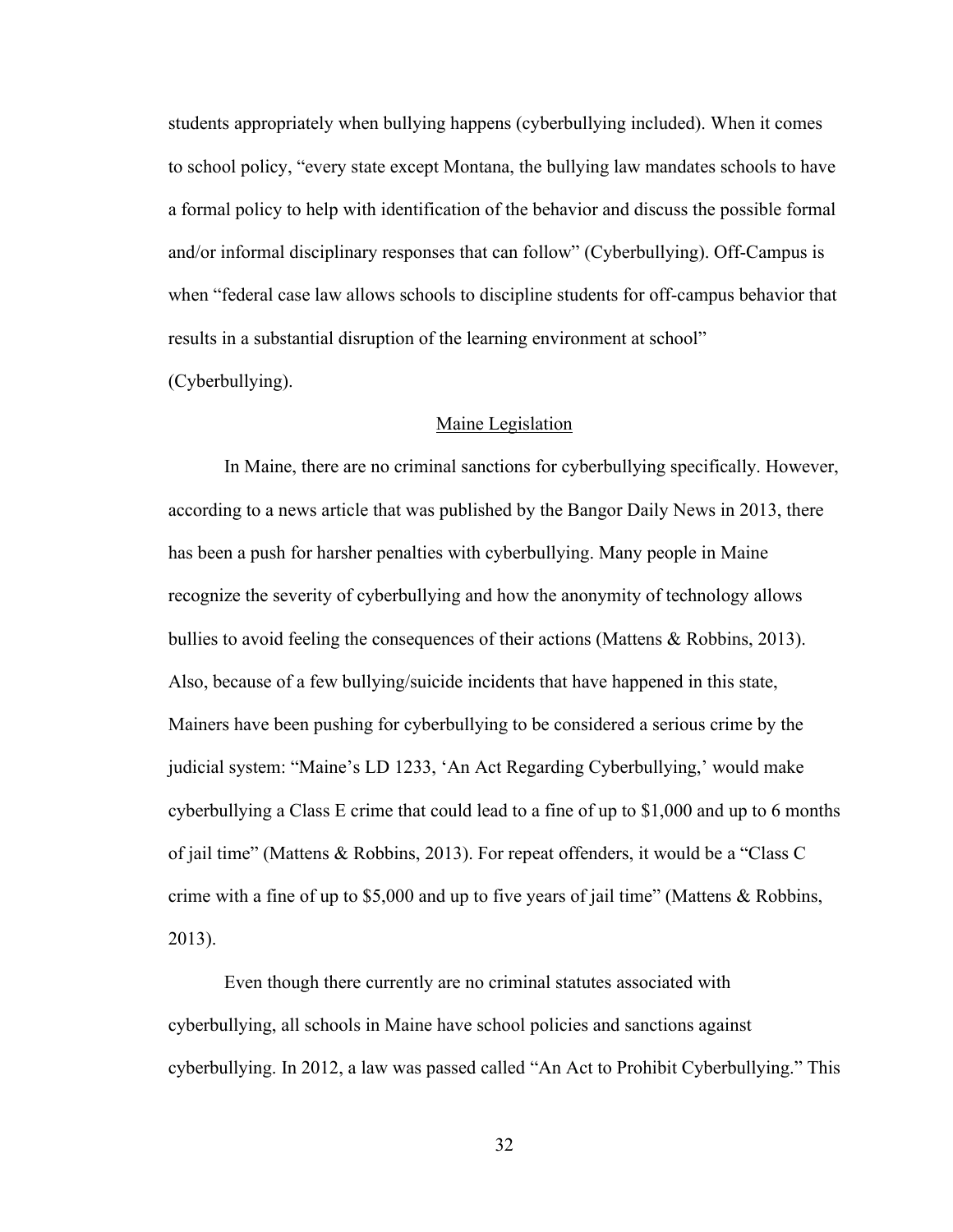law defines cyberbullying and requires schools in Maine to include a policy that establishes that cyberbullying or hazing either on or off school property, by anyone associated with the public school (i.e. student, staff, group, or organization) is not allowed (An Act to Prohibit Cyberbullying) and to implement penalties when students violate the policy such as suspension or expulsion. Another Maine law that includes cyberbullying is Title 20-A: Education, Part 3: Elementary and Secondary Education, Chapter 223: Health, Nutrition and Safety, Subchapter 6: Safety. This is under Maine Revised Statutes; revised in 2011. The Maine Legislature "finds bullying and cyberbullying [to] have a negative effect on the school environment and student learning and well-being" (Title 20-A:Education). This law requires something called "Alternative discipline," which is "disciplinary action other than suspension or expulsion from school that is designed to correct and address the root causes of a student's specific misbehavior while retaining the student in class or school, or restorative school practices to repair the harm done to relationships and persons from the student's misbehavior" (Title 20-A: Education). Suspension and/or expulsion is one way to deal with cyberbullying, but this law talks about preventive measures that teach the students the consequences of their actions and how serious they are. Alternative discipline according to this law includes mental health and health counseling, talking with the students involved in the incident and their parents, reflective activities, mediation, anger management, and community service.

#### Examples of School Policies

Most middle and high schools provide computers/laptops to their students. So, within the school's student handbook typically a section is included regarding how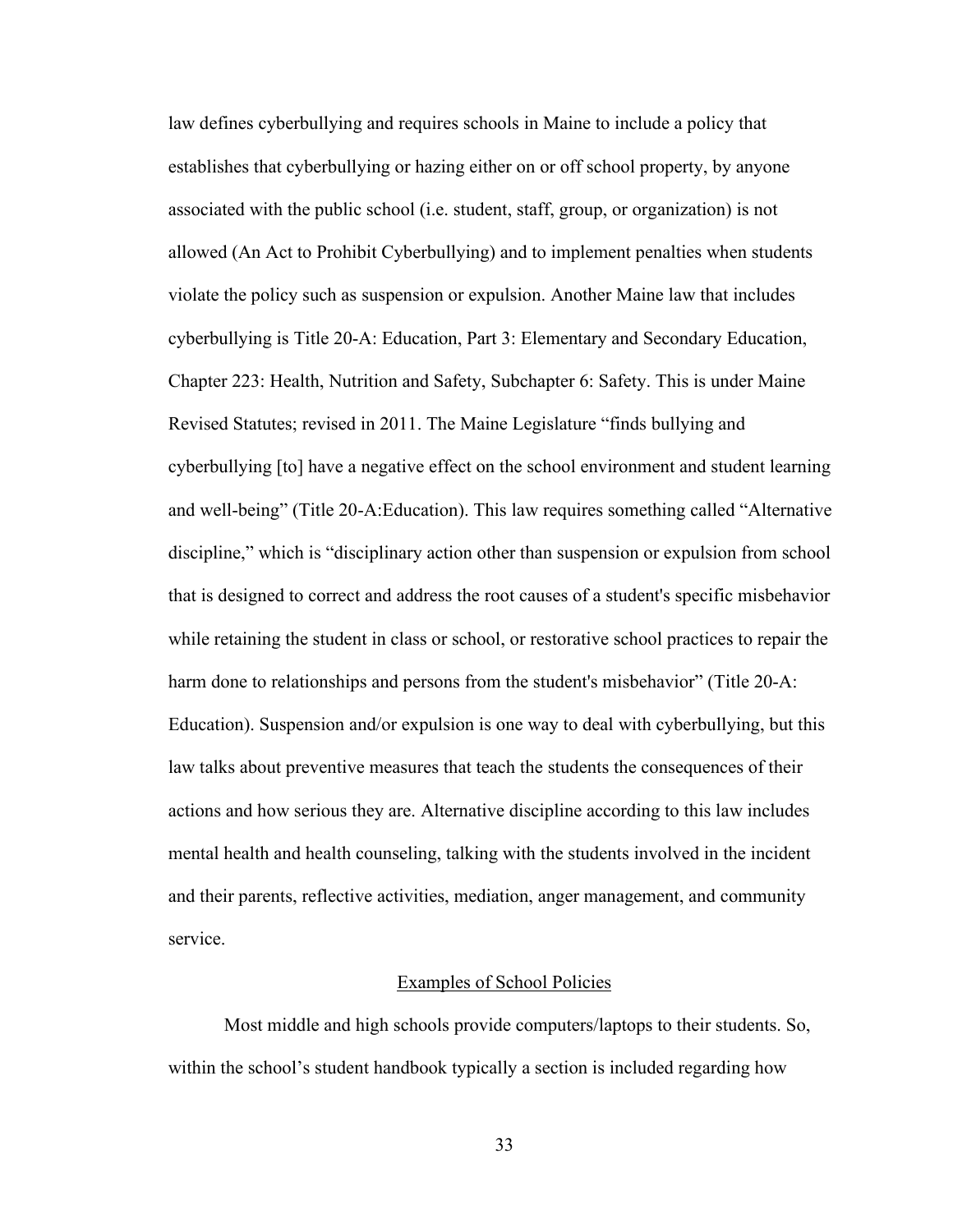students should properly use their computers and the Internet. These computers are to be used only for educational purposes. Within the school student handbook from the Orono High School, students receive suspension or have computer rights taken away and additional discipline (that may include legal action) if a student is caught not using the privileges appropriately. According to the handbook, using social media inappropriately is against school policy and students will be punished for it if caught (Orono High School, 2017-2018).

As it is federally required for public schools to have a no bullying policy within their rules, there is a bullying section within the Orono High School handbook, and cyberbullying is included as prohibited behavior. This school has followed the "An Act to Prohibit Cyberbullying" and Title 20-A: Education, Part 3: Elementary and Secondary Education, Chapter 223: Health, Nutrition and Safety, Subchapter 6: Safety laws. Cyberbullying is defined within the handbook that includes a list of cyberbullying behaviors. The handbook encourages students to report bullying and provides a plan of investigation of bullying incidents and disciplinary actions that do include alternative discipline such as counseling, meeting with the parents, and talking with the school staff.

Similarly, Lewiston Middle School includes bullying within its handbook and says that there will be punishment including suspension and expulsion. However, the handbook does not include the definition of cyberbullying, a list of inappropriate behaviors, or a detailed plan of investigation and discipline like the Orono High School handbook. Sadly, in 2017, a student from Lewiston Middle School named Anie Graham took her own life following months of being bullied in school and online. Anie's parents had tried to get help for their daughter but "school counselors and mental health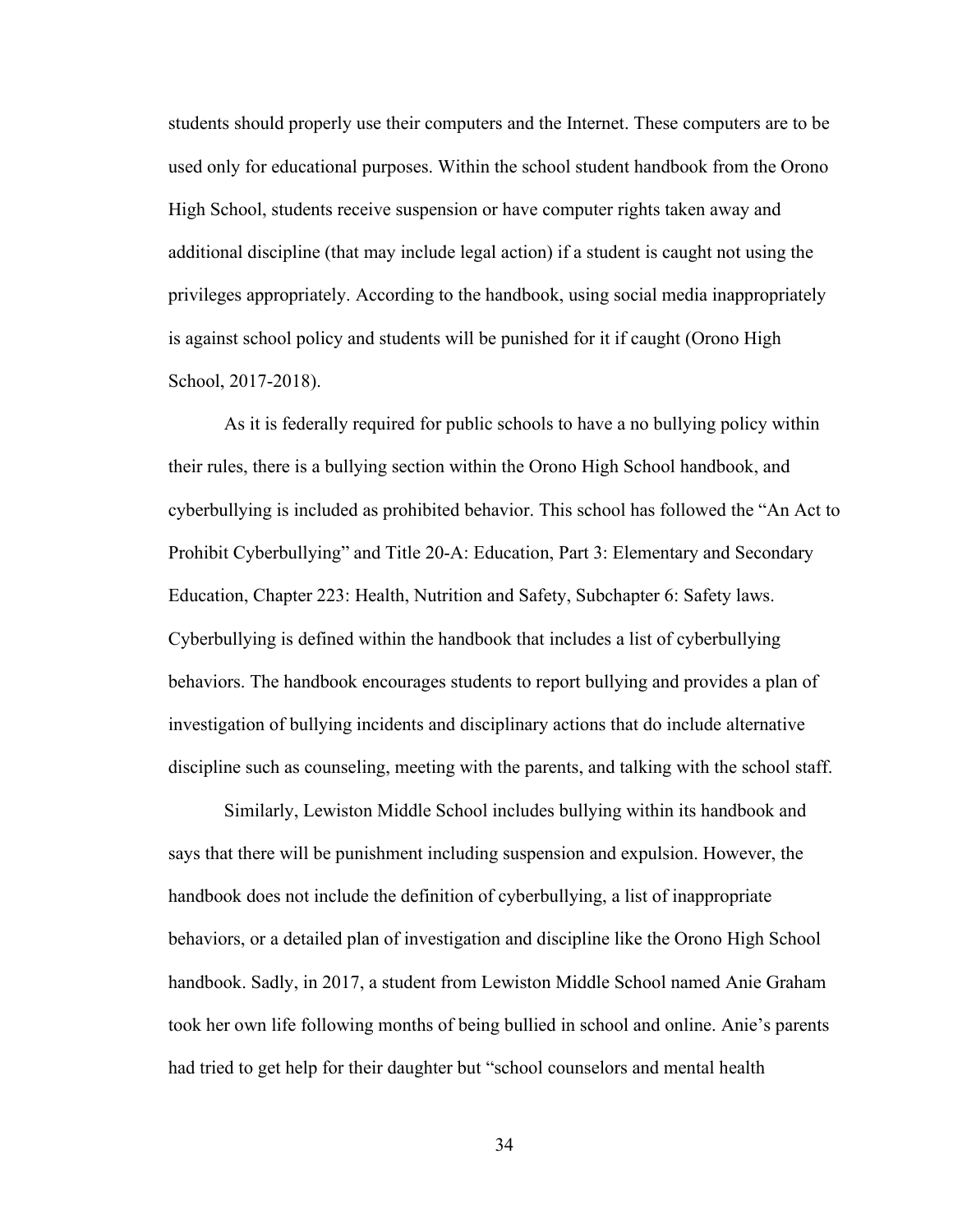professionals didn't take Anie's problems and threats [against her] seriously enough" (WGME, 2017). According to the school, there wasn't enough evidence to move the investigation forward. After the suicide, Anie's father met with the school to talk about more aggressive action to be done when students consider suicide.

#### Analysis and Reflection

The laws that were created and revised in Maine to include cyberbullying in the already existing laws against traditional bullying as well as detailed plans of what to do when cyberbullying takes place is a good step in the right direction of addressing this problem. However, there is still much more that could be done. Maine has no off-campus policy and since cyberbullying can happen off school grounds, this makes it difficult for the schools to discipline their students or to catch them. Even though there are laws in Maine that address cyberbullying and talk of punishment or "alternative discipline," much more could be done to address the problem legally. For starters, the bullying laws in Maine do not address situations where the victim kills him/herself. And since there are no criminal sanctions yet in Maine, what can be done legally if something like this happens? Should there be a harsher punishment than expulsion for the cyberbullying perpetrator? Suicide is not mentioned at all in the laws or in student handbooks. Even though it is a very sensitive issue, avoiding the topic of suicide will not make the problem disappear. Breaking down the taboo of discussing suicide could be the next step for schools, and it could give students the courage to speak up about their depression and suicidal ideation. Furthermore, every school should include a detailed plan on how to handle cyberbullying, such as the case at Orono High School. Perhaps the Lewiston Middle School did not take Anie Graham's bullying case seriously because the school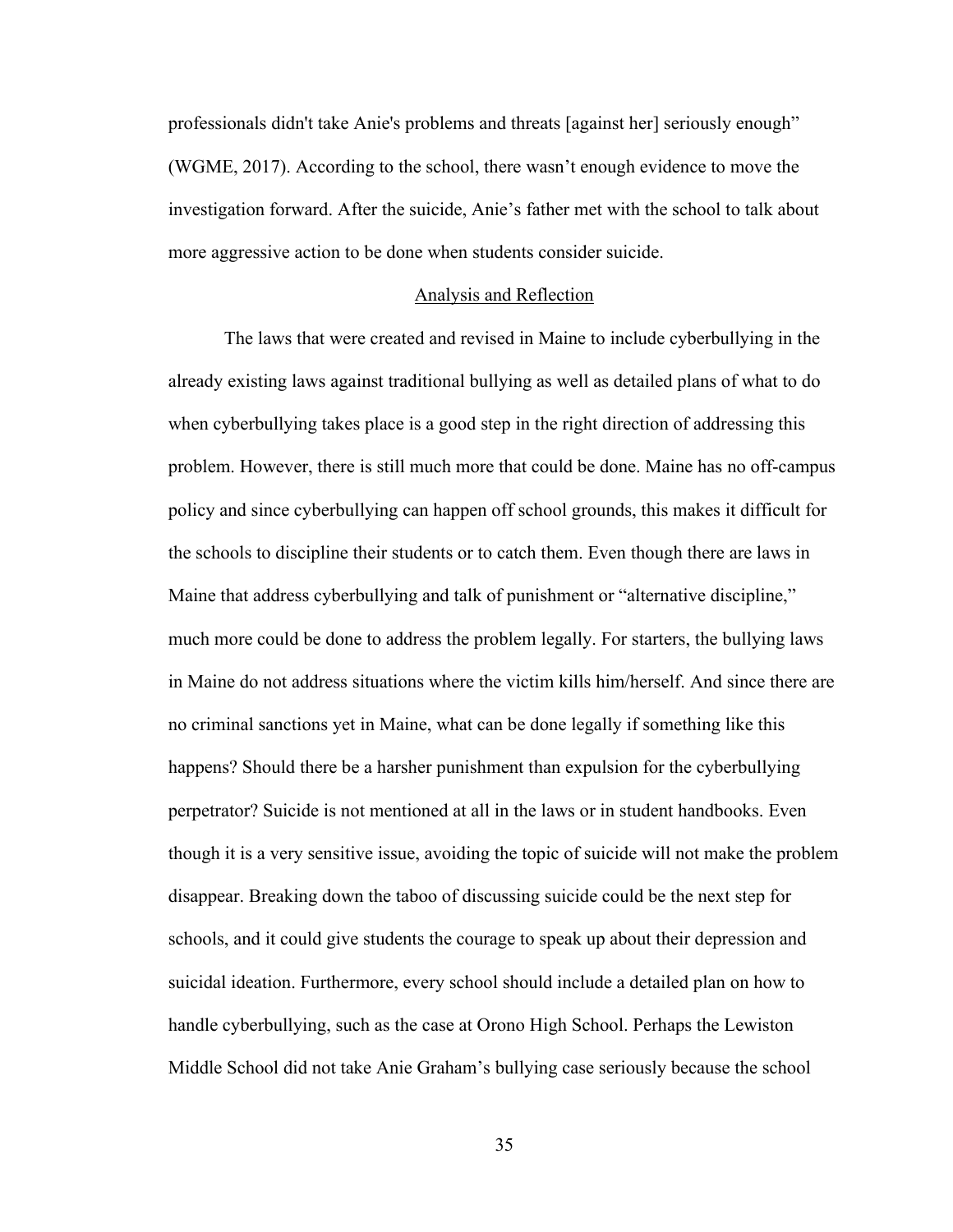didn't have a detailed plan of alternative discipline and investigation like Orono High School does. That is a problem that can hopefully be addressed as more media attention is shined on this twenty-first century problem.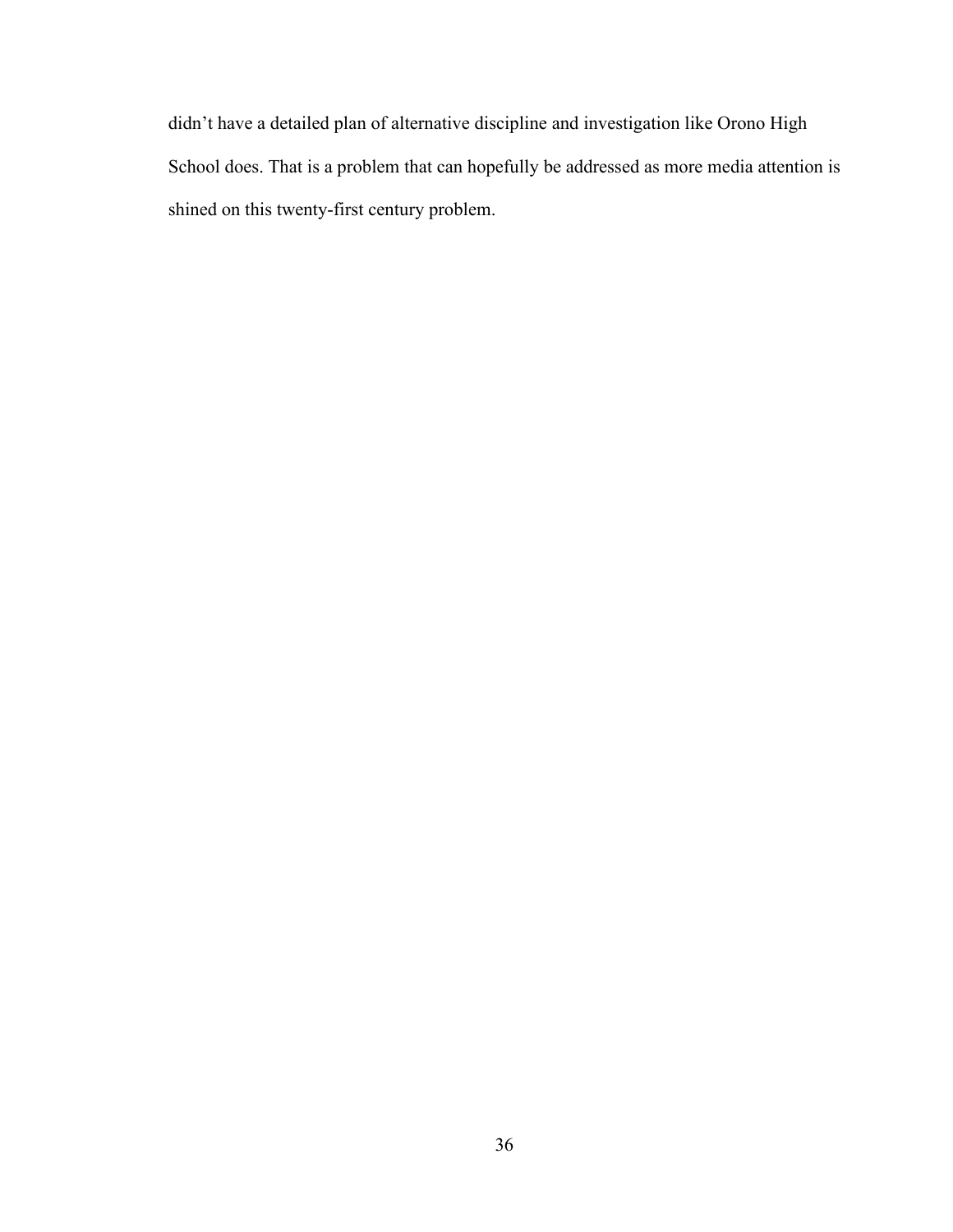# **CONCLUSION**

The purpose of this paper was not to place blame on the technology, on the schools, or even the cyberbullies themselves. Also, saying that cyberbullying is a leading cause of teenage suicide is not the purpose either, though clearly there is a relationship between cyberbullying and increased risk for suicide. Even though cyberbullying has gained attention in the media and schools are responding, there is still much work that needs to be done with the issue of cyberbullying and potential suicide. Education is important, and to contribute, I have prepared a fact sheet about cyberbullying and suicide, as well as some advice for parents (see Appendix A).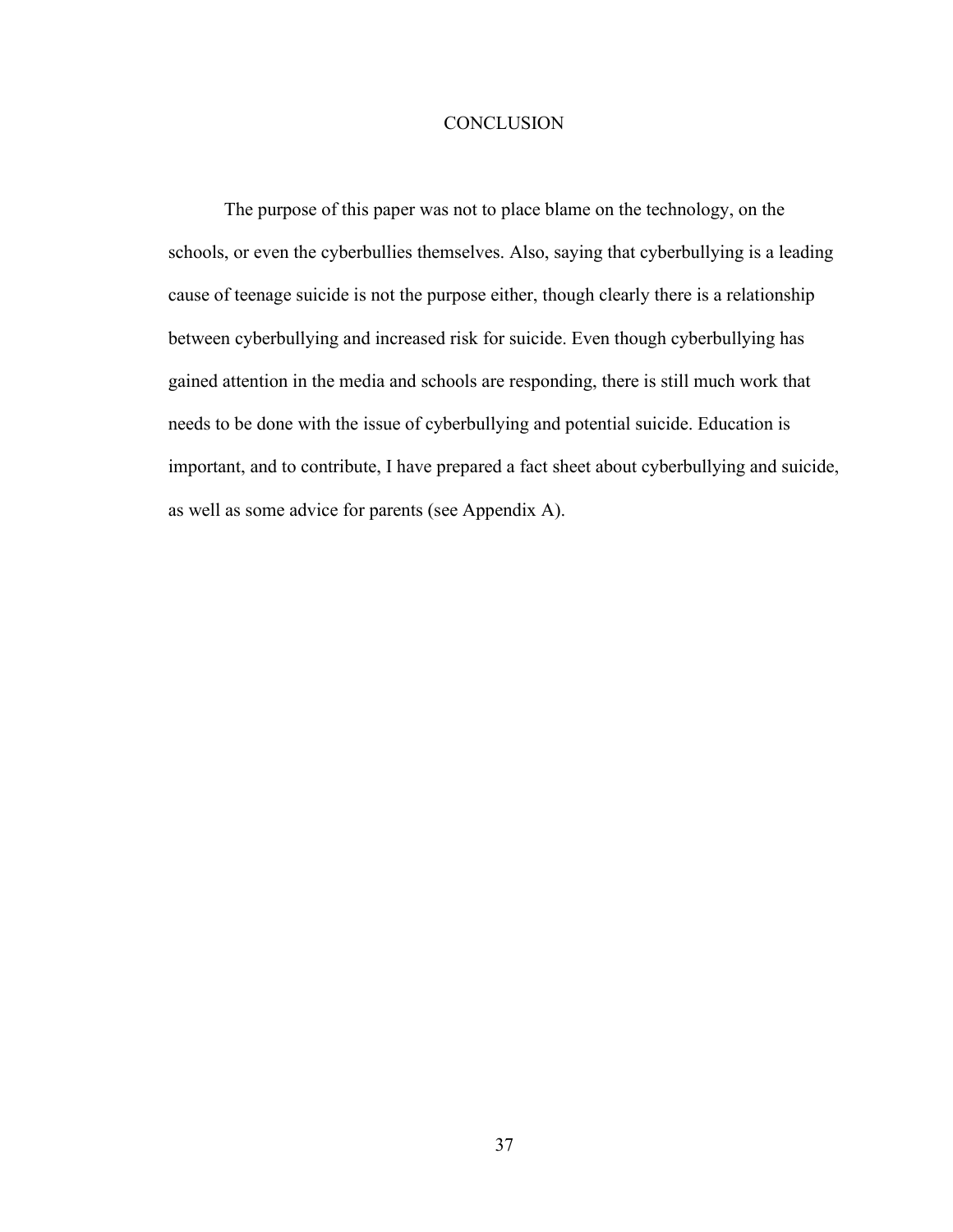# APPENDIX A: EMPIRICAL FACT SHEET ON CYBERBULLYING AND SUICIDE

- Anyone can be a cyberbully no matter what age, gender or race.
- Cyberbullying is more threatening compared to traditional cyberbullying because victims are exposed to it 24/7, even within their own homes due to modern technologies like a cell phone and/or a laptop.
- As the usage of social media has increased from 24% in 2008 to 81% in 2017, so have the rates for cyberbullying among U.S. teens increased from 18.8% in 2007 to 33.8% in 2016 (Cyberbullying.org and Statista).
- Even though there is a lack of consensus of the prevalence rates of cyberbullying, it is estimated that the prevalence rate is between 4% and 72% (Selkie et al., 2016).
- Victimizations rates have ranged between 20-40% (Aboujaoude et al., 2015).
- Several studies have found that females being more likely to be cyberbullies compared to males (Gorzig & Olafsson, 2013; Zezulka & Seigfried-Spellar, 2016). However, results ae mixed regarding which gender is prone to cyberbully, with some studies (e.g., Wong et al., 2018; Li, 2006) finding males are more likely to cyberbully, and other studies (e.g., Hinduja & Patchin, 2008; Slonje & Smith, 2008; Ybarra & Mitchell, 2004 ) finding no differences.
- Female high schoolers are more likely to report being a victim of cyberbullying and experience depression and suicidal thoughts compared to male high schoolers (Messias, Kindrick & Castro, 2014).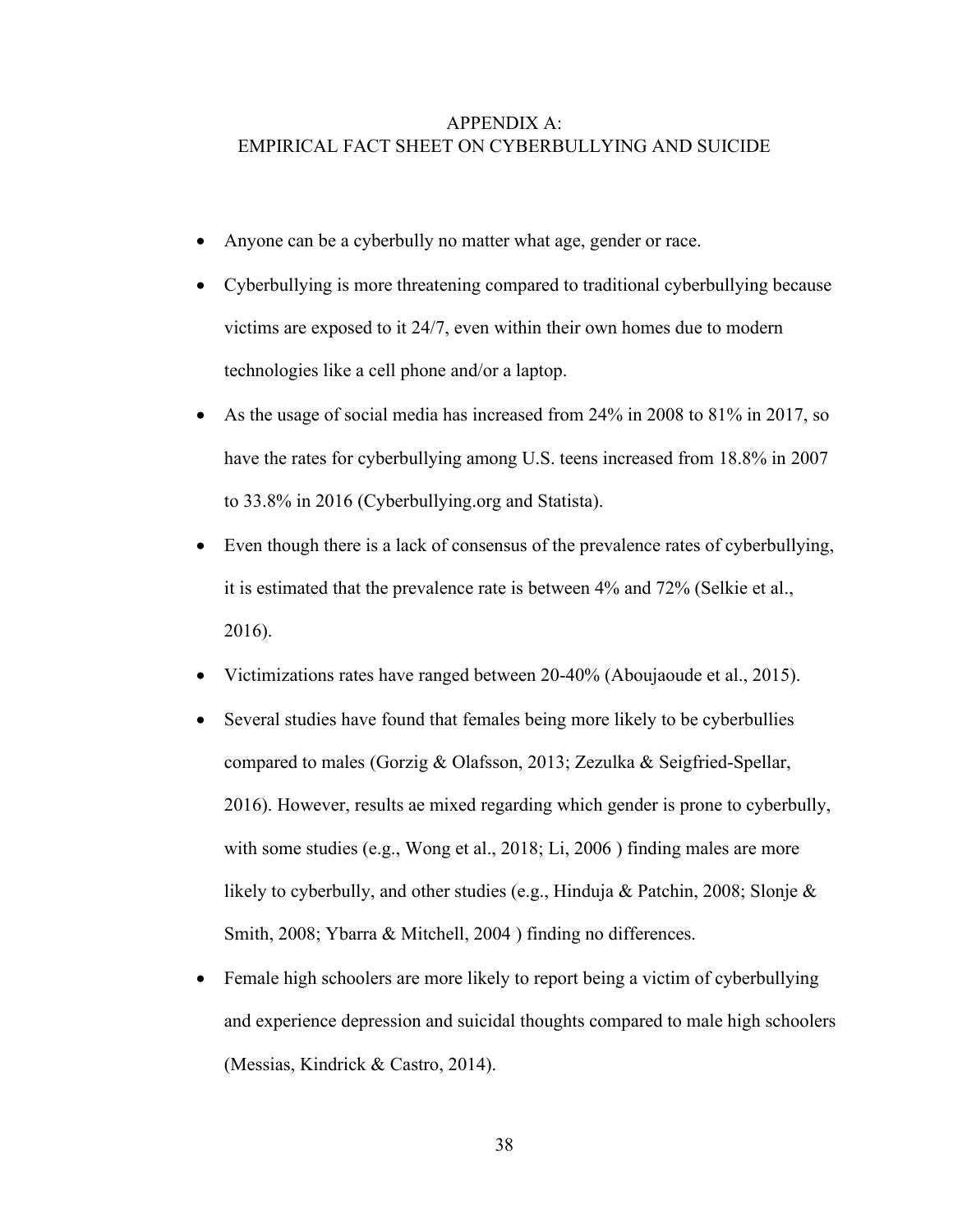- Suicide is the second leading cause of death amongst teens in the U.S. (Vanorman & Jarosz, 2016).
- Cyberbullying does not *cause* suicide; however, cyberbullying is associated with psychological problems such as depression, stress, anxiety, and vulnerability. People with depression are more likely to have suicidal thoughts compared to those who are not depressed (Mirsky & Omar 2015).
- Those who experience cyberbullying may also experience physiological symptoms such as headaches, abdominal pain, and difficulty sleeping (Selkie et al., 2016).

# Advice for Parents

- Educate yourself about what cyberbullying is and the problems that surround it so that you will be able to understand the digital atmosphere that your kids are surrounded by on a 24/7 basis.
- Many kids don't report being victims of cyberbullying because they are afraid of parents taking away their cell phones and Internet privileges. Have honest, open talks with your children about cyberbullying and online safety.
- If your child is experiencing stress, helplessness, anxiety, and/or depression for long periods of time, seek mental health help as soon as possible.
- Be watching for any red flags of emotional and cognitive behavioral changes in your children no matter how small.
- There are Suicide Hotlines available if your child is experiencing suicidal ideation and/or attempted suicide.
	- o Suicide Hotlines: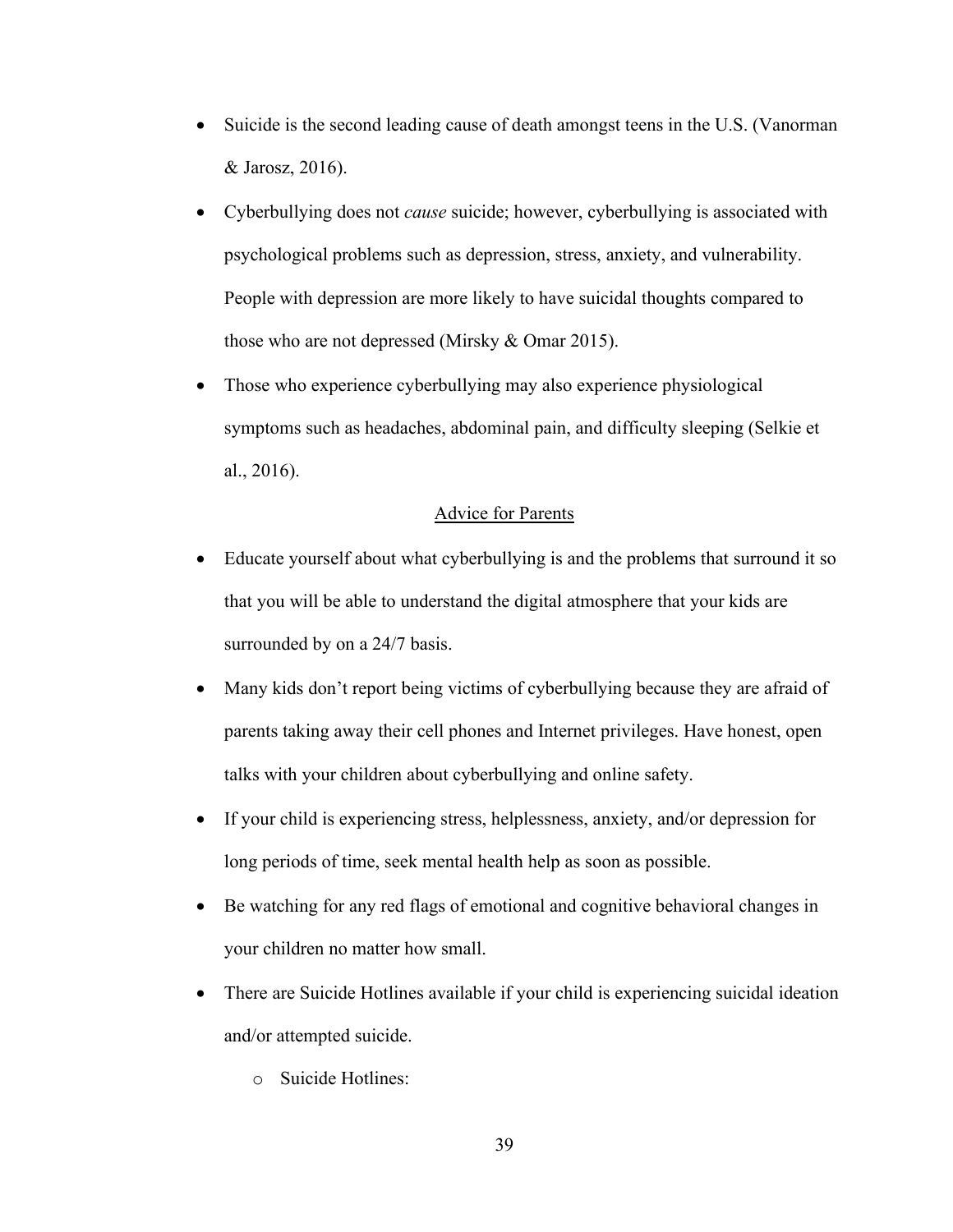- Crisis Text Line: Text CONNECT to 471741 to reach a Crisis Counselor
- National Suicide Prevention Lifeline: 1-800-273-8255
- § LGTBQ Suicide Hotline (the Trevor Lifeline): 1-866-488-7386
- Teen Suicide Hotline: 1-800-USA-KIDS (872-5437)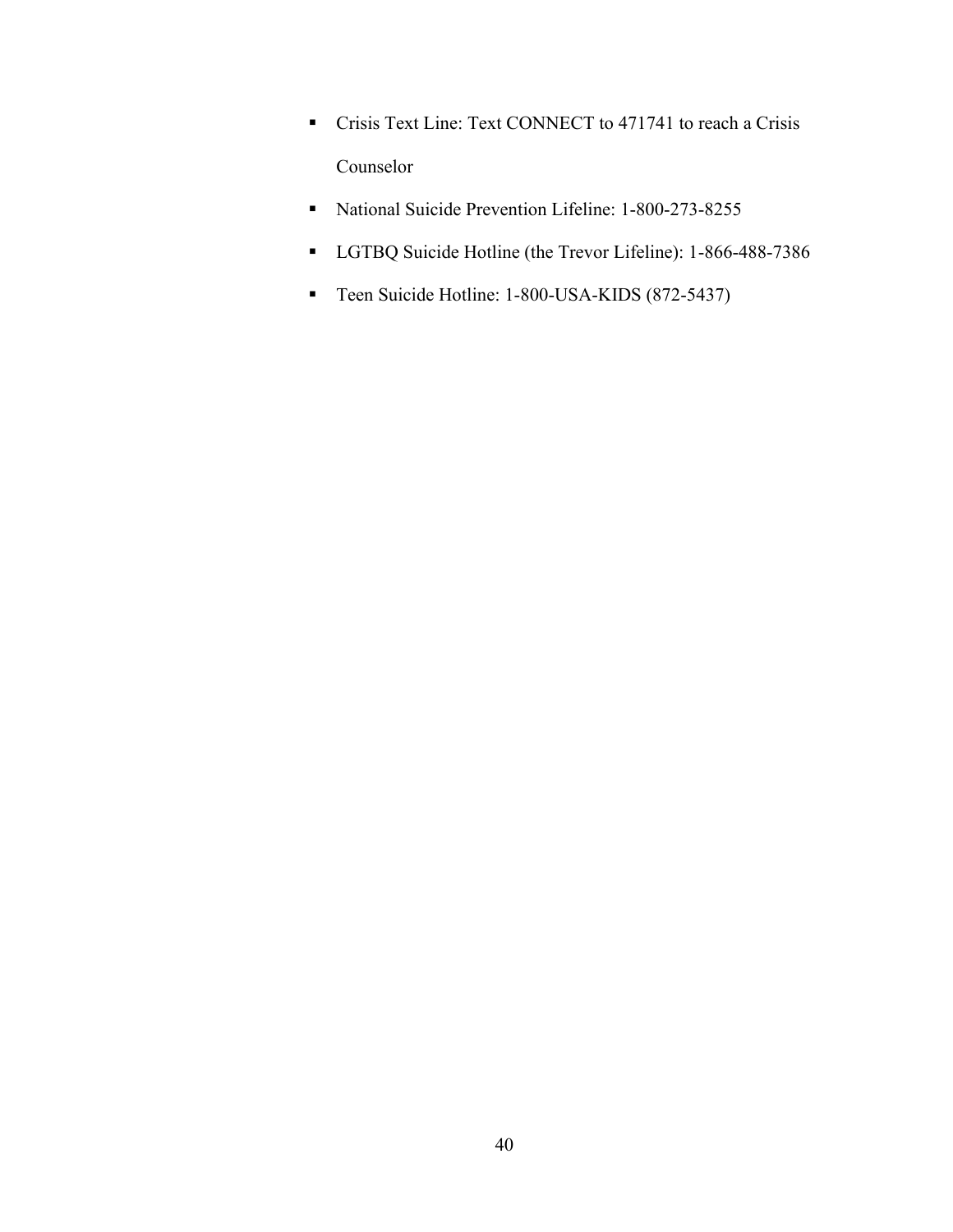#### REFERENCES

- Aboujaoude, E., Savage, M.W., Starcevic, V., Salame, W.O. (2015) Cyberbullying: Review of an old problem gone viral. *Journal of Adolescent Health*, 57, 10-18. http://dx.doi.org/10.1016/j.jadohealth.2015.04.011
- Almasy, S., Segal, K., Couwels, J. (2013, October 16). Sheriff: Taunting post leads to arrests in Rebecca Sedwick bullying death. *CNN*. Retrieved from https://www.cnn.com/2013/10/15/justice/rebecca-sedwick-bullying-deatharrests/index.html
- Bauman, S., Toomey, R. B., & Walker, J. L. (2013) Associations among bullying, cyberbullying,and suicide in high school students. *Journal of Adolescence*, 36(2), 341-350. http://dx.doi.org/10.1016/j.adolescence.2012.12.001
- Bazelon, E. (2012, May 21). The Merciful End to the Trial of Dharun Ravi. *Slate*. Retrieved from http://www.slate.com/articles/news\_and\_politics/crime/2012/05/ dharun ravi received a light sentence for spying on tyler clementi .html
- Breguet, T. (2007). *Cyberbullying*. New York: Rosen Publishing Group.
- BBC. (2014, April 18). Man charged in Netherlands in Amanda Todd suicide case. *BBC News*. Retrieved from http://www.bbc.com/news/world-europe-27076991
- Edison Research. (2017). [Data illustrated in a bar graph showing the growth of social media usage over time] *Percentage of U.S. population with a social media profile from 2008 to 2017*. Retrieved from https://www-statista- com.prxy4.ursus.maine. edu/statistics/273476/percentage-of-us-population-with-a-social-network-profile/
- Görzig, A. & Ólafsson, K. (2013) What makes a bully a cyberbully? Unravelling the characteristics of cyberbullies across twenty-five European countries. *Journal of Children and Media*, 7:1, 9-27. https://doi.org/10.1080/17482798.2012.739756
- Hendricks, D. (2013, May 8) Complete History of Social Media: Then and Now. *Small Business Trends.* Retrieved from https://smallbiztrends.com/2013/05/thecomplete-history-of-social-media-infographic.html
- Hinduja, S. & Patchin, J. W. (2010) Bullying, cyberbullying, and suicide. *Archives of Suicide Research*, 14(3), 206-221. http://dx.doi.org/10.1080/13811118.2010. 494133
- Law, D. M., Shapka, J. D., Domene, J. F., Gagné, M. H. (2012) Are cyberbullies really bullies? An investigation of reactive and proactive online aggression, *Computers in Human Behavior*, 28, 664-672. http://dx.doi.org/10.1016/j.chb.2011.11.013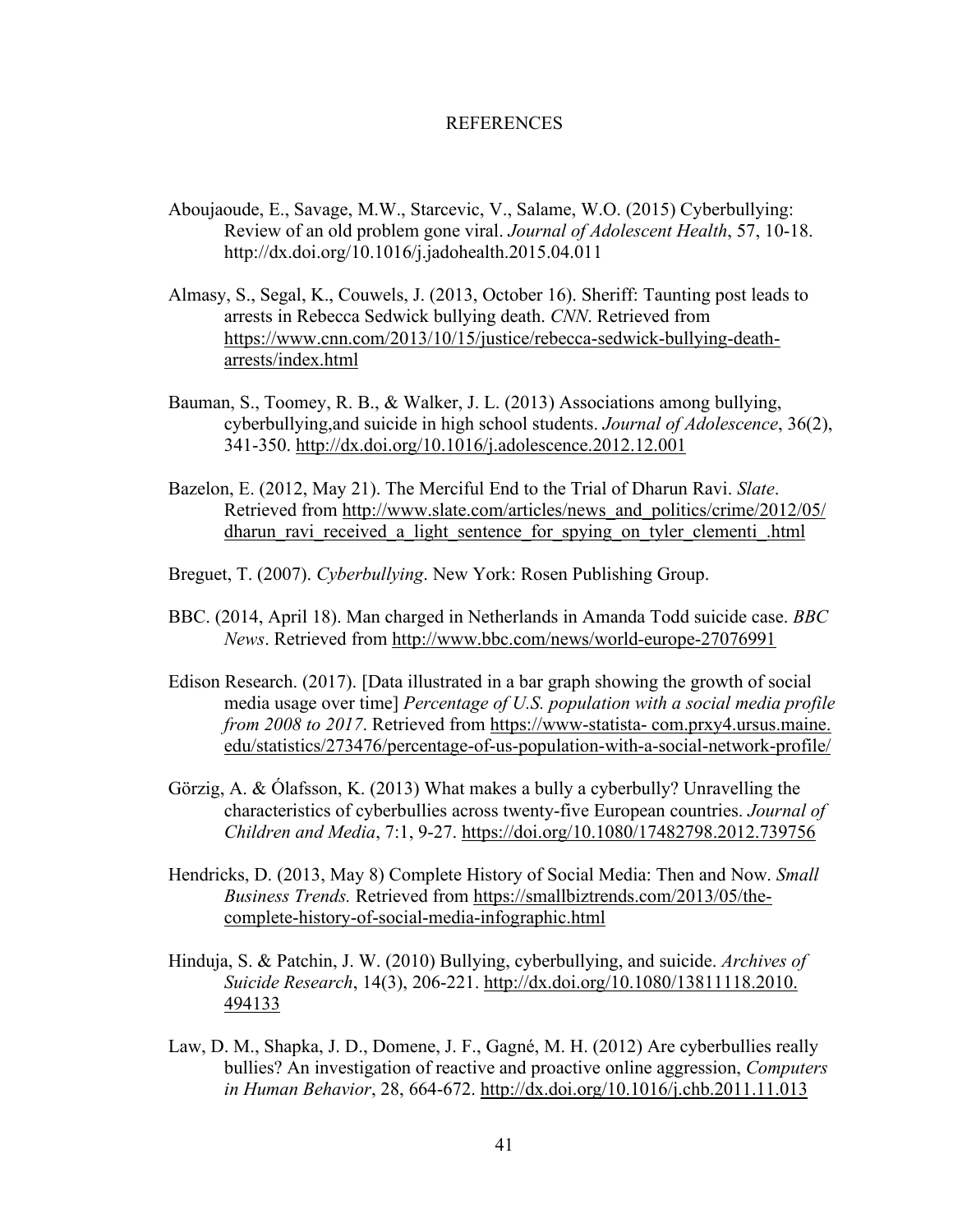- Maine Legislature. (2011) *Title 20-A: Education, Part 3: Elementary and secondary education, Chapter 223: Health, nutrition and safety, Subchapter 6: Safety laws*. Retrieved from http://www.mainelegislature.org/legis/statutes/20-a/title20- Asec6554.html
- Messias, E., Kindrick, K., Castro, J. (2014) School bullying, cyberbullying, or both: Correlates of teen suicidality in the 2011 CDC youth risk behavior survey. *Comprehensive Psychiatry*, 55, 1063-1068. http://dx.doi.org/10.1016/j. comppsych.2014.02.005
- Milosevic, T. (2015) Cyberbullying in US mainstream media. *Journal of Children and Media*, 9(4), 492-509. http://dx.doi.org/10.1080/17482798.2015.1089300
- Mirsky, E. L., Omar, H. A. (2015) Cyberbullying in adolescents: The prevalence of mental disorders and suicidal behavior. *International Journal of Child and Adolescent Health*, 8(1), 37-39. https://uknowledge.uky.edu/pediatrics\_ facpub/170
- National Cyber Security Alliance. (2016). [Data in bar graph form on the popularity of social media sites] *Reach of leading social media and networking sites used by teenagers in theUnited States as of June 2016*. Retrieved from https://wwwstatista-com.prxy4.ursus.maine.edu/statistics/234444/most-popular-websites-forteenagers-in-the-us/
- NoBullying.com. (2015, August 06). *The Story of Rebecca Ann Sedwick*. Retrieved from https://nobullying.com/rebecca-ann-sedwick/
- NoBullying.com. (2017, March 27). *The Top Six Unforgettable CyberBullying Cases Ever*. Retrieved from https://nobullying.com/six-unforgettable-cyber-bullyingcases/

*Orono High School Student Handbook*. Maine: Orono High School, 2017-2018. Print. Patchin, J.W. (2016) [Bar graph summarizing cyberbullying rates over time] *Lifetime Cyberbullying Victimization Rates*. Retrieved from https://cyberbullying. org/summary-of-our-cyberbullying-research

- Sampasa-Kanyinga, H., Hamilton, H. A. (2015) Social networking sites and mental health problems in adolescents: The mediating role of cyberbullying victimization. *European Psychiatry*, 30(8), 1021-1027. http://dx.doi.org/10. 1016/j.eurpsy.2015.09.11
- Selkie, E. M., Fales, J. L., Moreno, M. A. (2016) Cyberbullying prevalence among US middle and high school–aged adolescents: A systematic review and quality assessment. *Journal of Adolescent Health*, 58(2), 125-133. http://dx.doi.org/10. 1016/j.jadohealth.2015.09.026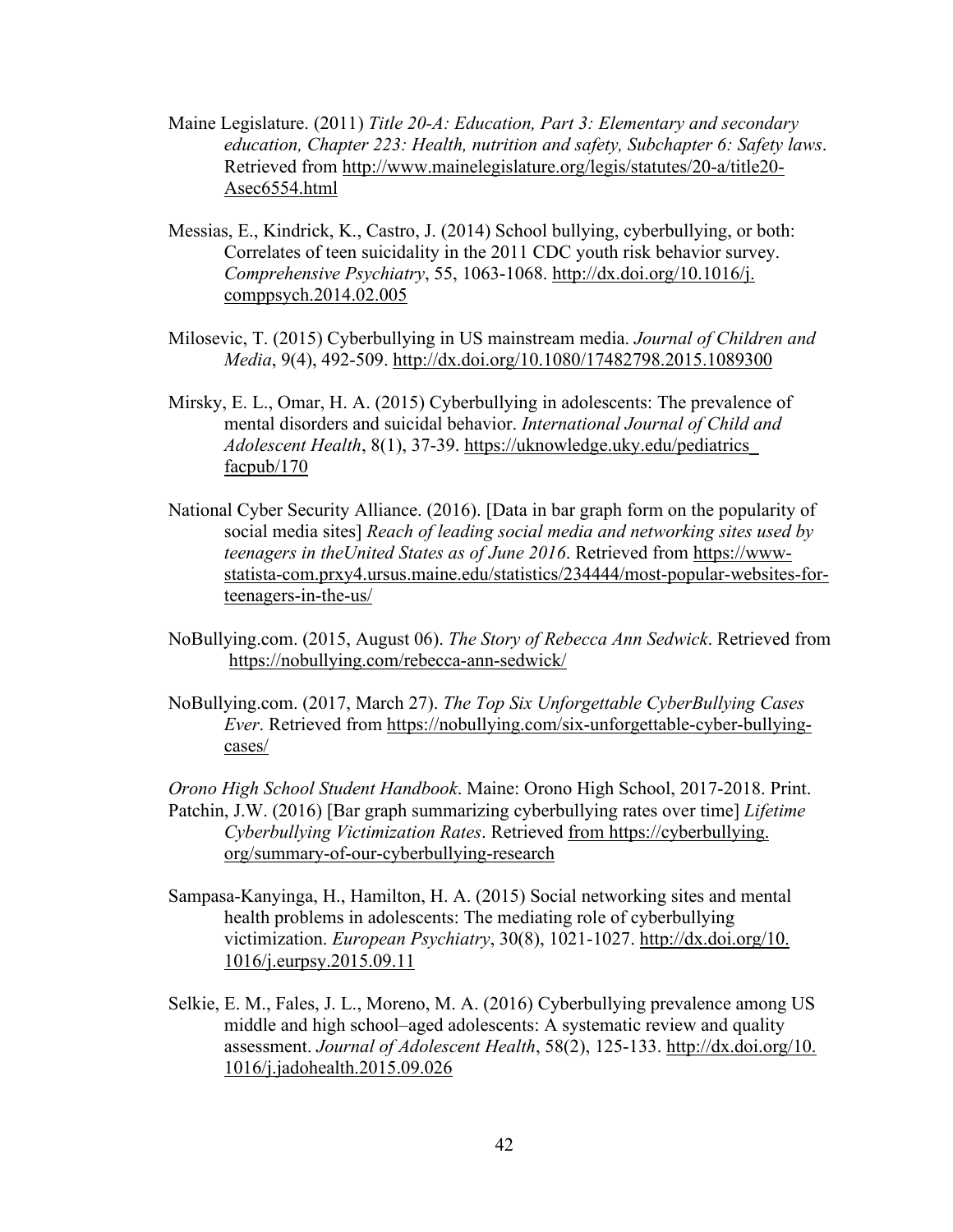- Twenge, J.M., Joiner, T.E., Rogers, M.L., Martin, G.N. (2018) Increases in depressive symptoms, suicide-related outcomes, and suicide rates among U.S. adolescents after 2010 and links to increased new media screen time. *Clinical Psychological Science*, 6(1), 3-17. http://dx.doi.org/10.1177/2167702617723376
- Twenge, J.M., Martin, G.N., Campbell, W.K. (2017) Decreases in psychological wellbeing among American adolescents after 2012 and links to screen time during the rise of smartphone technology. *American Psychological Association,* 1-16. http://dx.doi.org/10.1037/emo0000403
- U.S. Department of Health and Human Services. (2014, March 31). *Federal Laws*. Retrieved from https://www.stopbullying.gov/laws/federal/index.html
- Vanorman, A., Jarosz, B. (2016, June 9) *Suicide replaces homicide as second-leading cause of death among U.S. teenagers*. Retrieved from https://www.prb.org/ suicide-replaces-homicide-second-leading-cause-death-among-us-teens/
- Varjas, K., Talley, J., Meyers, J., Parris, L., Cutts, H. (2013). High school students' perceptions of motivations for cyberbullying: An exploratory study. *Western Journal of Emergency Medicine*, 11(3), 269-273. http://escholarship.org/ uc/uciem\_westjem
- Wallace, Kelly. (2014, April 21) Police file raises questions about bullying in Rebecca Sedwick's suicide." *CNN*. Retrieved from https://www.cnn.com/2014/04/18/living /rebecca-sedwick-bullying-suicide-follow-parents/index.html
- WGME. (2017, May 25) Lewiston family distraught after teen daughter's suicide. *WGME*. Retrieved from http://wgme.com/news/local/lewiston-family-distraughtafter-teen-daughters-suicide
- Wong, R. Y.M., Cheung, C. M.K., Xiao, B. (2018) Does gender matter in cyberbullying perpetration? An empirical investigation. *Computers in Human Behavior*, 79, 247-257. https://doi.org/10.1016/j.chb.2017.10.022
- Young, R., Subramanian, R., Miles, S., Hinnant, A., Andsager, J. L. (2017) Social representation of cyberbullying and adolescent suicide: A mixed-method analysis of news stories. *Health Communication*, 32(9), 1082-1092. http://dx.doi.org/10. 1080/10410236.2016.1214214
- Zetter, K. (2008, November 11) Government's Star Witness Stumbles: MySpace Hoax was her Idea, Not Drew's. *Wired.* Retrieved from https://www.wired.com/ 2008/11/lori-drew-pla-3/
- Zezulka, L. A., Seigfried-Spellar, K. C. (2016) Differentiating cyberbullies and internet trolls by personality characteristics and self-esteem. *Digital Forensics, Security and Law*, 11(3), 7-26. https://doi.org/10.15394/jdfsl.2016.1415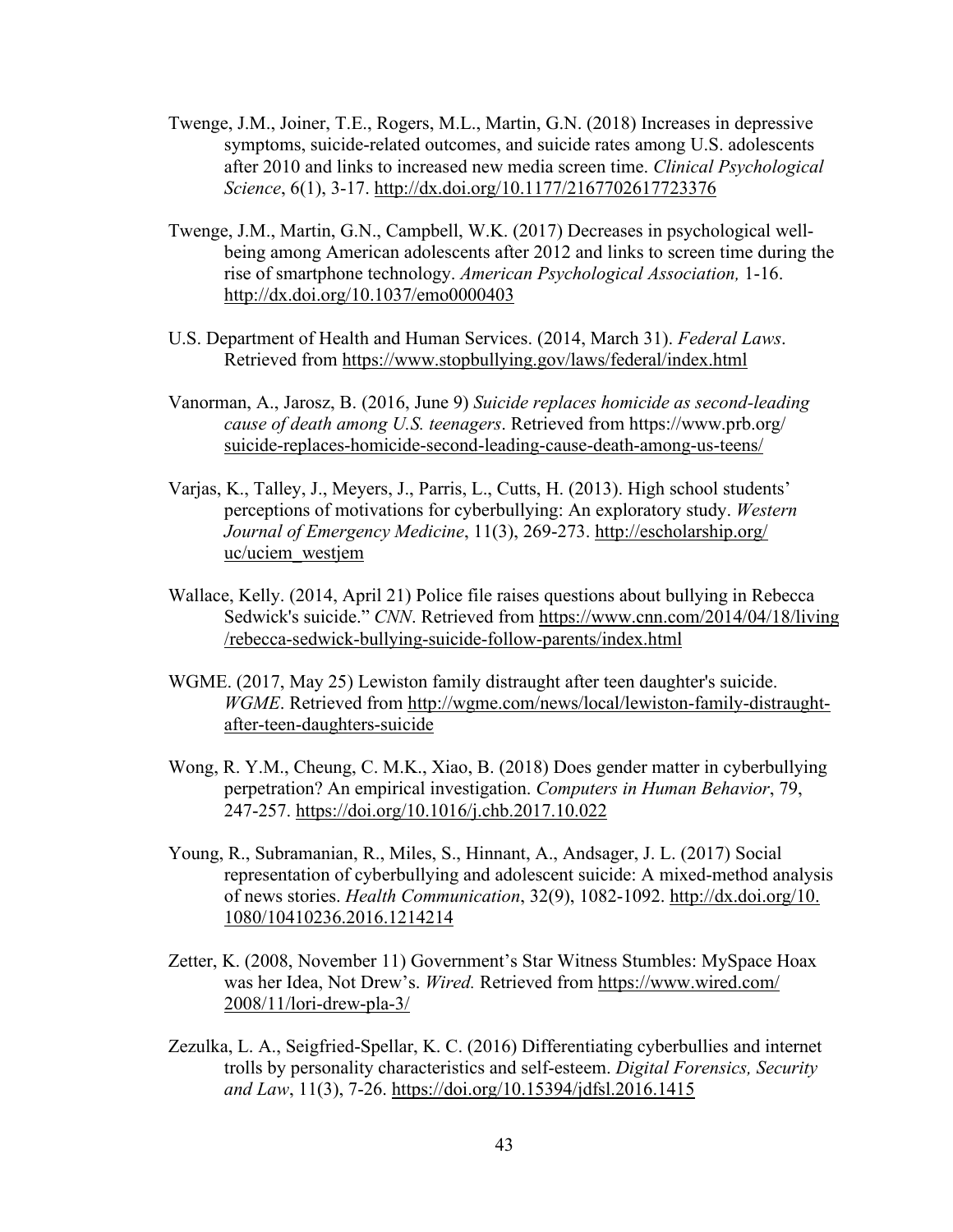Zimmerman, K.A. (2017, September 6). History of Computers: A Brief Timeline. *Live Science Contributor*. Retrieved from https://www.livescience.com/20718 computer-history.html